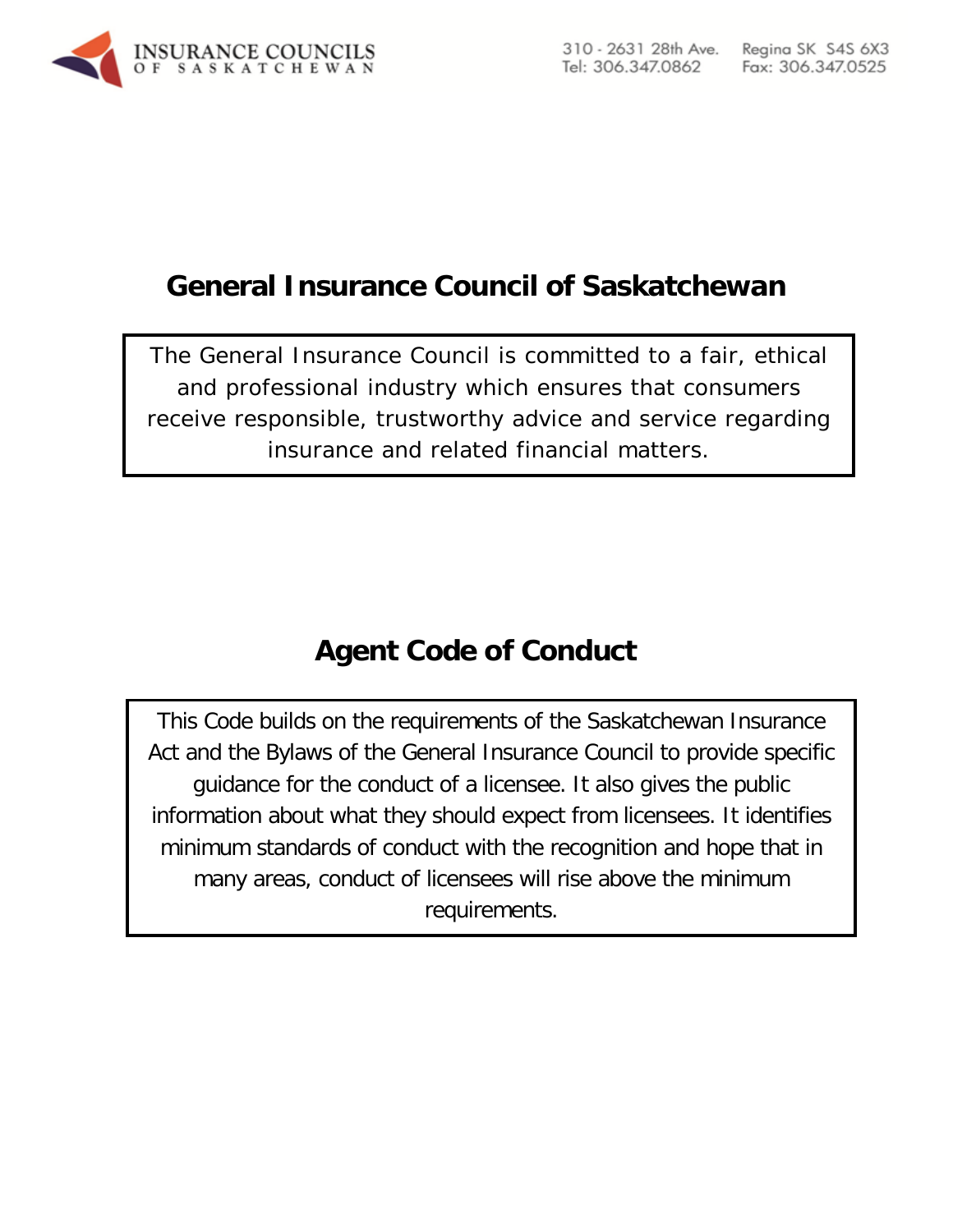# <span id="page-1-0"></span>1. Table of Contents

Each Topic of the Code (Sections 5 through 18) has the following headings which are not included in the Table of Contents below:

- A. The Principle
- **B.** Related Bylaws
- C. Requirements: Licensees must:
- D. Contraventions: Licensees must not:
- E. Examples of Misconduct

## **Contents**

| 1.             |  |  |  |  |
|----------------|--|--|--|--|
| 2.             |  |  |  |  |
| 3.             |  |  |  |  |
| 4.             |  |  |  |  |
| 5.             |  |  |  |  |
| F.             |  |  |  |  |
| 1              |  |  |  |  |
| 2              |  |  |  |  |
| 3              |  |  |  |  |
| $\overline{4}$ |  |  |  |  |
| 5              |  |  |  |  |
| 6              |  |  |  |  |
| 6.             |  |  |  |  |
| F.             |  |  |  |  |
| 1              |  |  |  |  |
| $\overline{2}$ |  |  |  |  |
| 3              |  |  |  |  |
| $\overline{4}$ |  |  |  |  |
| 5              |  |  |  |  |
| 6              |  |  |  |  |
| 7              |  |  |  |  |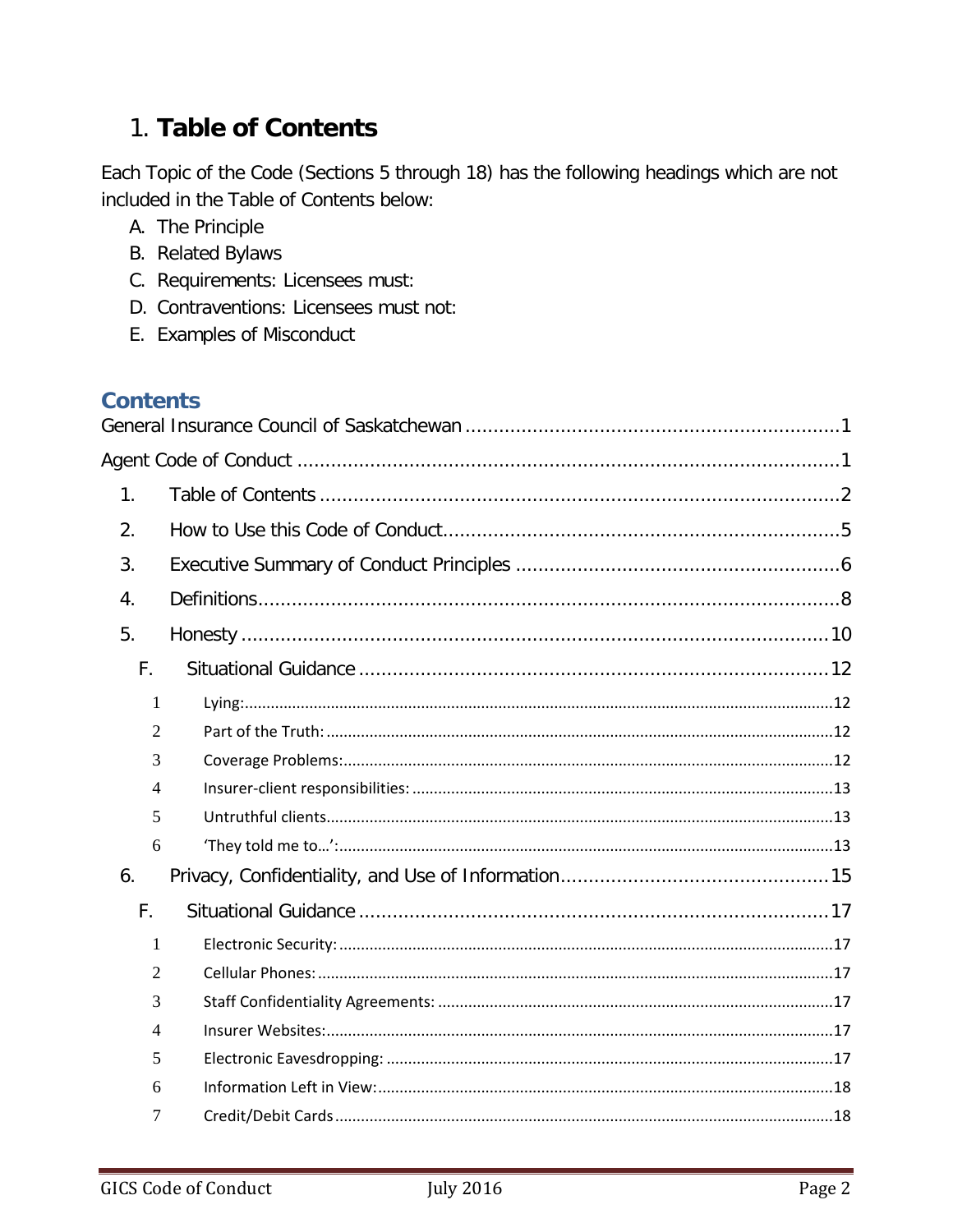| 8              |                             |
|----------------|-----------------------------|
| 9              |                             |
| 10             |                             |
| 11             |                             |
| 7.             |                             |
| F.             |                             |
| 1              |                             |
| $\overline{2}$ |                             |
| 8.             |                             |
| F.             |                             |
| 1              |                             |
| 9.             |                             |
| F.             |                             |
| 1              |                             |
| $\overline{2}$ |                             |
| 3              |                             |
| $\overline{4}$ |                             |
|                |                             |
| 5              |                             |
| 10.            |                             |
| F.             |                             |
| 1              |                             |
| $\overline{2}$ |                             |
| 11.            | 32<br>Conflicts of Interest |
| F.             |                             |
| $\mathbf{1}$   |                             |
| $\overline{2}$ |                             |
| 3              |                             |
| $\overline{4}$ |                             |
| 5              |                             |
| 6              |                             |
| 7              |                             |
| 8              |                             |
| 9              |                             |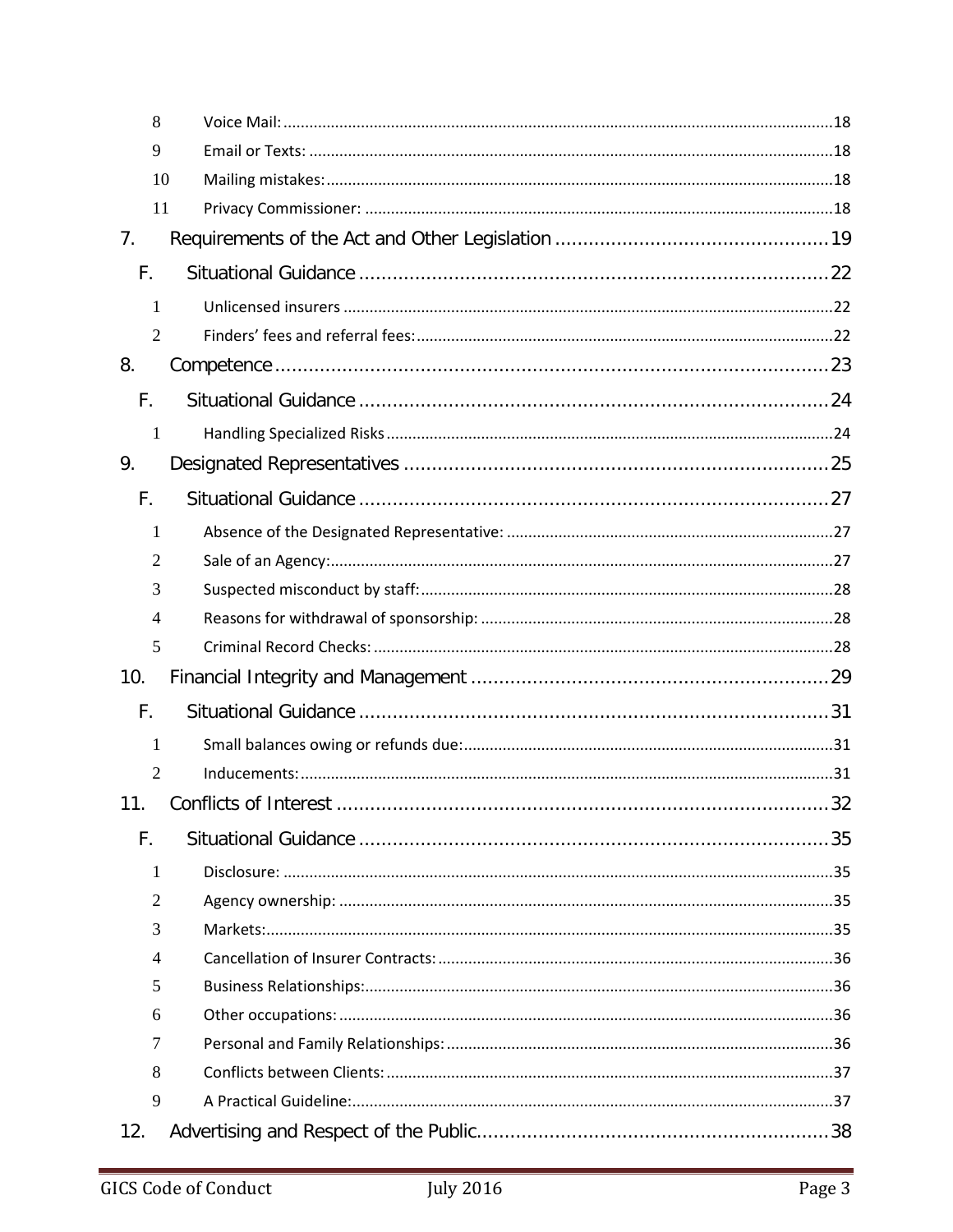| F.             |                                                                       |  |
|----------------|-----------------------------------------------------------------------|--|
| 1              |                                                                       |  |
| $\overline{2}$ |                                                                       |  |
| 13.            |                                                                       |  |
| F.             |                                                                       |  |
| 1              |                                                                       |  |
| 14.            | Dealing with Clients (including Prospects) and Quality of Service  43 |  |
| F.             |                                                                       |  |
| 1              |                                                                       |  |
| $\overline{2}$ |                                                                       |  |
| 3              |                                                                       |  |
| 4              |                                                                       |  |
| 5              |                                                                       |  |
| 15.            |                                                                       |  |
| F.             |                                                                       |  |
| $\mathbf{1}$   |                                                                       |  |
| 16.            |                                                                       |  |
| F.             |                                                                       |  |
| 1              |                                                                       |  |
| $\overline{2}$ |                                                                       |  |
| 17.            |                                                                       |  |
| F.             |                                                                       |  |
| 1              |                                                                       |  |
| $\overline{2}$ |                                                                       |  |
| 3              |                                                                       |  |
| 18.            |                                                                       |  |
| F.             |                                                                       |  |
| $\mathbf{1}$   |                                                                       |  |
| $\overline{2}$ |                                                                       |  |
| 3              |                                                                       |  |
| $\overline{4}$ |                                                                       |  |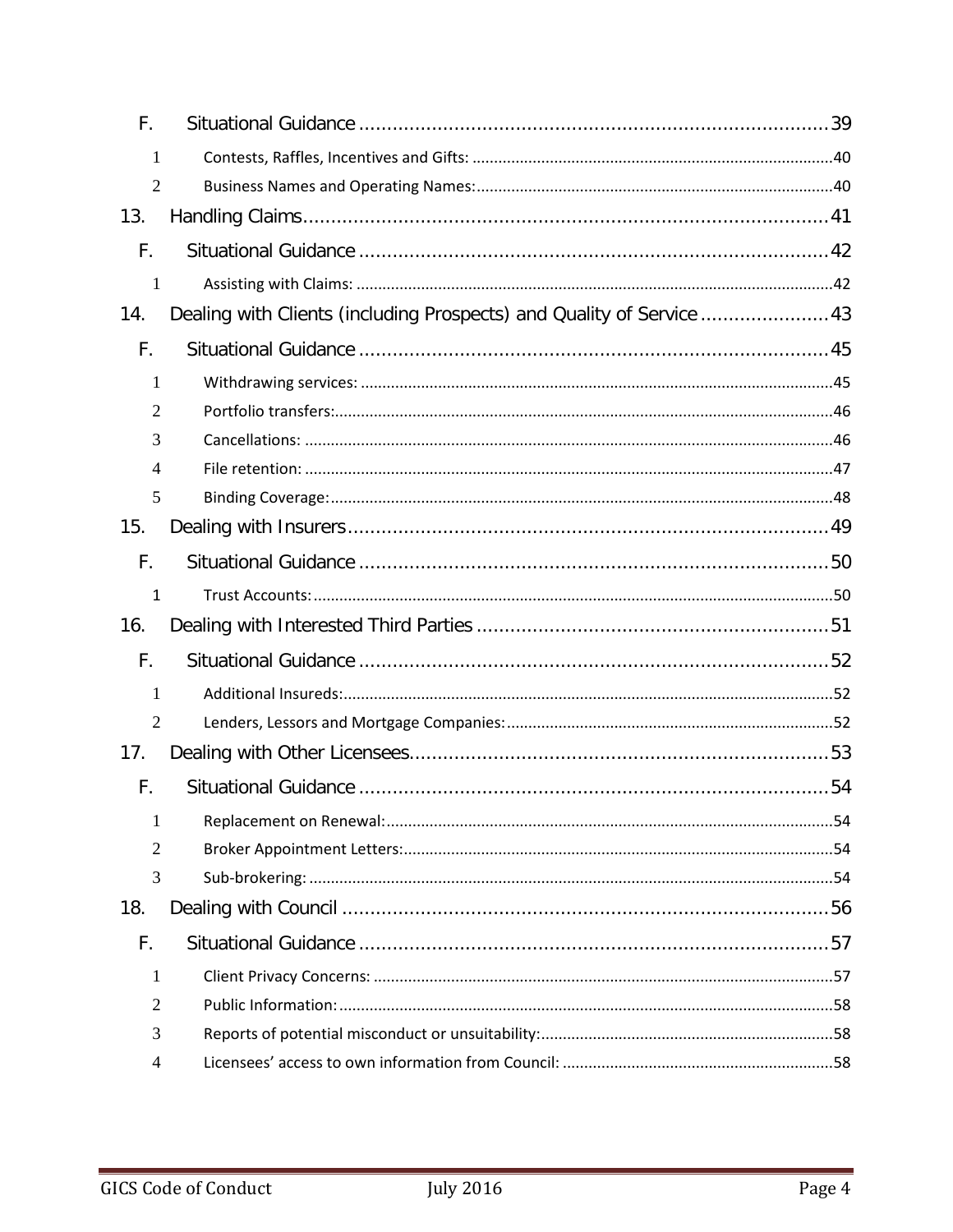## <span id="page-4-0"></span>2. **How to Use this** Code **of Conduct**

A *Code* of Conduct is like a roadmap for a professional which lays out the standards and expectations to follow in his or her career. Whether an insurance professional is zooming through that career at great speed, at an intersection of two paths, or in a bumpy patch, frequent use of this 'roadmap' will ensure that the professional stays on the right path and avoids actions or practices which harm consumers or may constitute misconduct and lead to disciplinary action.

The *Code* is divided into a number of sections, each of which addresses a specific principle or area of a *licensee's* activity. Each Principle is defined, correlated to the definitions of Misconduct in the General Insurance Council Bylaws and specific sections of the Saskatchewan Insurance Act, and further clarified with stated Requirements and Contraventions. To provide additional information on what is allowed and what should be done or not done, each section also includes Examples of Misconduct and Situational Guidance. Many Examples of Misconduct are actual cases from *Council's* disciplinary records, some are from other provinces, and some are hypothetical.

It is not possible to foresee every possible situation and describe the proper conduct. The examples of misconduct are not complete or exhaustive. If *licensees* or consumers have questions that are not answered by this *Code*, inquiries to *Council* are encouraged. When reading the *Code*, keep in mind that although presented separately, all principles and requirements are interconnected. For example, the principle of Trustworthiness is fundamental to all activities of a *licensee* and to each of the other principles and activities.

The *Code* applies to all insurance *agencies*, agents, salespeople and brokers, who for simplicity are called *licensees*. This and other key definitions are found in the Definitions section.

The Code is in plain language. It is intended to be read and used in conjunction with the Saskatchewan Insurance Act and the *Council* Bylaws. Excerpts from the Act or Bylaws are included for convenience of the reader and in all cases the entire legal framework must be considered and these excerpts not taken in isolation. The Bylaws, the Act and other legislation which affects *licensees* such as privacy legislation set the fundamental legal requirements and this *Code* provides interpretative and supplemental information. Further information may be found on the *Council* website at [www.skcouncil.sk.ca](http://www.skcouncil.sk.ca/)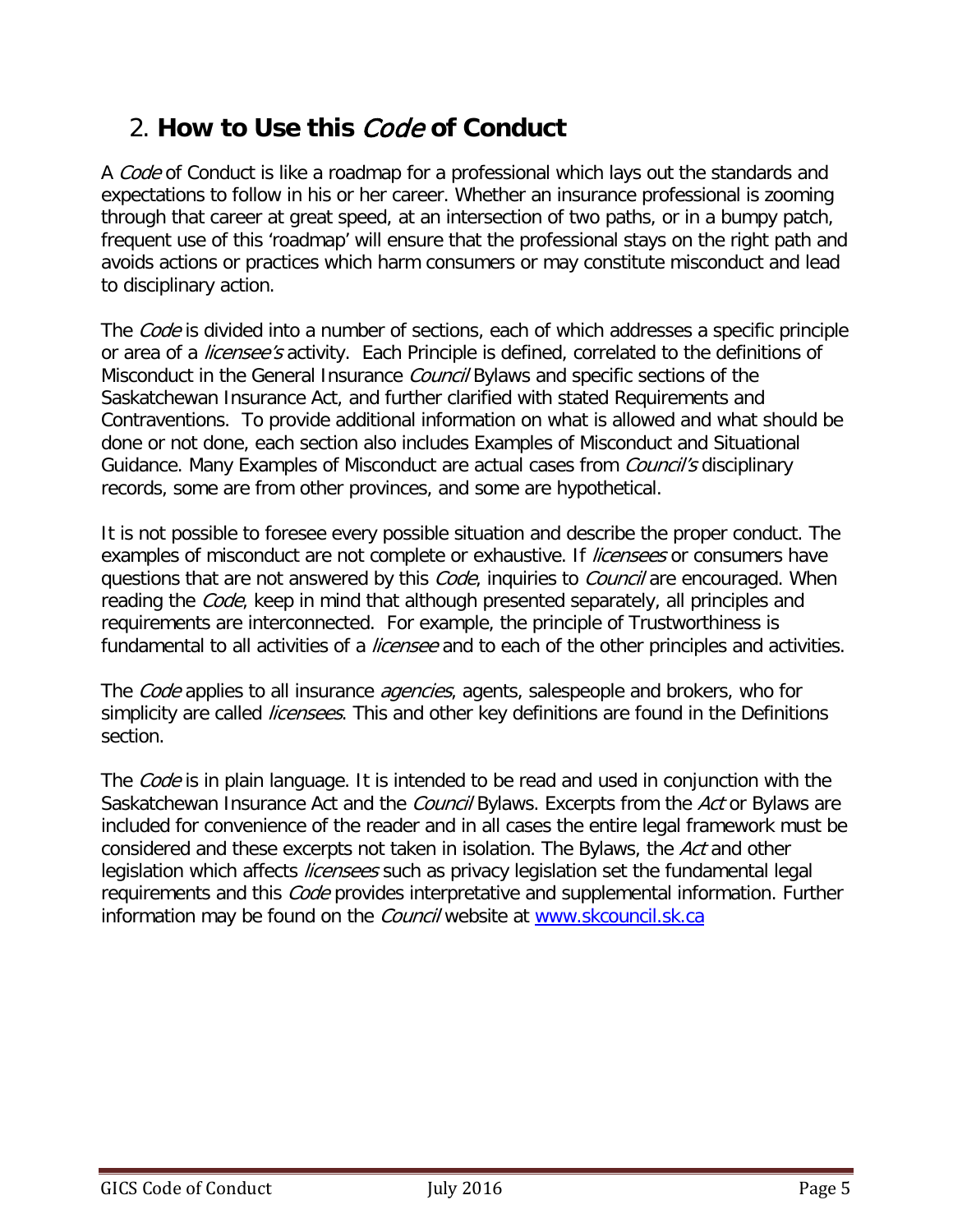# <span id="page-5-0"></span>3. **Executive Summary of Conduct Principles**

### **Honesty**

Licensees must operate with utmost good faith, which means being honest, truthful, reliable and trustworthy.

## **Privacy, Confidentiality, and Use of Information**

Licensees must protect the privacy and personal information of consumers, obtaining proper consent and sharing information as needed to arrange the requested insurance.

## **Requirements of the Act and Other Legislation**

Licensees must follow the requirements of the Saskatchewan Insurance Act and its Regulations and the Insurance Council Bylaws.

## **Competence**

Licensees must have the appropriate qualifications and adequate knowledge to handle the requested and needed insurance, and only handle risks for which they are competent.

### **Designated Representatives**

An individual designated by the *agency* is responsible to the Insurance Council for the licensing, education and conduct of all insurance professionals in the firm.

## **Financial Integrity and Management**

Licensees must safequard the financial assets of consumers and *insurers*, including keeping adequate records. They must also obtain the consumer's consent in writing before charging any fee in addition to a policy premium.

## **Conflicts of Interest**

Licensees must place their client's interests before their own. This means looking out for consumers' needs, even when the consumers may not know what those needs are. Licensees must identify any conflicts of interest with consumers or *insurers*, avoiding them or disclosing them fully in writing when they occur.

## **Advertising and Respect of the Public**

Licensees must accurately represent themselves, their credentials, ownership, services, markets, products and prices to consumers so that consumers know who is serving them and what products or *insurers* are offered.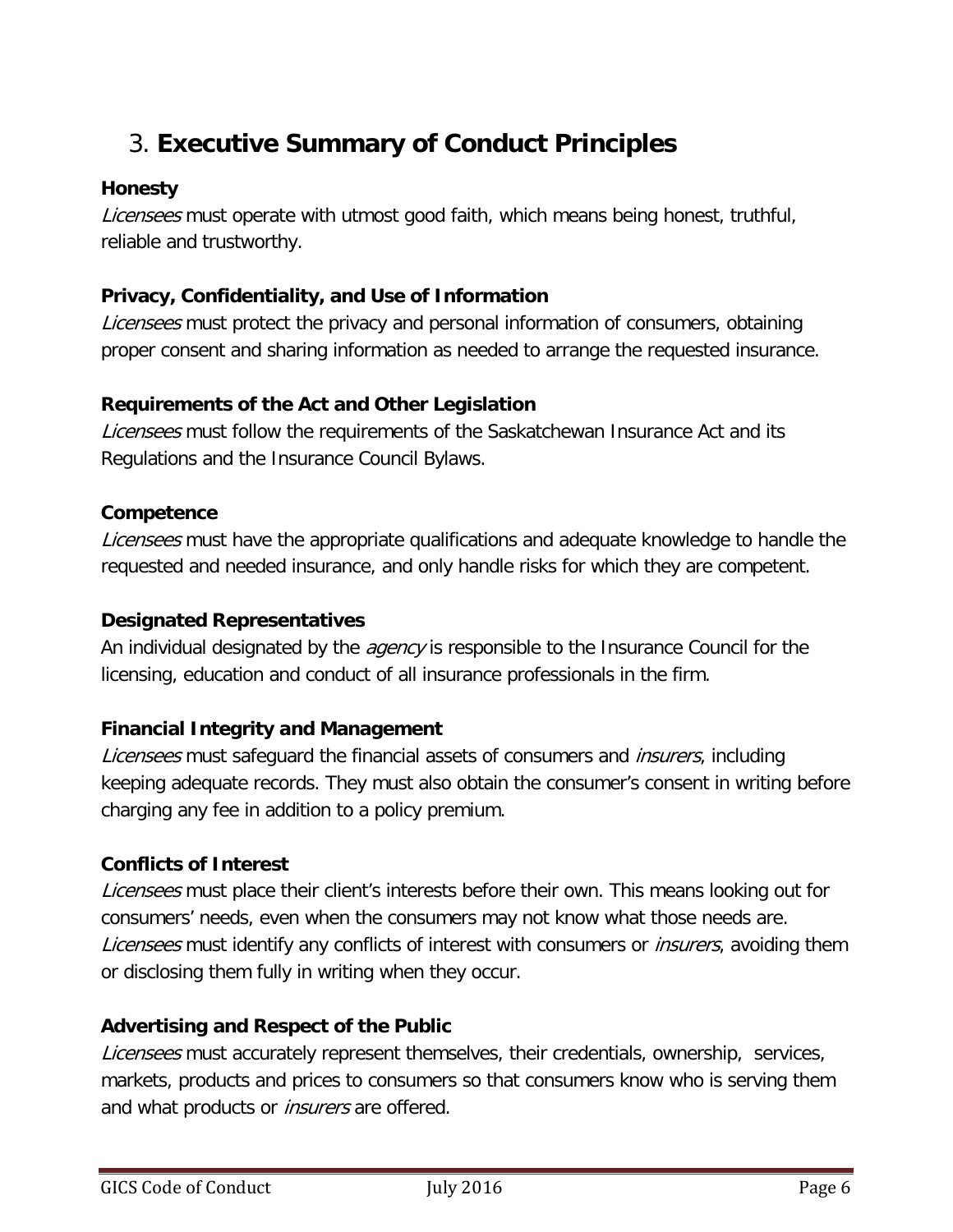### **Handling Claims**

Just as a *licensee* must always act in the best interest of the *client* in selling insurance, a *licensee* must also act in the *client's* best interest in handling claims. Licensees must fully disclose all relevant information to *insurers* when reporting claims.

### **Dealing with Clients (including Prospects) and Quality of Service**

Licensees must make adequate inquiries into *clients'* insurance needs and provide recommendation and explanation of options, including information about risks which are not covered. *Licensee*s must give *clients* fair, full and accurate information and explain limitations or exclusions in coverage, in order for the *clients* to make informed decisions. Licensees must document needs assessment, sales process, and subsequent service. Responses and services should be provided promptly and efficiently with courtesy and respect. The interests of the *client* must be paramount at all times.

### **Dealing with** Insurers

Licensees must fully and accurately disclose all relevant information to *insurers*, represent insurers' products fairly, follow insurers' procedures and any authority granted to them by insurers, and promptly and courteously respond to inquiries, pay premiums, deliver documents and report claims.

#### **Dealing with Interested Third Parties**

Clients must authorize any situation where an *interested third party* receives information or any benefit or involvement in the insurance policy. *Interested third parties* are due the same duty of honesty, competence, courtesy and prompt service as *clients*.

#### **Dealing with Other Licensees**

Licensees must treat fellow *licensees* with honesty, courtesy, and respect. If a *licensee* is aware of misconduct by a fellow *licensee*, the *licensee* has a duty to report to *Council* to protect consumers and the reputation of the insurance industry.

## **Dealing with** Council

Licensees and former licensees must respond promptly, fully, and honestly to inquiries from *Council. Licensee*s must comply fully and in good faith with licensing regulations. Information about licensing is open to the public.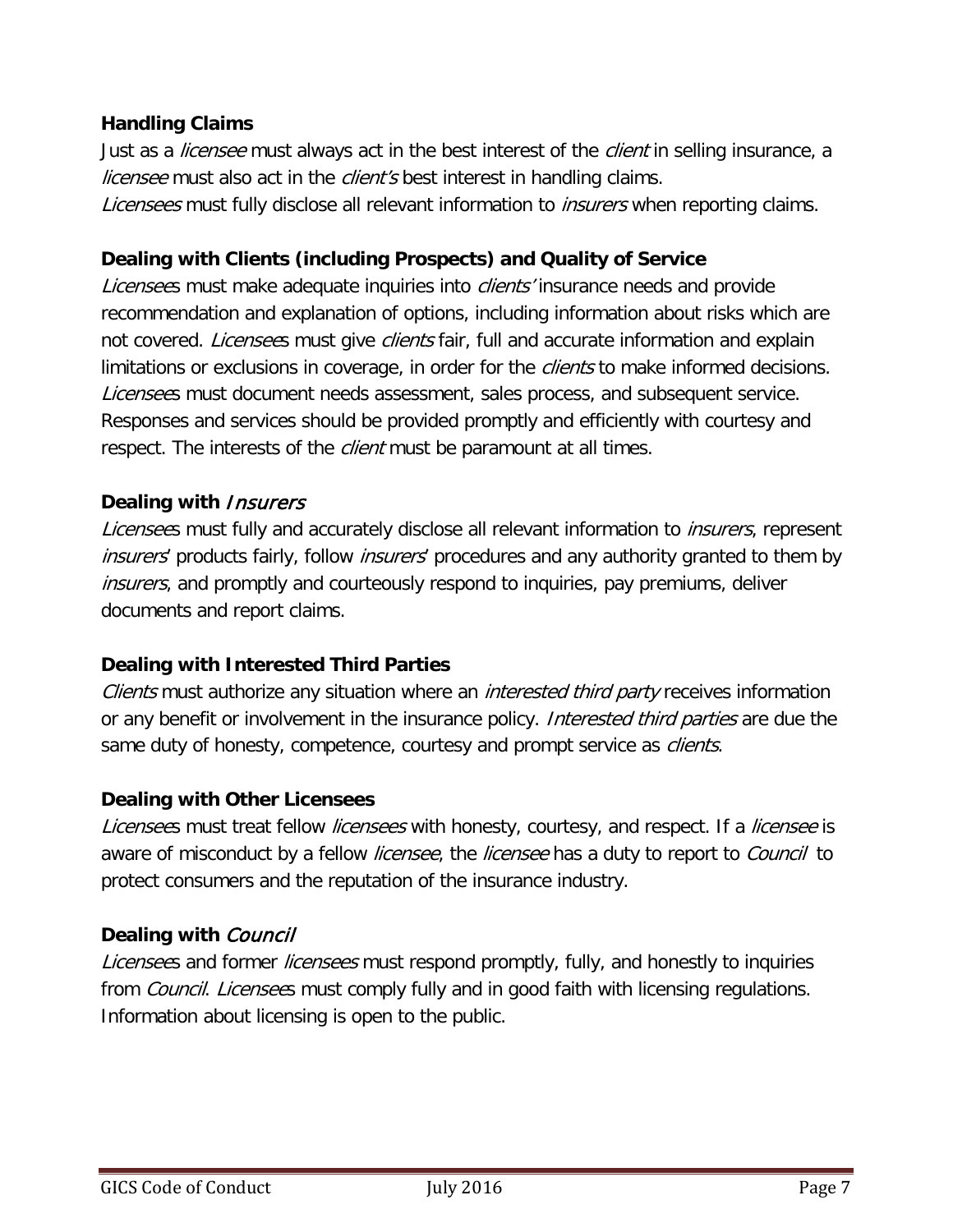## <span id="page-7-0"></span>4. **Definitions**

Defined terms are shown in *italics* in this *Code*, and may be singular, plural or possessive with the meaning adjusted accordingly. Unless otherwise qualified in this *Code*:

- Act is the Saskatchewan Insurance  $Act$ ;
- **agency** is the business, whether a corporation, a partnership, or an individual sole proprietorship *licensee*, which holds an All Classes other than Life Insurance agency licence to transact insurance business and meets the requirements as set out in the Act, regardless of whether the *agency* refers to itself as an Agency, Broker, or Brokerage;
- client is a person who may reasonably be expected to rely on an *insurer, agency* or *licensee* for advice or actions in relation to insurance and includes all insureds, prospective *clients*, current *clients*, and past *clients* where appropriate;
- Code is this Code of Conduct;
- Council is the General Insurance Council of Saskatchewan;
- Designated Representative is an individual that holds a Level 3 All Classes other than Life Insurance licence and is responsible for the *management* and *supervision* of the *agency*;
- Fees includes any finance charge or service charge for delayed payments, administration fee, inspection fee, policy issuing fee, commission, and any other charge over and above the premium set by the *insurer* for the policy.
- **insurer is any insurance company on a client's insurance policy, an insurance** company who has been asked to quote on a client's policy, or an adjuster or appraiser who has been authorized by the insurance company to act on their behalf
- **interested third party is a loss payee, mortgagee, landlord, additional insured or** other similar party who has been authorized by the insured to be shown on the insured's policy or receive information about the policy, and includes legal representatives of such parties including law firms and processing centres;
- **I** *licensee* is an individual that holds an All Classes other than Life Insurance salesperson licence to transact insurance business as defined in the Act; and also includes an *agency* where the context allows the *Code* to apply to the business as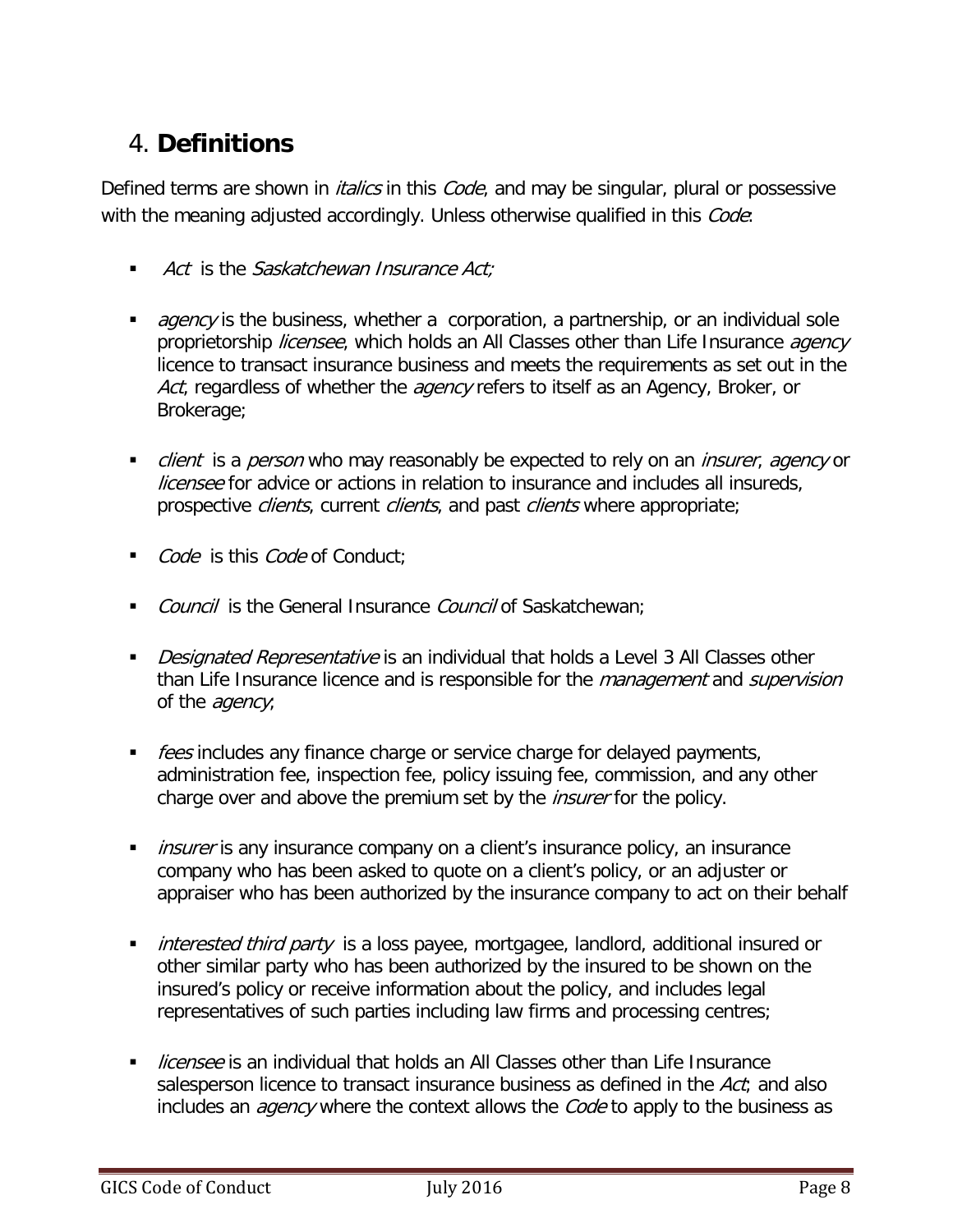well as an individual. In quotations from the Act, 'agent' is used with the same meaning as 'licensee' in the rest of the Code.

- management includes direction and/or control of the operations of an insurance agency;
- other parties are persons who have an involvement in the insurance process and may include mortgage companies, leasing companies, lawyers, auto body shops, repair contractors, competitors, third party claimants or the representative of third party claimants;
- person is an individual, corporation, partnership, society, association or other organization or legal entity;
- **Part of the set of the set of the set of the set of the set of the set of the set of the set of the set of the set of the set of the set of the set of the set of the set of the set of the set of the set of the set of the** adjusting services;
- supervision means reasonable and prudent oversight of an insurance *transaction*;
- **transaction** is a situation in which a *licensee* provides an insurance product or service to any *person* and may include a quote, new policy, renewal, endorsement, change, revision, inquiry, or claim report.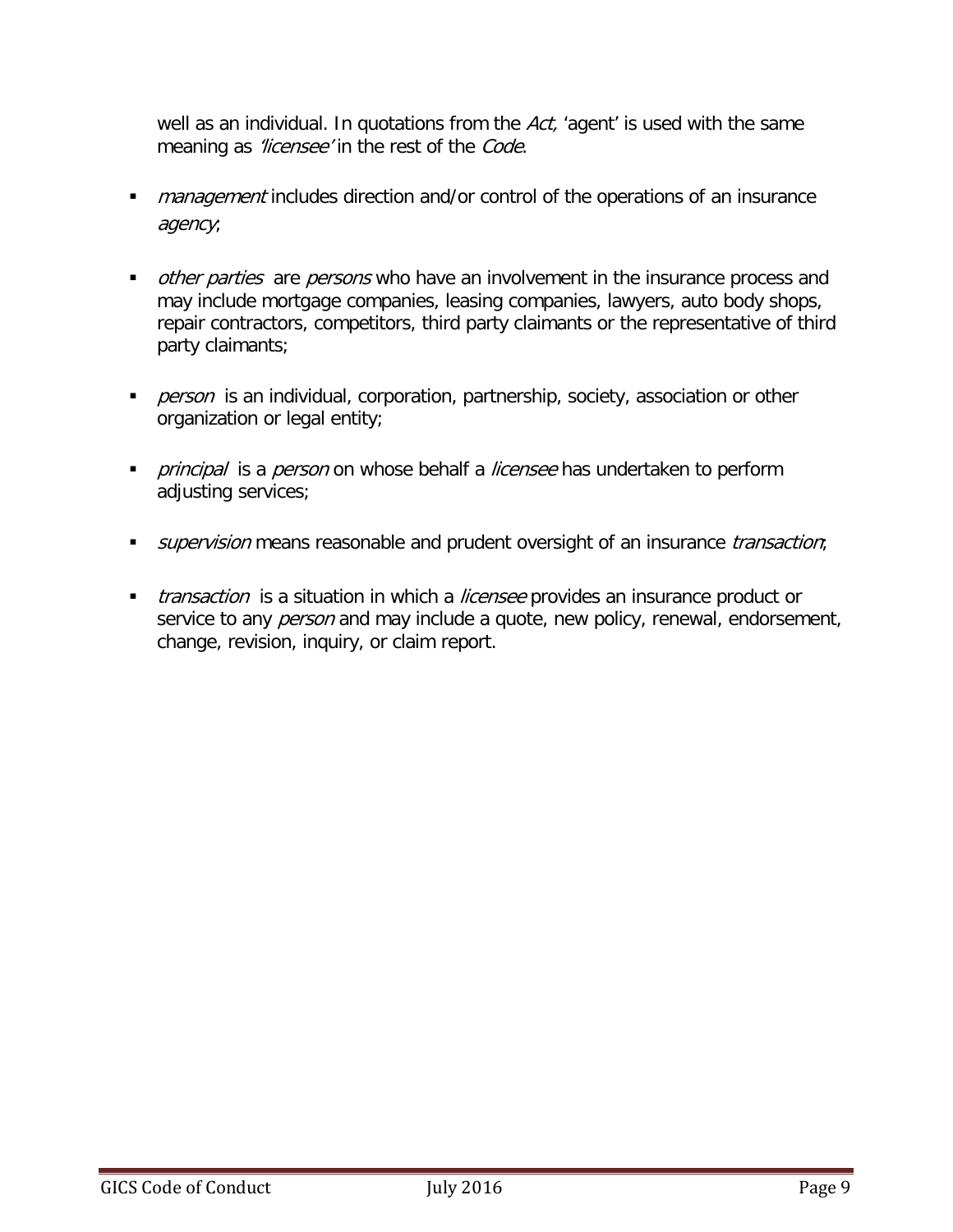# <span id="page-9-0"></span>5. **Honesty**

## **A. The Principle**

Trust and good faith is the foundation of the insurance business. Whether it is called trustworthiness, good faith, honesty, reliability, forthrightness or integrity, this is the fundamental quality demanded of every *licensee*, at all times with all people. Honesty is a key element of every aspect of this *Code*, just as utmost good faith is a foundation of any insurance relationship.

### **B. Related Bylaws**

#### **BYLAW 5 – REGISTER AND LICENSING**

Section 2 (1)

(c) A person applying for licensing must:

provide evidence of suitability to be licensed and demonstrate the proposed licensing is not for any reason objectionable; and

Section 3 (3) (a)

To be licensed for each subsequent year a person must: (a) be suitable;

#### **BYLAW 8 – MISCONDUCT**

(1) For the purpose of the Act, regulations and bylaws, misconduct is a question of fact but includes any matter, conduct or thing, whether or not disgraceful or dishonorable, that is:

(a) contrary to the best interests of the consumer or licensees or insurance companies; or

- (b) may harm the standing of licensees in the insurance industry.
- (2) Without restricting the generality of subsection (1), a licensee may be guilty of misconduct if the licensee:

(a) engages in any practice that is coercive or has the intended effect of inducing a consumer to making a decision that is not in the best interests of the consumer; (b) demonstrates an unsuitability or an untrustworthiness to act as a licensee; (c) in the course of promoting, selling or servicing insurance business, provides in any advertising or other communications information that is false or misleading; (d) makes a material misstatement in an application for licence or report to continue a licence;

#### **C. Requirements:** Licensee**s must:**

1 tell the truth in their professional life and in other areas where a dishonest statement or action may call into question whether the *licensee* is suitable to hold an insurance licence.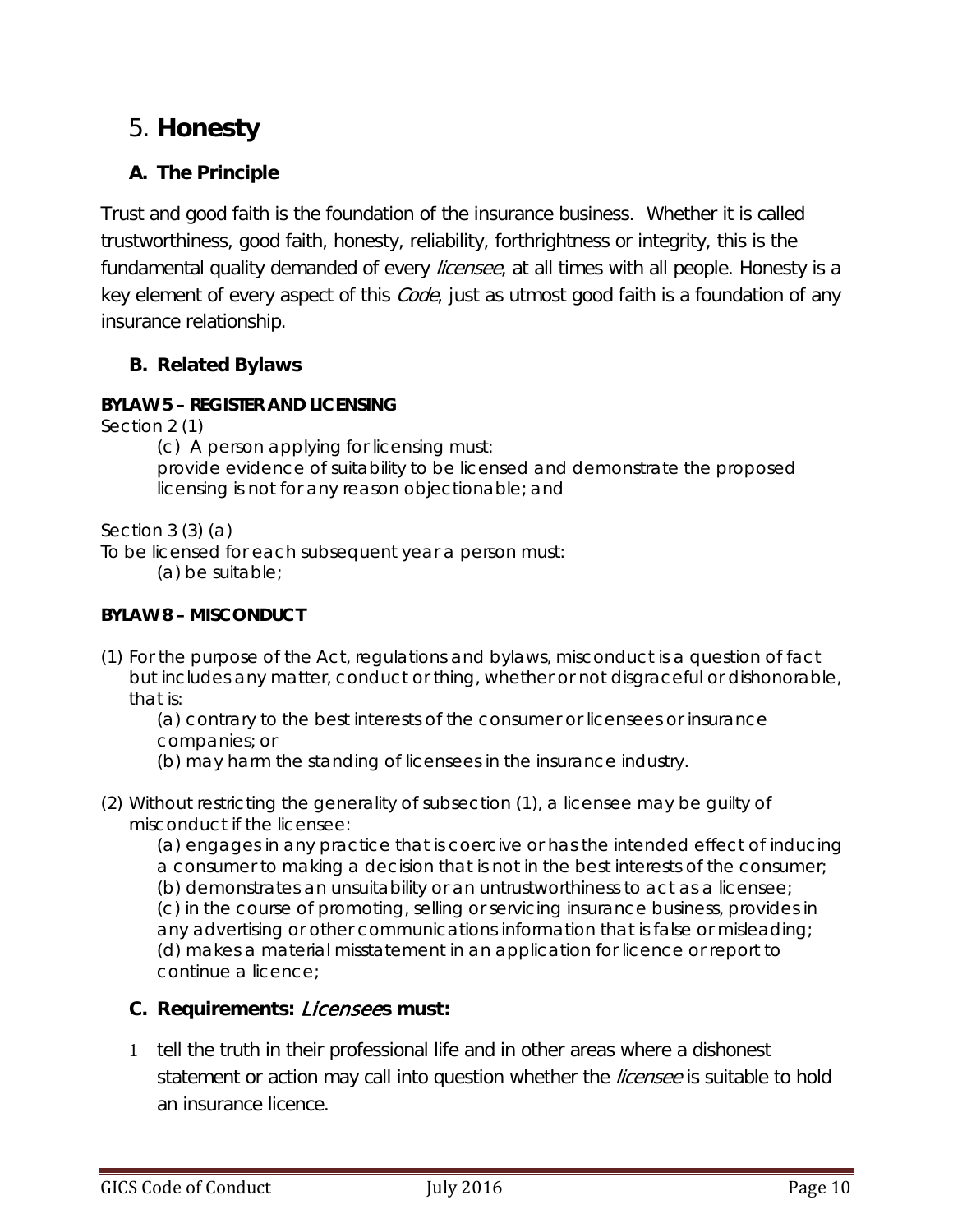- 2 be frank and candid in all dealings with *clients, insurers,* and *other parties*, subject to the *client's* right to privacy.
- 3 take reasonable steps to properly inform themselves to ensure they do not mislead clients, insurers, Council or other persons through false statements or failure to provide material information.
- 4 be reliable, promising only what they honestly expect to provide and taking all reasonable steps to live up to what they have promised.

## **D. Contraventions:** Licensee**s must not:**

- 1 make untrue representation or conceal facts from a *client, insurer, Council*, or *other* parties.
- 2 deal dishonestly with money, property or premiums collected, or commit acts involving theft or fraud.
- 3 make improper use of their knowledge or position as *licensees*.
- 4 make or assist anyone to make a false insurance claim.
- 5 make or assist anyone to make a false declaration to an *insurer*.
- 6 make representations to *insurers* or *clients* without reasonable steps to verify that what they are saying is accurate and true.
- 7 counsel a *client* to misrepresent information in an application for insurance or knowingly transmit information which they have reason to believe is not true.
- 8 take advantage of a *client's* inexperience, ill-health, lack of sophistication or difficulties with language or reading.
- 9 engage in conduct, within or outside the insurance profession, which causes consumers or *clients* to lose trust in the *licensee* in particular or the insurance industry in general.

## **E. Examples of Misconduct:**

- 1 A licensee drafted and signed a false certificate of insurance when coverage did not exist.
- 2 A licensee "witnessed" a signature when he did not see the individual sign the document or "witnessed" a signature known to be a forgery.
- 3 A licensee directed an employee to sign a document as the producing licensee when the employee had not been involved in the sale of the policy.
- 4 A licensee backdated a client's automobile insurance and subsequently lied about when and how the *transaction* was processed.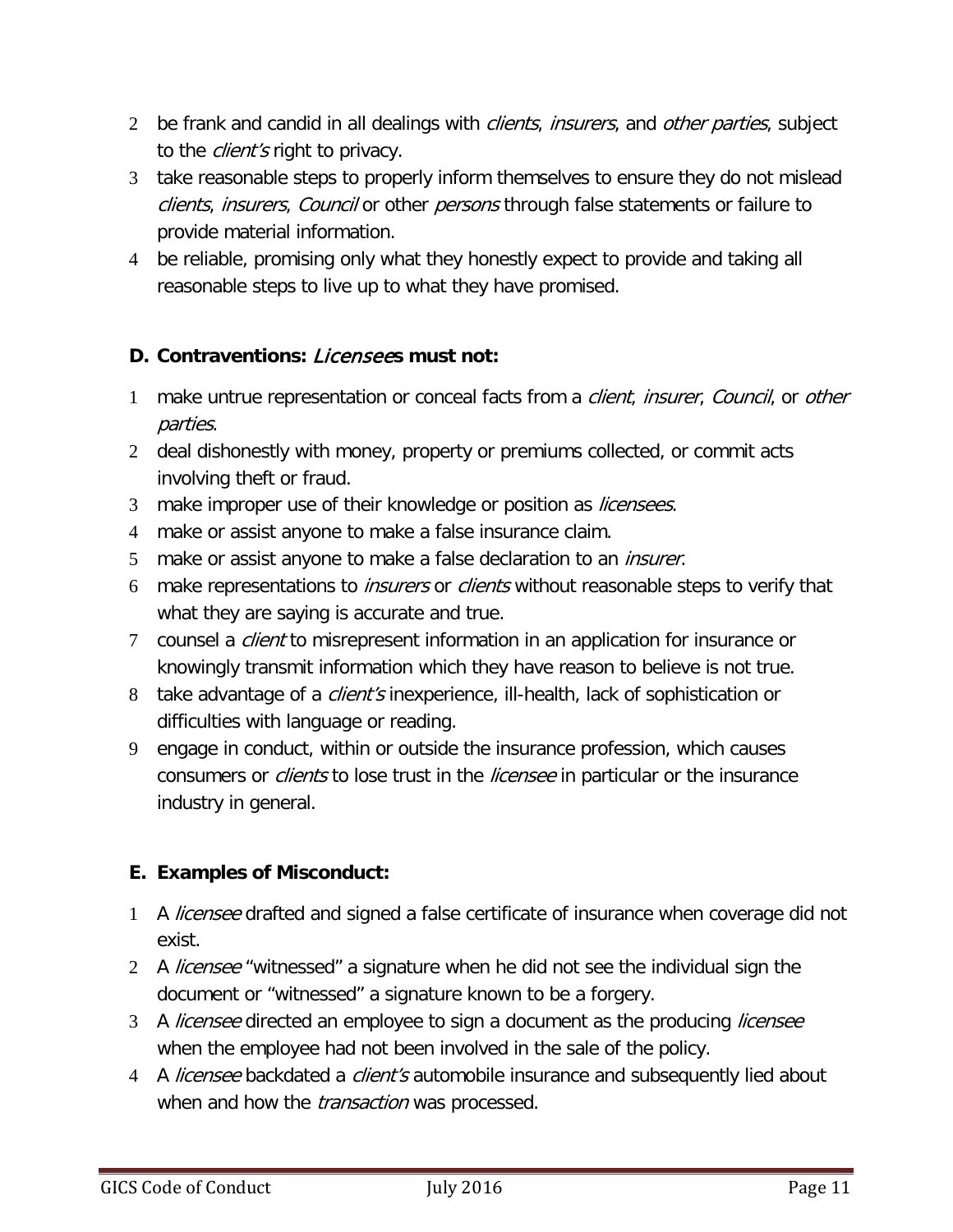- 5 A *licensee* misappropriated funds from a volunteer organization while acting in a position of trust for the organization.
- 6 A licensee provided false information to an *insurer* about the amount of a *client's* gross sales of products in the US in order to negotiate a lower premium and keep the account on renewal.
- 7 A licensee advised a client that several insurers had declined to quote on the client's policy when in fact the risk had not been submitted to those *insurers* for a quote.
- 8 A licensee accepted and kept premium payments from clients without placing the coverage with an insurance company.
- 9 An applicant for a licence, while writing an insurance examination, took unauthorized material into the examination room.
- 10 A *licensee* provided intentionally misleading testimony to *Council* during an appearance before a Disciplinary Hearing Committee.
- 11 A *licensee* falsified records of continuing education courses.

## <span id="page-11-0"></span>**F. Situational Guidance**

1 Lying:

## <span id="page-11-1"></span>**It is never acceptable for** licensees **to lie during the course of insurance work.**

2 Part of the Truth:

## <span id="page-11-2"></span>**It is never acceptable to withhold information or provide misleading information which will affect a decision by a** client**,** insurer**, or** interested third party **in an insurance** transaction**.**

#### 3 Coverage Problems:

<span id="page-11-3"></span>Bylaws include as misconduct a situation where the licensee

(o) fails to deal with consumer complaints or disputes or refer the consumer to the appropriate person or authority or process in a timely and forthright manner; or (j) fails to ensure that a consumer or insurer is fully informed of all relevant information that will allow the consumer or the insurer to make an informed decision;

In addition, *licensees* must at all times follow basic principles of honesty and put the interests of the *client* before their own interests (see Council Bylaw 8 (2) (h)).

When a coverage problem appears to arise from a *licensee's* error, *licensees* must not mislead anyone to cover up or hide the error. When efforts are made to hide or cover up an error, an innocent mistake may lead to misconduct.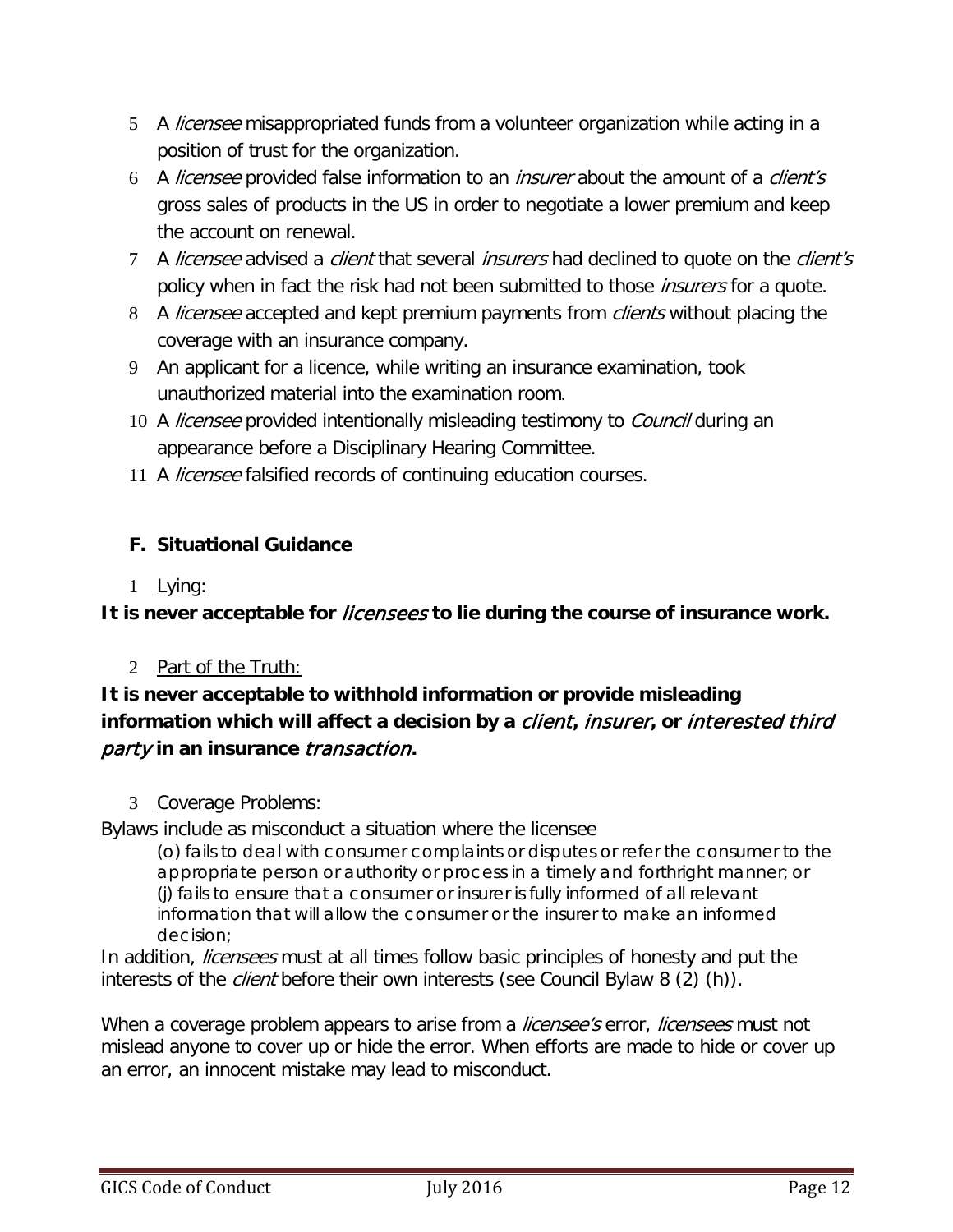The Errors and Omissions coverage carried by *licensees* normally requires that potential claims be reported as soon as they are discovered and that the *licensee* shall not admit liability or assume any obligation on a potential claim. It is important for the sake of both clients and licensees that any situation which may lead to an E & O claim should be handled in such a way that the *licensee's* E & O coverage is not jeopardized.

At the same time, **Council requires** licensees **to provide to the** client **all relevant information on how** clients **can protect themselves from further risk and make informed decisions, including information about their options** when there is a coverage problem. This can be done without accepting responsibility or liability.

To avoid jeopardizing E & O coverage, situations where an uninsured or underinsured loss may be due to an error should be reported to licensee's E & O insurer promptly.

### 4 Insurer-client responsibilities:

<span id="page-12-0"></span>As intermediaries, *licensees* have responsibilities to both *insurers* and *clients* and must be truthful to both. In some situations a *client* may ask a *licensee* not to report certain information to the *insurer*. In others, the *insurer* may ask the *licensee* not to report information to the *client*. Both of these situations put the *licensee* at risk, as withholding information from either party may be misconduct. *Licensee*s must carefully consider whether the information is material and whether the second party has a right to the information in question and whether it would prejudice their interest to keep them in the dark. If so, the *licensee* must explain to the party requesting confidentiality that the licensee has a legal obligation to communicate the information.

#### 5 Untruthful *clients*:

<span id="page-12-1"></span>If *licensees* have reason to believe that the information provided by a *client* is not truthful or not accurate, whether that information is for a policy application or a claim, *licensees* must explain to the *client* the importance of accurate and truthful information and the risks of misrepresentation. It is often advisable for a *licensee* to investigate or verify to a reasonable level the accuracy of information on an application for insurance. Information which *licensees* cannot confirm but believe may be inaccurate should be qualified or noted as 'advised by *client...*' and not passed on to *insurers* as fact. Should *licensees* have serious concerns about a *client's* honesty, it may be best to decline to serve the *client*.

#### <span id="page-12-2"></span>6 'They told me to…':

Licensees have tried to justify misrepresentation by saying that they were told by the underwriter, their manager, a client, a leasing company, or other parties to omit information or change information on an insurance *transaction*. Sharing misconduct with others does not excuse or reduce the misconduct. **If someone asks you to be**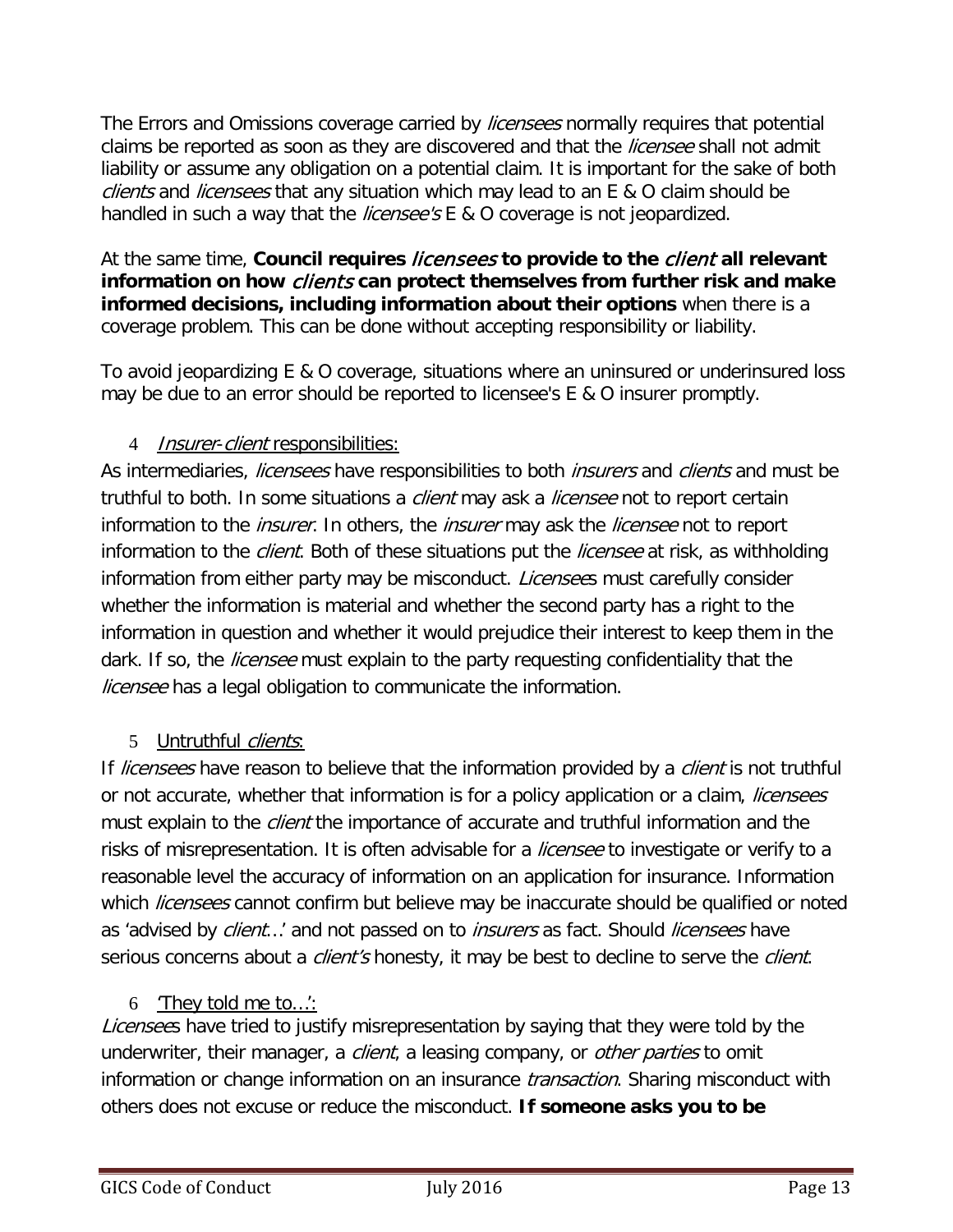dishonest, you must decline and you may need to report the situation to *Council* or to others. See Dealing with Council - Section 18 of this Code for further guidance.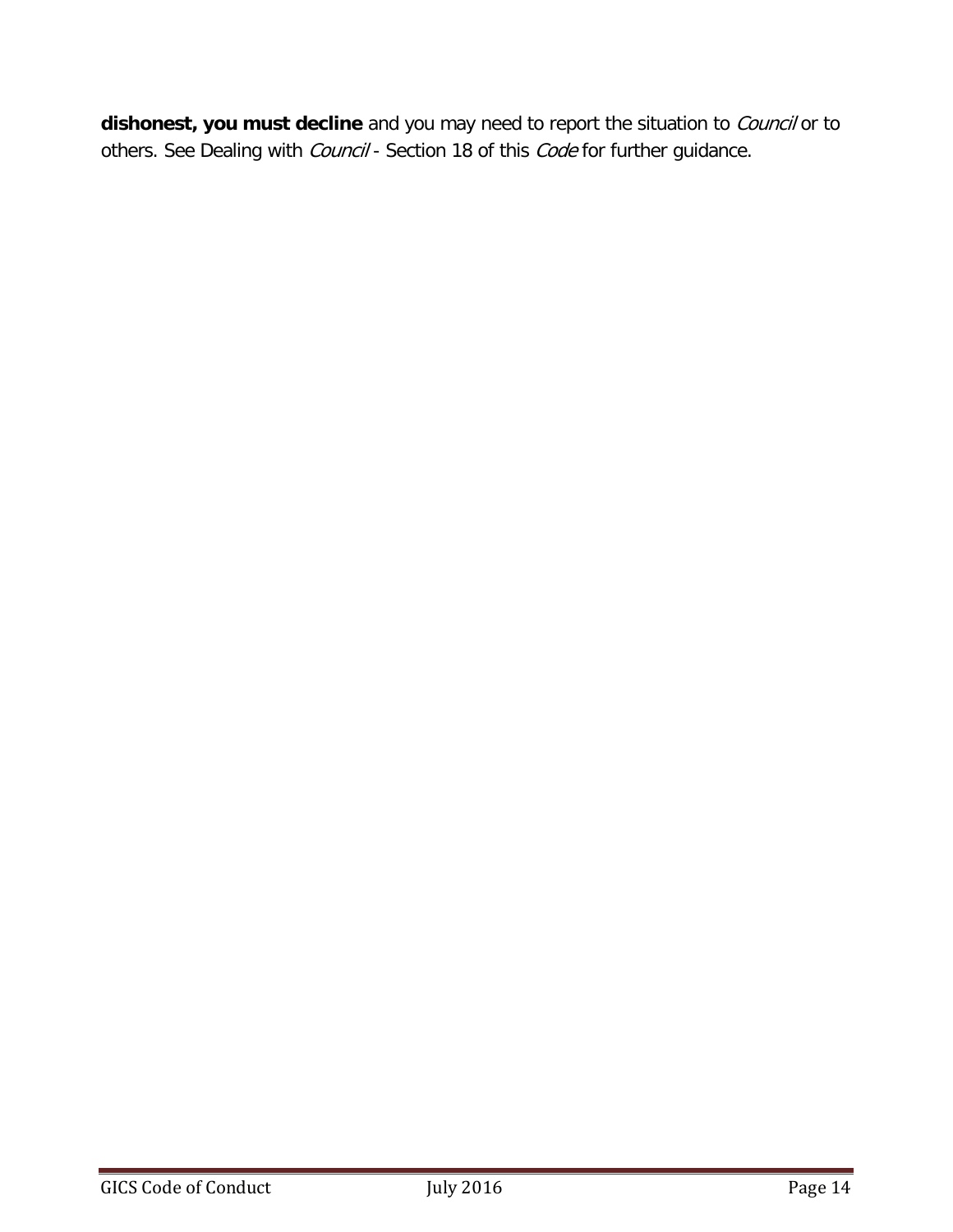# <span id="page-14-0"></span>6. **Privacy, Confidentiality, and Use of Information**

## **A. The Principle**

Licensees must hold in strict confidence and protect from disclosure all information acquired in the course of their professional relationship with *clients*, and shall not divulge any such information unless authorized by the *client* or required by law.

Licensees cannot provide adequate advice to *clients* without full knowledge of the *client's* circumstances and affairs as these affect the *client's* insurance needs. *Clients* therefore must be confident that the information they disclose to *licensees* will be treated with complete confidentiality by the *licensee* and all *persons* in the *agency*, and trust that their private information is protected from unauthorized access. Unless *licensees* foster and maintain this trust, they will be unable to provide the service expected and needed by their *clients*.

## **B. Related Bylaws**

#### **BYLAW 8 – MISCONDUCT**

(2) Without restricting the generality of subsection (1), a licensee may be guilty of misconduct if the licensee:

(m) fails to protect a consumer's personal information or divulges personal information about a consumer unless authorized to do so by the consumer or as required by law;

## **C. Requirements:** Licensee**s must:**

- 1 fully and accurately explain to *clients* what information is required, how that information will be used, and to whom it will be disclosed.
- 2 obtain consent for the collection, use and disclosure of personal information from all clients.
- 3 protect the confidential information of every *client* (which includes prospective clients) indefinitely, even after a *licensee* no longer acts for the *client*, whether or not differences have arisen between the *licensee* and the *client*.
- 4 implement and maintain proper safeguards for *clients'* personal information, including use of secure computer records and passwords, encryption of electronic data, protection of physical files in locking cabinets, alarms and other safeguards appropriate in the circumstances.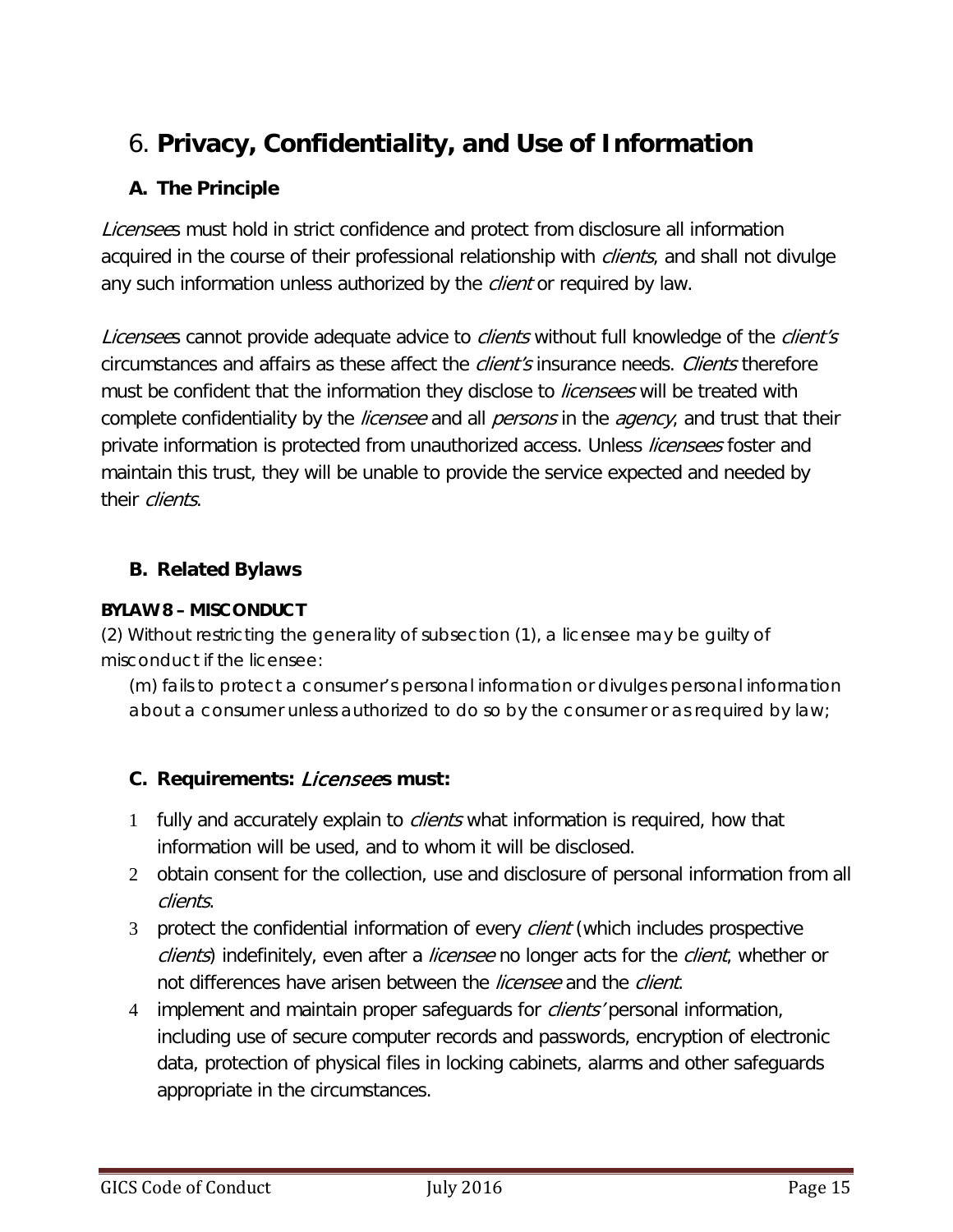- 5 maintain records of *client* information as long as the information is needed to meet the *client's* insurance needs or as required by limitation laws. When it is appropriate to discard files or computer storage devices, *licensees* must do so in a manner that ensures confidentiality of the *clients'* personal information. Situational Guidance in Section 14 of this *Code* provides additional information about retention of files.
- 6 maintain confidentiality between related parties or co-insureds such as members of a family or business partners.
- 7 when supervising staff, ensure they have thorough training on privacy requirements and a clear understanding of their duty of confidentiality to clients.

## **D. Contraventions:** Licensee**s must not:**

- 1 collect information beyond what is reasonably needed to provide advice and quotes on the insurance needs for which the *client* has requested service.
- 2 use *client* information for any purpose or product other than that authorized by the client.
- 3 disclose information to any *person* other than those authorized by the *client* or as required by law.
- 4 access confidential *client* information from an *insurer's* database or records without express authority of the *client*.
- 5 use the name of one *client* to promote your services to another *client* without the first *client's* express permission.
- 6 when leaving the employ of an *insurer* or *agency*, take or use any information of the *insurer's* or *agency's clients* in order to offer or market insurance products to those *clients*. The *client's* permission for the use and collection of information was given to the initial *insurer* or *agency* and does not extend to the *licensee* who now works elsewhere.

## **E. Examples of Misconduct**

- 1 A licensee used confidential information for purposes other than what was agreed by the *client*.
- 2 A *licensee* failed to provide for the safekeeping of records.
- 3 A licensee provided a copy of a client's policy to other prospective clients as an example of the coverage or product being offered.
- 4 A licensee accessed insurer computer data without authorization and provided that information to a third party.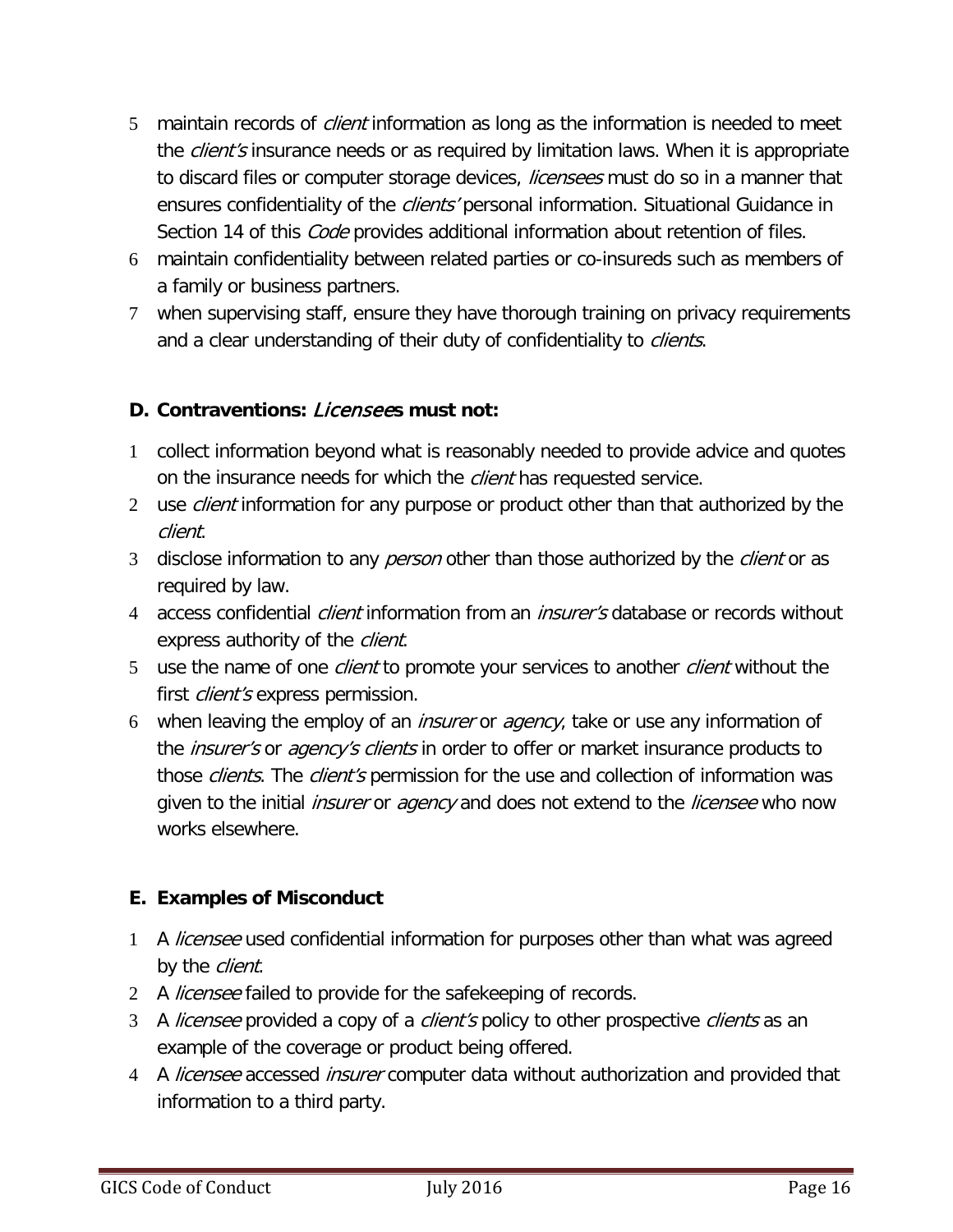- 5 A licensee accessed an insurer database for an auto insurance inquiry from a consumer and used that data to offer home insurance to the *client*.
- 6 Having been advised that a *client* was seeking renewal quotes elsewhere, a *licensee* submitted the *client's* risks for quotation to other *insurers* without the permission of the *client* in order to 'block' a competitor from obtaining quotes.

## <span id="page-16-0"></span>**F. Situational Guidance**

### 1 Electronic Security:

<span id="page-16-1"></span>Protection of *client* information held electronically requires excellent computer security practices, including the use of individual secure passwords, regularly changing passwords, screen-blanking with password protection when a computer is not used for a short period or left unattended, removing computer and website access immediately upon the departure of an employee, encryption of electronic messages, secure backup and secure storage of data.

## <span id="page-16-2"></span>2 Cellular Phones:

Many *licensees* correspond with *clients* using email and text messages on cellular phones. It is important that all the guidelines for electronic security on computers also be used for telephones, including password protection and ensuring the phone is not borrowed or used by people who have not been authorized by the *client* to access the *client's* private information, including contact information. Electronic devices must be safeguarded to protect *client* privacy.

## <span id="page-16-3"></span>3 Staff Confidentiality Agreements:

It is recommended that every staff member in a *licensee* office, including unlicensed staff, sign a confidentiality agreement and be trained on privacy requirements.

## <span id="page-16-4"></span>4 Insurer Websites:

Licensees are responsible for privacy breaches involving *insurer* websites which happen through their access logins, with their staff, or from their premises. The security practices outlined in item 1 above must also be maintained with respect to any access to *client* information on websites of *insurers* or other third parties such as finance companies.

## <span id="page-16-5"></span>5 Electronic Eavesdropping:

Computer screens must be located where they are not visible to members of the public or clients other than the one whose information is on the screen.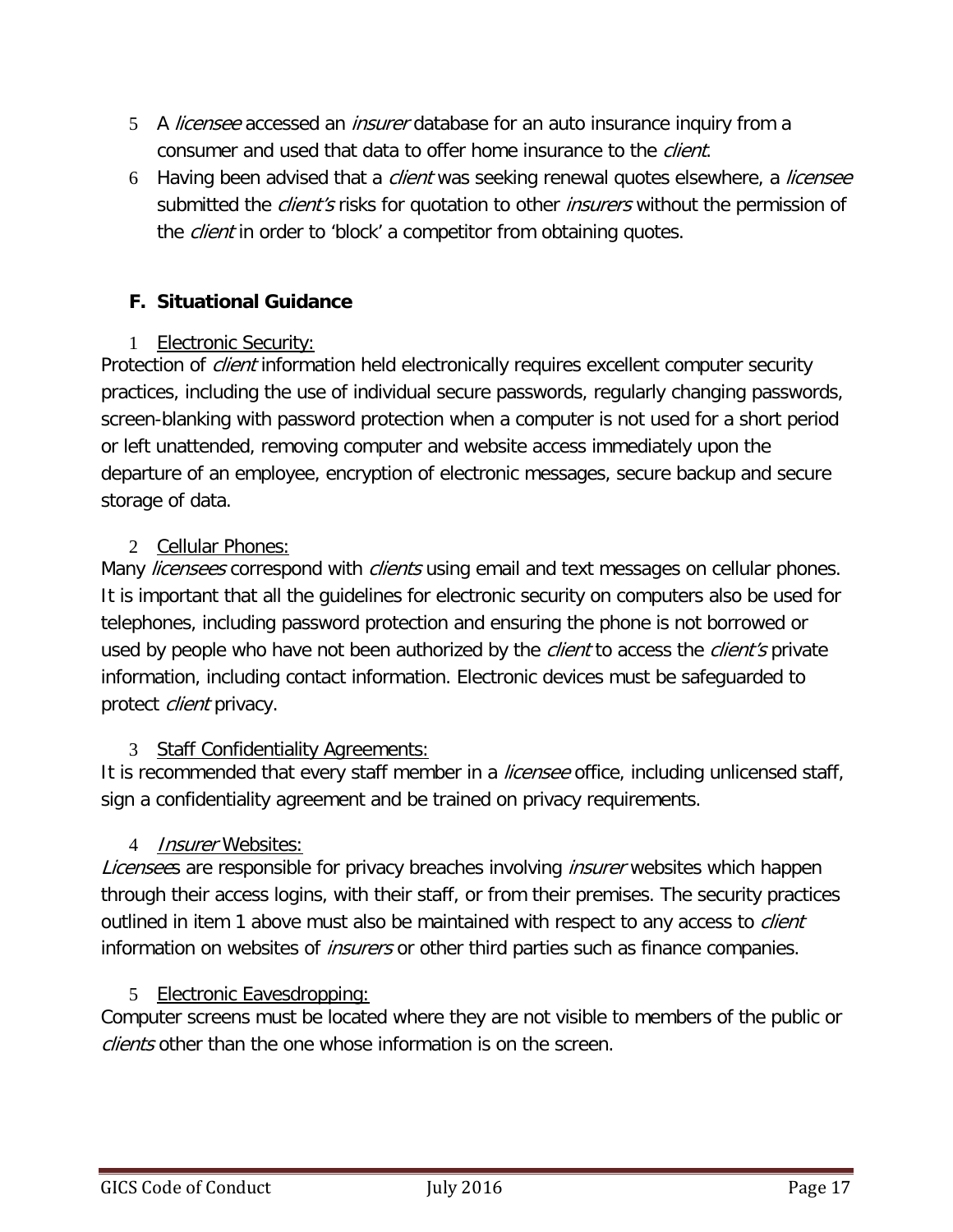#### 6 Information Left in View:

<span id="page-17-0"></span>To protect *client* files from casual intrusion, files should not be left open on a desk or counter or left unattended where there is public access. All *client* files should be stored and secured when the premises are not open for business. This includes securing information against improper access by contractors or cleaning services.

## 7 Credit/Debit Cards:

<span id="page-17-1"></span>Protection of *clients'* personal information extends to protection of banking information and credit card terminals. This requires an office design which assures privacy and security of credit/debit *transactions*, and not repeating a *client's* credit card information back to them when others are within hearing range.

### 8 Voice Mail:

<span id="page-17-2"></span>In leaving telephone messages, all possible care should be taken that the number dialed is accurate. Private information should not be left on a message or voice mail. Anything other than a simple request for a call back can create a privacy breach.

### 9 Email or Texts:

<span id="page-17-3"></span>Private information should be communicated by email, text or other electronic means only with the agreement of the *client*, and then only after the *licensee* has ascertained that the destination address being used is correct. When setting up a new email or text address, a 'trial email' is recommended with a 'Read Receipt Request' to verify the address before sending any private information.

## 10 Mailing mistakes:

<span id="page-17-4"></span>Errors in mailing policies or other documents to *clients* can result in significant privacy breaches. Envelopes should be checked to ensure that the addressee is correct and no information from another *client* is enclosed.

## 11 Privacy Commissioner:

<span id="page-17-5"></span>If a *licensee* becomes aware of a privacy breach, in addition to informing the *licensee's* designated Privacy Officer and *Council*, the matter should be referred to the Office of the Saskatchewan Information and Privacy Commissioner.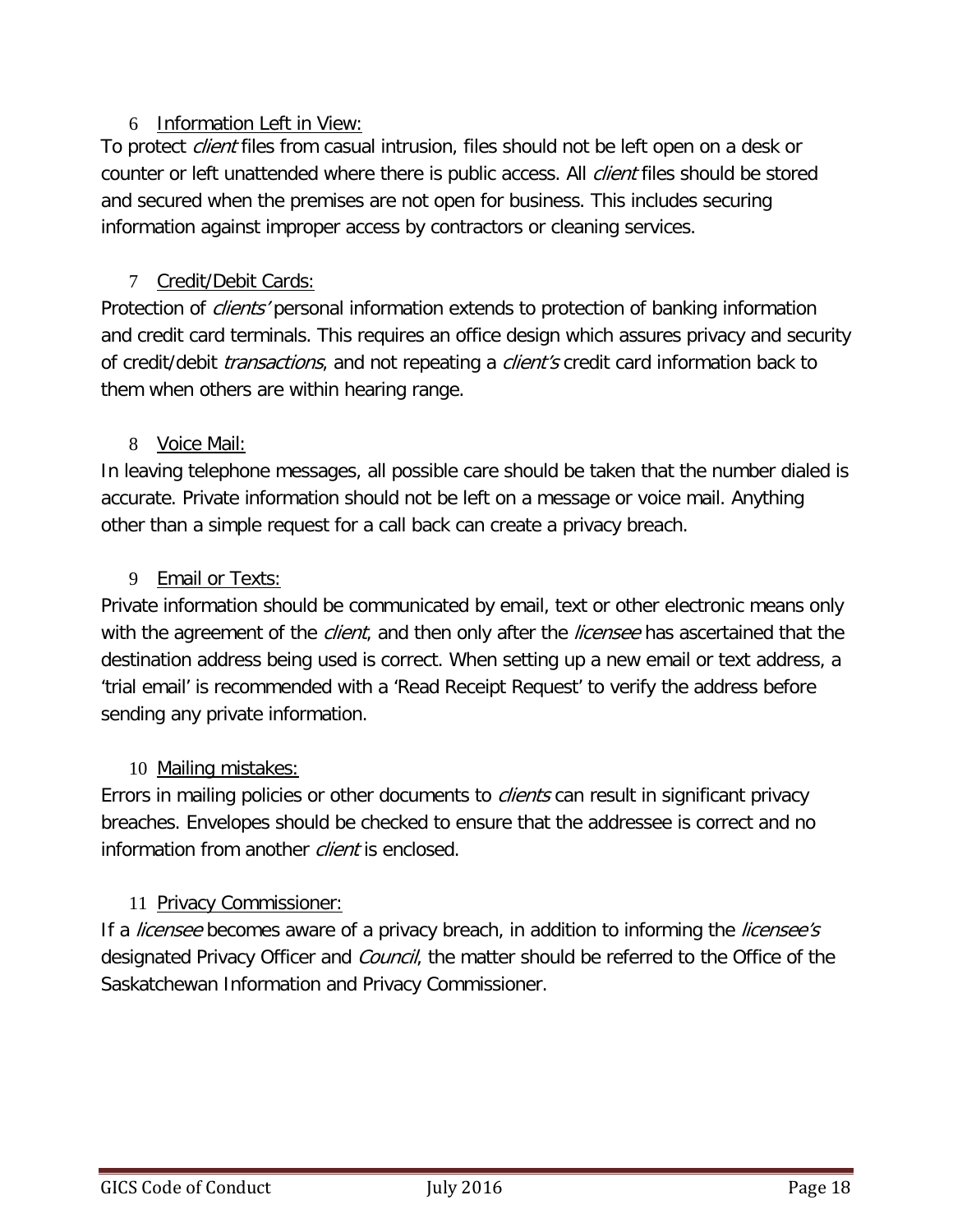# <span id="page-18-0"></span>7. **Requirements of the** Act **and Other Legislation**

## **A. The Principle**

Licensees must be aware of and comply with their duties and obligations under the Saskatchewan Insurance Act, its Regulations, and the Bylaws of Council. Licensees must also be aware of and comply with any other legislation, such as the Income Tax Act, Personal Information Protection and Electronic Documents Act, employment and workplace safety legislation, the Auto Accident Insurance Act or any other legislation which governs their particular practice.

Key provisions of the Act which affect most *licensees* are provisions on who can act as an agent, the requirement for licensing, holding premiums in trust for *insurers*, and restrictions on using unlicensed *insurers*.

### **B. Related Bylaws and** Act **Sections**

#### **BYLAW 8 – MISCONDUCT**

(2) Without restricting the generality of subsection (1), a licensee may be guilty of misconduct if the licensee:

(g) violates any provision of the Act, the regulations or the bylaws;

## **Saskatchewan Insurance Act**

#### **Interpretation**

2(1) In this Act, except where inconsistent with the interpretation sections of any Part:

#### (d) "**agent" or "insurance agent"** means a person who:

(i) solicits, negotiates or effects for or on behalf of any insurer a contract of insurance;

(ii) for compensation, acts in the solicitation or negotiation of insurance;

(iii) transmits, for compensation, for a person other than himself, an application for or a policy of insurance to or from an insurer; or

(iv) retains as compensation any portion of a premium received by him;

and includes a general agent but does not include an officer or salaried employee of an insurer;

#### **Prohibition against effecting contracts with unlicensed insurers**

441 No agent shall effect a contract of insurance with an unlicensed insurer unless he is specifically authorized by his licence to engage in the insurance brokerage business and complies with section 465.

#### **Agents personally liable on certain contracts**

442 An agent is personally liable to the insured on any contract of insurance unlawfully effected by or through him directly or indirectly with any insurer not licenced to transact insurance in Saskatchewan, in the same manner as if the agent were the insurer.

#### **Agents hold insurance moneys in trust for insurers**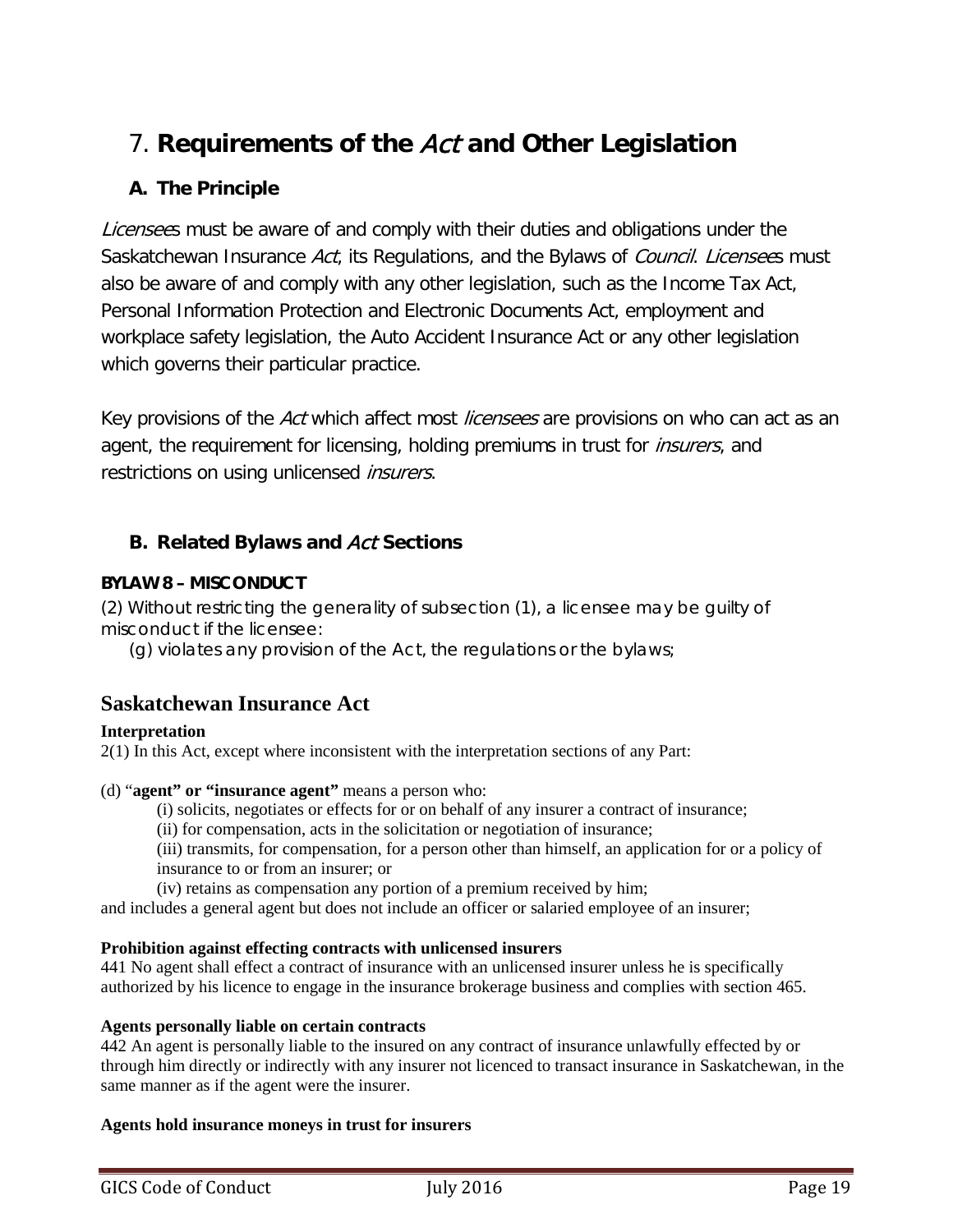443 An agent who receives any money or substitute for money as a premium for a contract of insurance, other than life insurance, with a licensed insurer shall be deemed to hold the premium in trust for the insurer, and, if he fails to pay the premium over to the insurer within 15 days after written demand has been made upon him therefor, less his commission and any deductions to which, by the written consent of the insurer, he may be entitled, such failure shall be prima facie evidence that he has used or applied the said premium for a purpose other than paying the same over to the insurer.

#### **Payments to unlicensed agents prohibited**

444 No insurer and no officer, agent or employee of an insurer and no licensed agent or salesman shall, directly or indirectly, pay or allow, or offer or agree to pay or allow, any commission or other compensation or anything of value to any person for acting or attempting or assuming to act as an insurance agent in respect of insurance in Saskatchewan unless that person holds at the time a subsisting licence under this Act as an agent or a salesman.

#### **Insurance with Unlicensed Insurers**

#### **Tax payable by insured where insurer unlicensed**

463 Every person who enters into a contract of insurance with an unlicensed insurer shall pay to the superintendent a tax equivalent to 10% of the premium paid or payable or of the premium note given or of the mutual or other liability assumed under the contract, but if any part of the premium paid is refunded to him by the insurer the insured shall be entitled to a refund of the tax paid by him on the amount so refunded.

#### **Return respecting insurance and payment of tax**

464 Every person who enters into a contract of insurance with an unlicensed insurer shall, unless the contract is effected by a licensed agent, forthwith deliver to the superintendent a return thereof in such form, and verified by affidavit or in such other manner, as the superintendent may determine, and remit therewith the amount of the tax payable.

#### **Obtaining insurance from an unlicensed insurer**

464.1 A licensed agent may act on behalf of a person, or assist a person, who wishes to enter into or renew a contract of insurance with an unlicensed insurer if:

(a) one of the following circumstances exists:

(i) sufficient insurance cannot be obtained at reasonable rates from an insurer licensed pursuant to this Act;

(ii) sufficient insurance cannot be obtained on the terms stipulated by the person from an insurer licensed pursuant to this Act; and

(b) before the person enters into a contract of insurance, the licensed agent obtains a copy of a document that: (i) is dated and signed by the person;

(ii) describes the nature and amount of the insurance required by the person;

(iii) states that the person understands that:

(A) the unlicensed insurer is not subject to regulation pursuant to this Act;

(B) the orderly payment of claims may be more difficult than it would be if the person obtained insurance from an insurer licensed pursuant to this Act;

(C) the superintendent has no authority pursuant to this Act with respect to the unlicensed insurer;

(D) the person will not have the protection of any compensation plan operated by any compensation association designated in the regulations; and

(iv) contains any further information the superintendent may require.

#### **Return**

465 Within 10 days after the end of each month, a licensed agent acting pursuant to section 464.1 shall submit to the superintendent:

(a) a document that: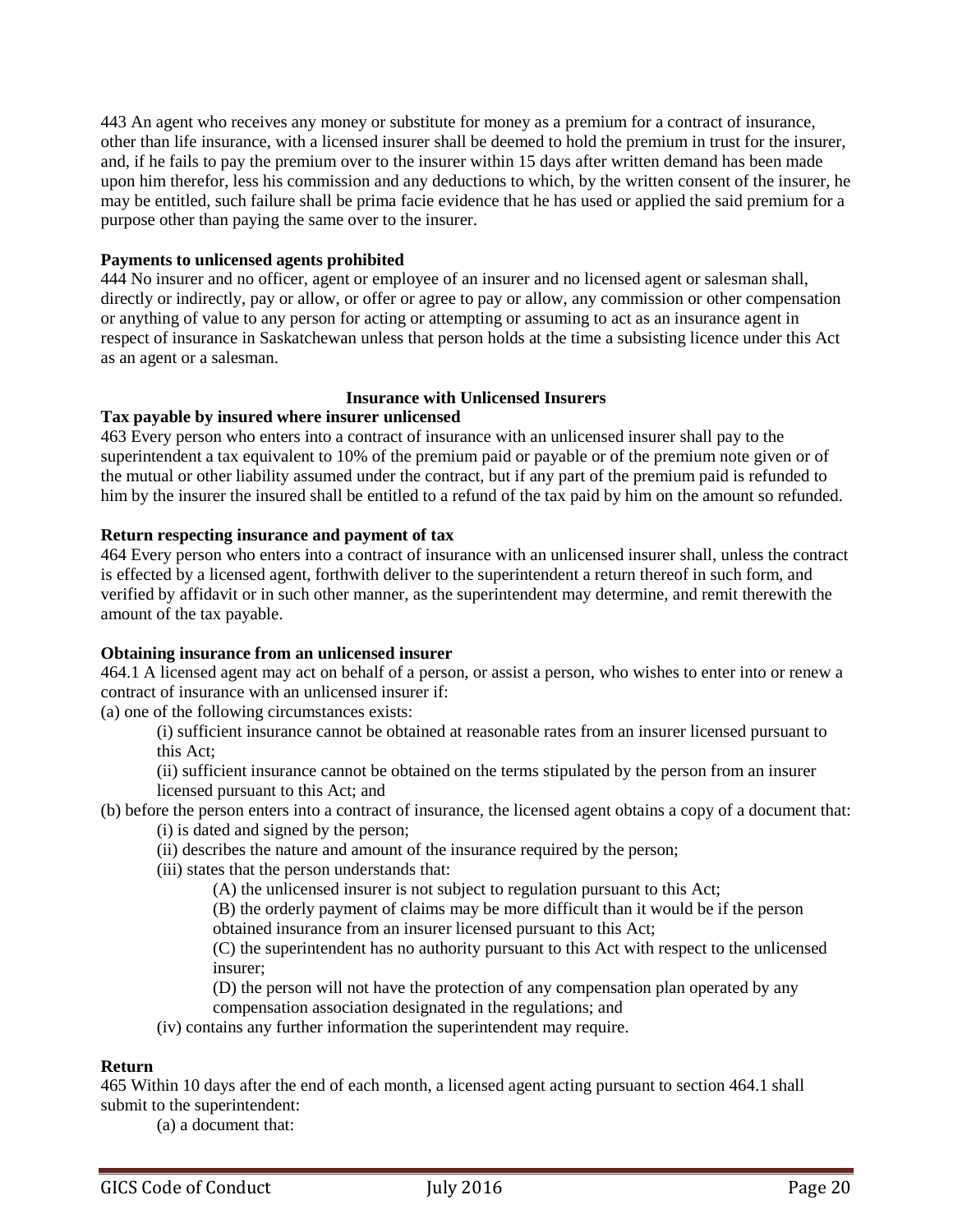(i) is prepared in accordance with the regulations; and

(ii) contains any information prescribed in the regulations; and

(b) the amount of the tax payable in accordance with section 463

### **C. Requirements:** Licensee**s must:**

- 1 have a valid insurance licence of the appropriate class for the *transactions* they are handling. Of the many provisions of the Act which licensees must follow, this one requires special attention. Activities which fall within the definition of an insurance agent must be performed by a *licensee*. A *person* who does not hold a valid licence as an insurance agent must not act as an insurance agent. Similarly, a Level 1 licensee may not engage in activities beyond those allowed to a Level 1 licensee.
- 2 ensure that any employees who are acting as an insurance agent have a valid insurance licence of the appropriate class.
- 3 when acting as the sponsor of a *licensee*, notify *Council* within 5 days if the *licensee* ceases employment or sponsorship is withdrawn.
- 4 hold premiums received from *clients* in trust for the insurer and pay them to the insurer as required.
- 5 follow the rules specified in the Act if quoting, negotiating or placing insurance with an insurer who is not licensed to sell insurance in Saskatchewan.

### **D. Contraventions:** Licensee**s must not:**

- 1 remunerate an unlicensed *person* for acting as an agent, through commission sharing, bonuses, gifts or other payments.
- 2 direct or allow an unlicensed employee to act as an agent.
- 3 place insurance with an unlicensed *insurer* unless authorized to do so.
- 4 use premiums collected for their own use or any purpose other than what is agreed by the *insurer* to whom they belong.
- 5 if a Level 1 *licensee*, does Farm/Commercial insurance *transactions* without supervision.

## **E. Examples of Misconduct**

1 Licensee had licence cancelled indefinitely for continuing to hold himself out as an agent and act as an agent when his licence was suspended and for failing to produce documents demanded in accordance with the Insurance Act (S 469 (4)) within the specified time.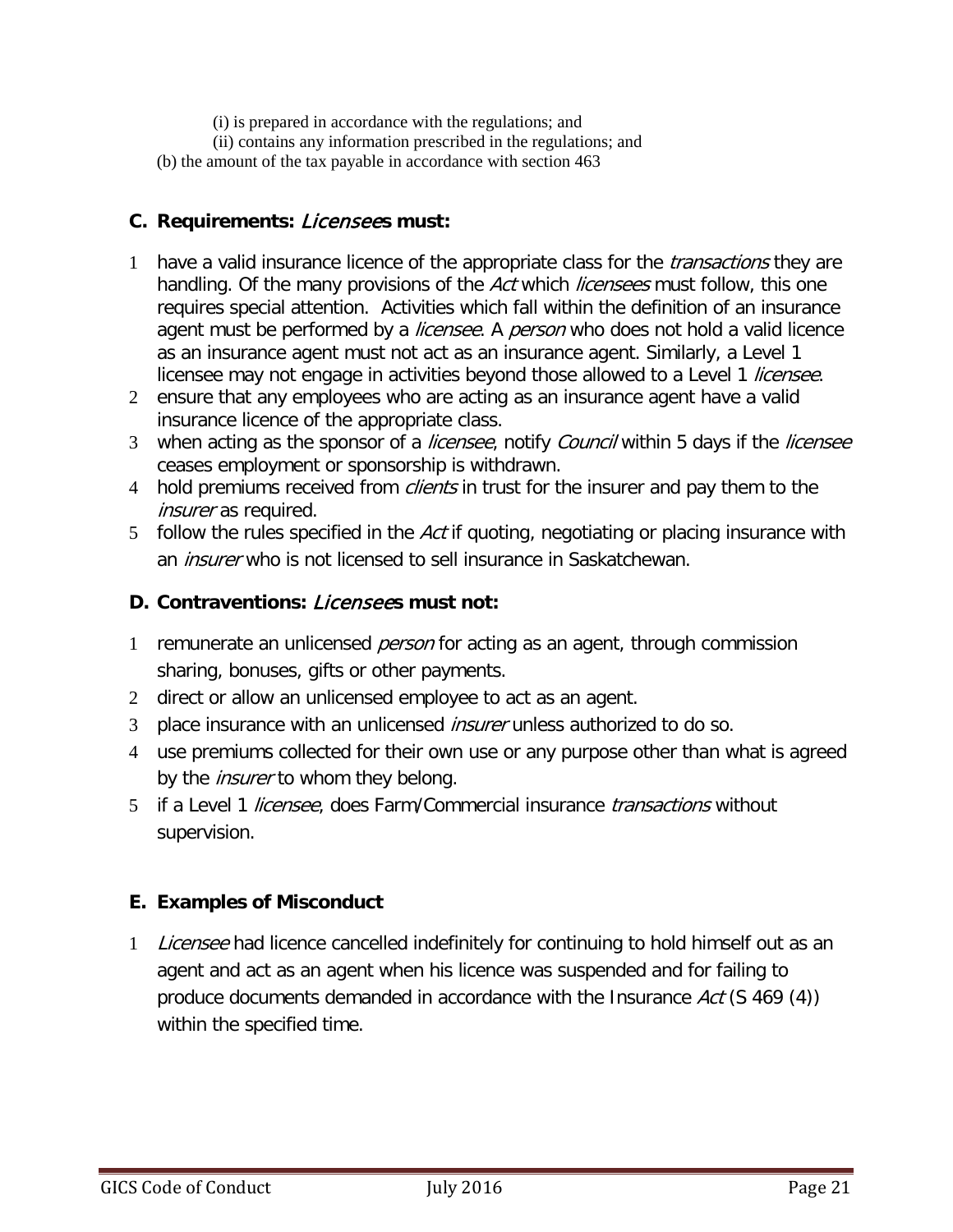## <span id="page-21-0"></span>**F. Situational Guidance**

## 1 Unlicensed *insurers*:

<span id="page-21-1"></span>Insurers who are not licensed in Saskatchewan may be used under conditions strictly regulated in the Act. Licensees who place insurance with unlicensed *insurers* must be well informed about the special requirements and comply with the relevant Act provisions. It is the responsibility of the *licensee* to ensure that any *insurer* used is licensed, even if that *insurer* is represented by a Managing General Agency.

## <span id="page-21-2"></span>2 Finders' fees and referral fees:

Any compensation paid to non-*licensees* in connection with the sale of an insurance policy may contravene the Act. Specifically, the Act refers to the 'solicitation or negotiation' of insurance as an activity which requires an insurance licence. Compensation is a broad term and includes payment of money, goods, or services. *Licensee*s should not enter into any arrangement where an unlicensed *person* is compensated for soliciting *clients* on their behalf.

"Solicitation" may be defined as "the act of entreating or petitioning, to urge, importune, to ask earnestly or persistently". Each situation must be considered on its own merit, but it is unlikely that simply handing someone a business card or giving them a name and phone number would be considered 'solicitation'. However actions such as repeated contacts or taking a *client* to a *licensee's* premises are likely solicitation.

If a *licensee* pays any referral fees or finders' fees to an unlicensed *person*, the client should be informed of the nature and amount of any such fee.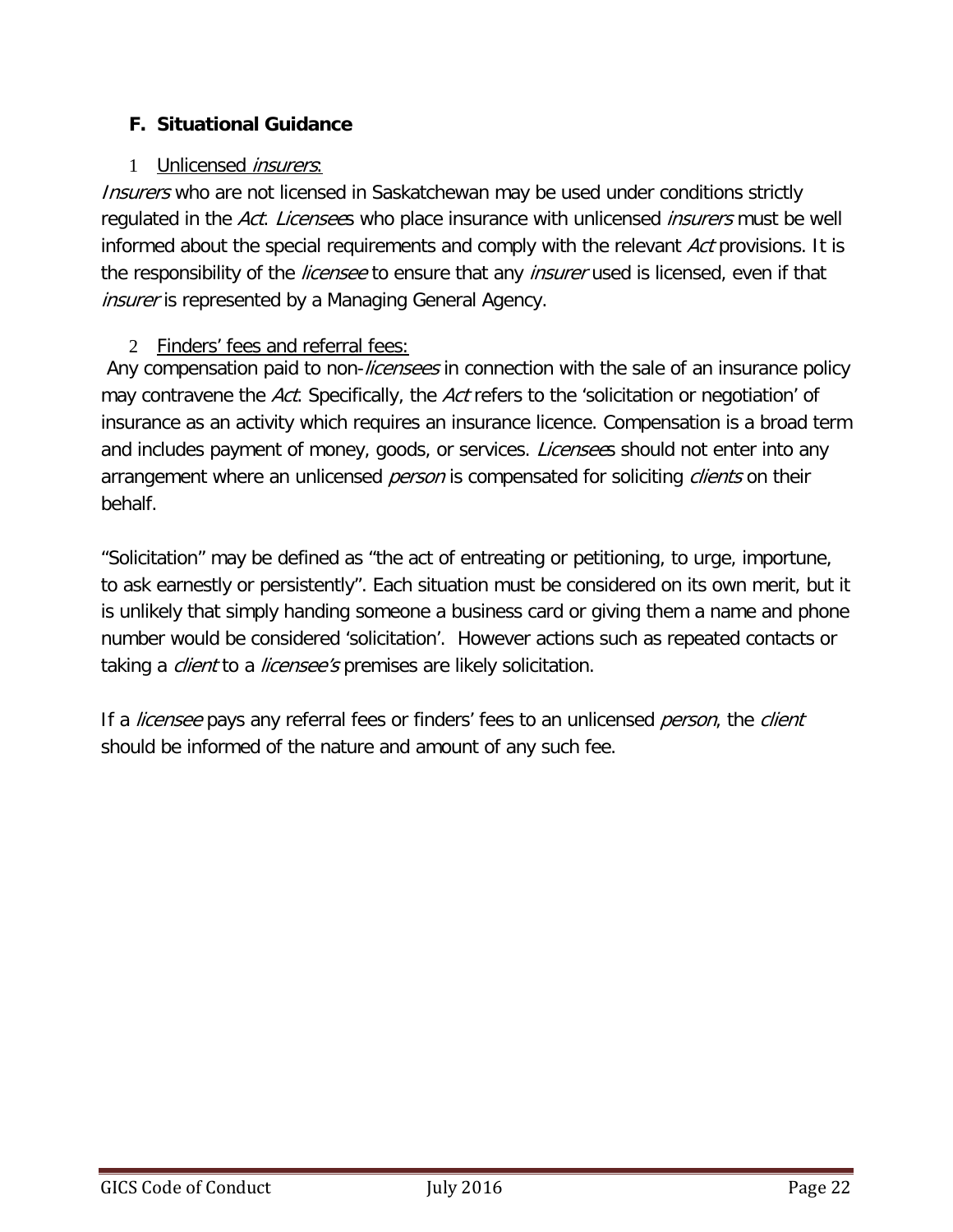## <span id="page-22-0"></span>8. **Competence**

## **A. The Principle**

Licensees must have sufficient and current knowledge and skill to handle a client's insurance needs in a manner consistent with industry practice. Clients are entitled to rely on the knowledge and recommendations of a *licensee* and to assume, if the *licensee* undertakes to provide service to the *client*, that he or she has the ability, knowledge and capability to handle the *transaction*.

Continuing Education requirements for *licensees* exist to ensure *clients* are properly insured because competence is crucial for the performance of a *licensee's* duties. Licensees are expected to take at least the required continuing education courses in good faith and with the objective of improving their knowledge and skills for the benefit of clients.

## **B. Related Bylaws**

#### **BYLAW 8 – MISCONDUCT**

(2) Without restricting the generality of subsection (1), a licensee may be guilty of misconduct if the licensee:

(i) fails to reasonably ascertain through prudent fact gathering a consumer's insurance needs;

(j) fails to ensure that a consumer or insurer is fully informed of all relevant information that will allow the consumer or the insurer to make an informed decision;

(k) fails to reasonably carry out a consumer's lawful instructions;

(p) fails to maintain proper records;

(q) fails to follow sound business practices;

(r) fails to exercise reasonable and prudent oversight and review when acting in a supervisory capacity;

#### **BYLAW 9 – INCOMPETENCE**

(1) For the purposes of the Act, the regulations and the bylaws, incompetence is a question of fact, but includes the display by a licensee of a lack of knowledge, skill or judgment of a nature or to an extent that the licensee is unfit to continue in the business of insurance or to provide one or more services ordinarily provided as part of the business of insurance.

## **C. Requirements:** Licensee**s must:**

1 actively work to retain and gain knowledge of the insurance business, *clients'* risks and insurance products available.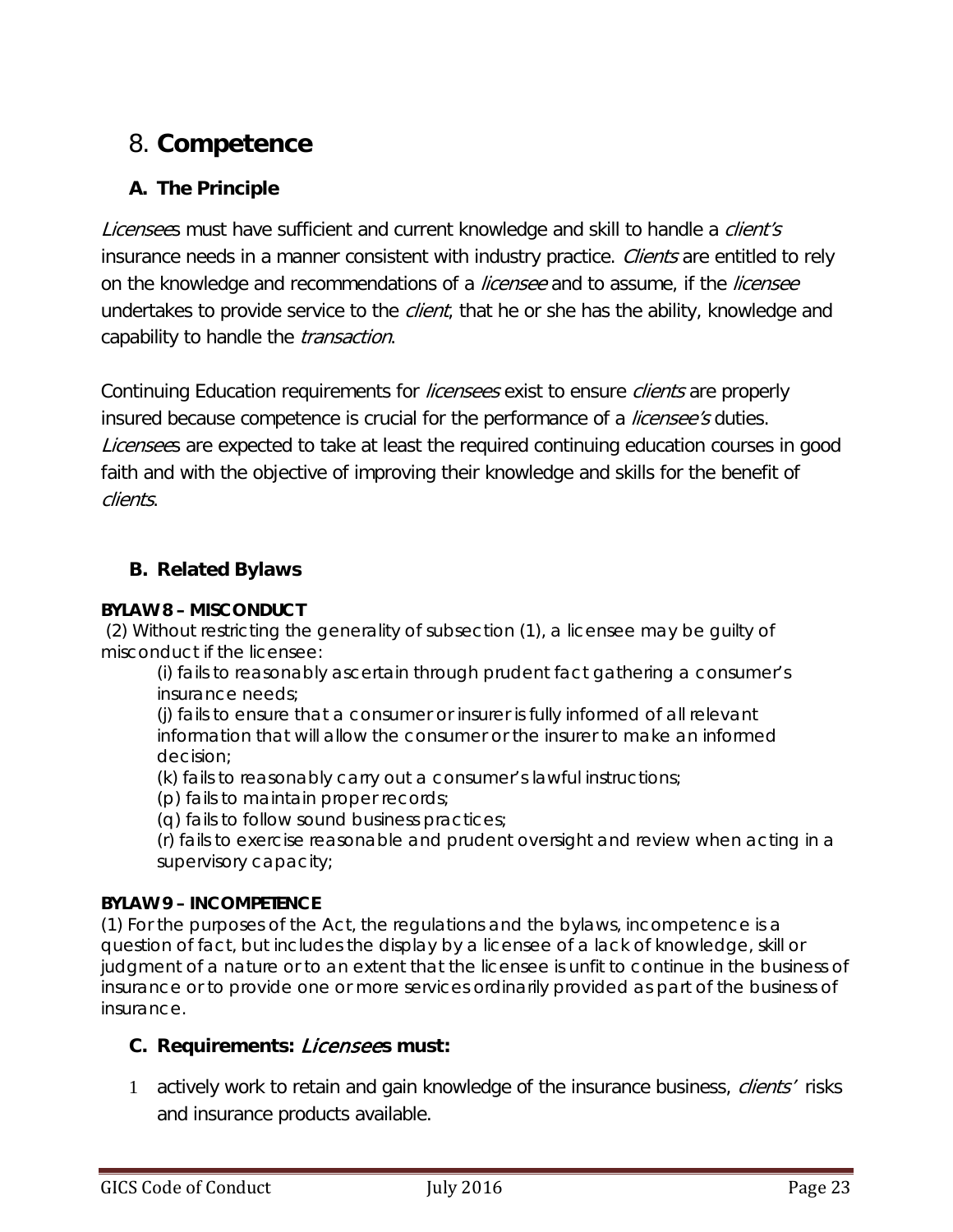- 2 comply with Continuing Education requirements, with the understanding that these are a minimum requirement. In many situations additional courses are needed to develop sufficient knowledge and skills to ensure competence.
- 3 practice only in areas where they have sufficient expertise.
- 4 decline to act in any area where they lack the resources, knowledge or competence to provide advice and service.
- 5 consult experts where needed.
- 6 advise clients to consult experts, including non-insurance professionals such as lawyers, accountants or engineers, where appropriate.
- 7 when acting as *Designated Representatives*, monitor the competence of *licensees* and staff under their *supervision* and ensure that those under their *supervision* have adequate knowledge and training to perform their duties.

### **D. Contraventions:** Licensee**s must not:**

- 1 undertake a transaction without the experience and knowledge to handle it.
- 2 allow staff to act in areas where they lack sufficient competence.

#### **E. Examples of Misconduct**

- 1 A *licensee* failed to properly place coverage as instructed.
- 2 A licensee failed to conduct adequate fact finding and assessment of the client's insurance needs.
- 3 A licensee sold a policy that was inappropriate given the client's stated objectives and circumstances and that a prudent and competent *licensee* would not have recommended.

#### <span id="page-23-0"></span>**F. Situational Guidance**

<span id="page-23-1"></span>1 Handling Specialized Risks: In practice, for a specialized or unusual risk, a *licensee* must have both the knowledge to handle the risk and access to markets who have the products, knowledge and ability to insure the risk. Even if a *licensee* can provide advice, assess risks, and evaluate coverage options, if the *insurers* represented do not have the products needed or the ability to write the business, the *licensee* may need to decline to act in the *transaction* or involve another *agency* in the transaction. See guidelines on Sub-brokering in Section 17, Dealing with Other Licensees, of this Code.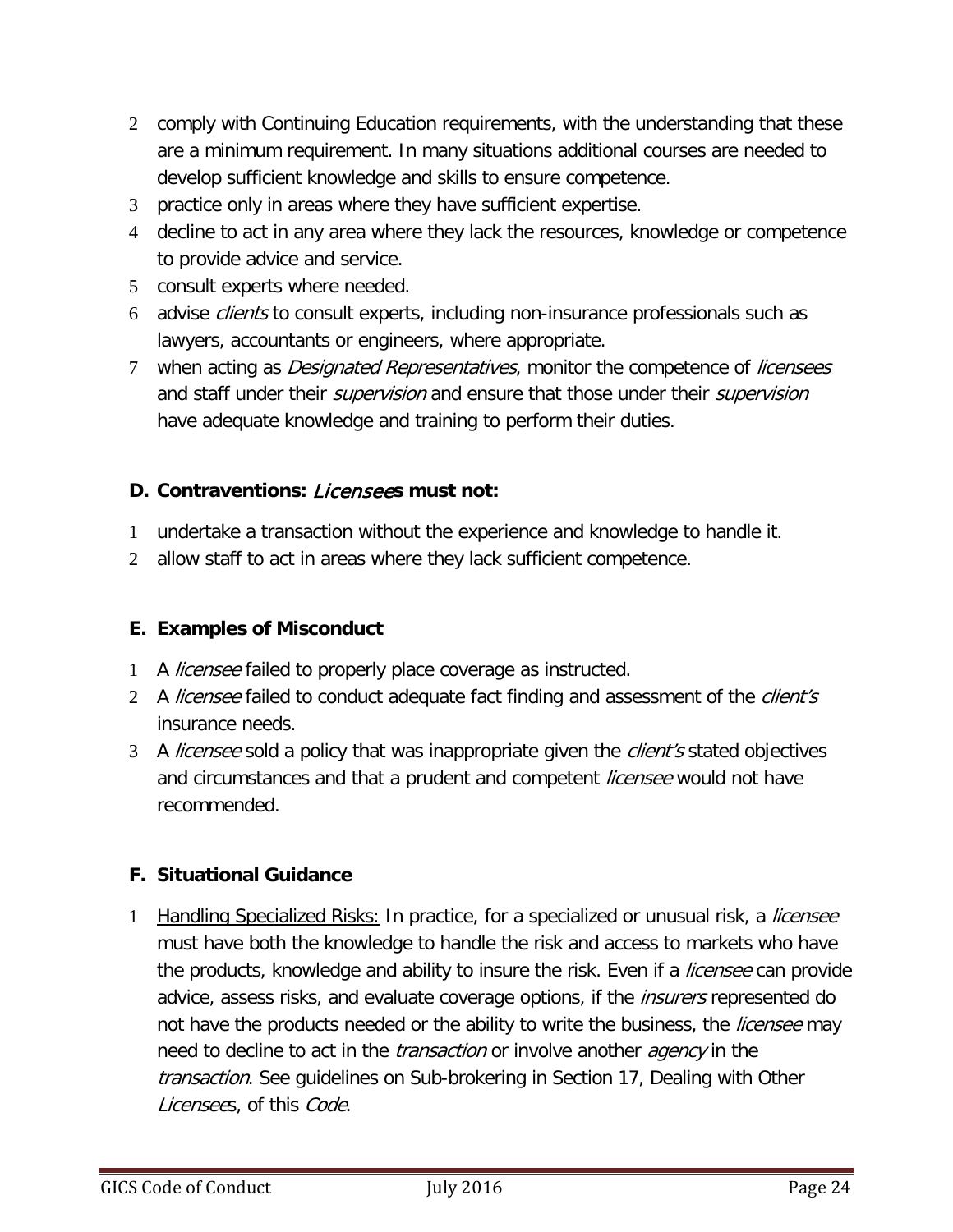# <span id="page-24-0"></span>9. Designated Representatives

## **A. The Principle**

Designated Representatives are responsible for all activities of the insurance agency and must ensure an *agency* and its employees are properly supervised and operate in accordance with the Act, Regulations, Council Bylaws, this Code of Conduct and the terms of their licences.

Every *agency* must designate a Level 3 licensee to be responsible for the *management* and *supervision* of the *agency*. In the event of misconduct by a *licensee* sponsored by an agency, the agency and its Designated Representative will be held accountable if inadequate *management* or a failing in supervision or procedures contributed to the misconduct.

## **B. Related Bylaws and** Act **Sections**

#### **BYLAW 8 – MISCONDUCT**

(2) Without restricting the generality of subsection (1), a licensee may be guilty of misconduct if the licensee:

(r) fails to exercise reasonable and prudent oversight and review when acting in a supervisory capacity;

#### **SCHEDULE A PART I Section 1. Interpretation**

(1) In this schedule:

(h) "supervision" means reasonable and prudent oversight of insurance transactions.

#### **SCHEDULE A PART II**

#### **Section 4. Requirements for a Level 3 All Classes other than Life Agent/ Salesperson Licence**

(2) A Level 3 licensee shall not:

(a) manage an agency unless he or she has at least two years experience as a licensed agent/salesperson within the past five years; or

(b) manage or supervise more than three office locations.

#### **Section 6. Requirements for an All Classes other than Life Agency Licence**

(1) An agency must provide evidence that the agency is registered with the Corporate Registry of the Information Services Corporation.

(2) An agency must designate one Level 3 licensee who is employed predominately by the agency to be responsible for the overall management and supervision of the agency and its office locations.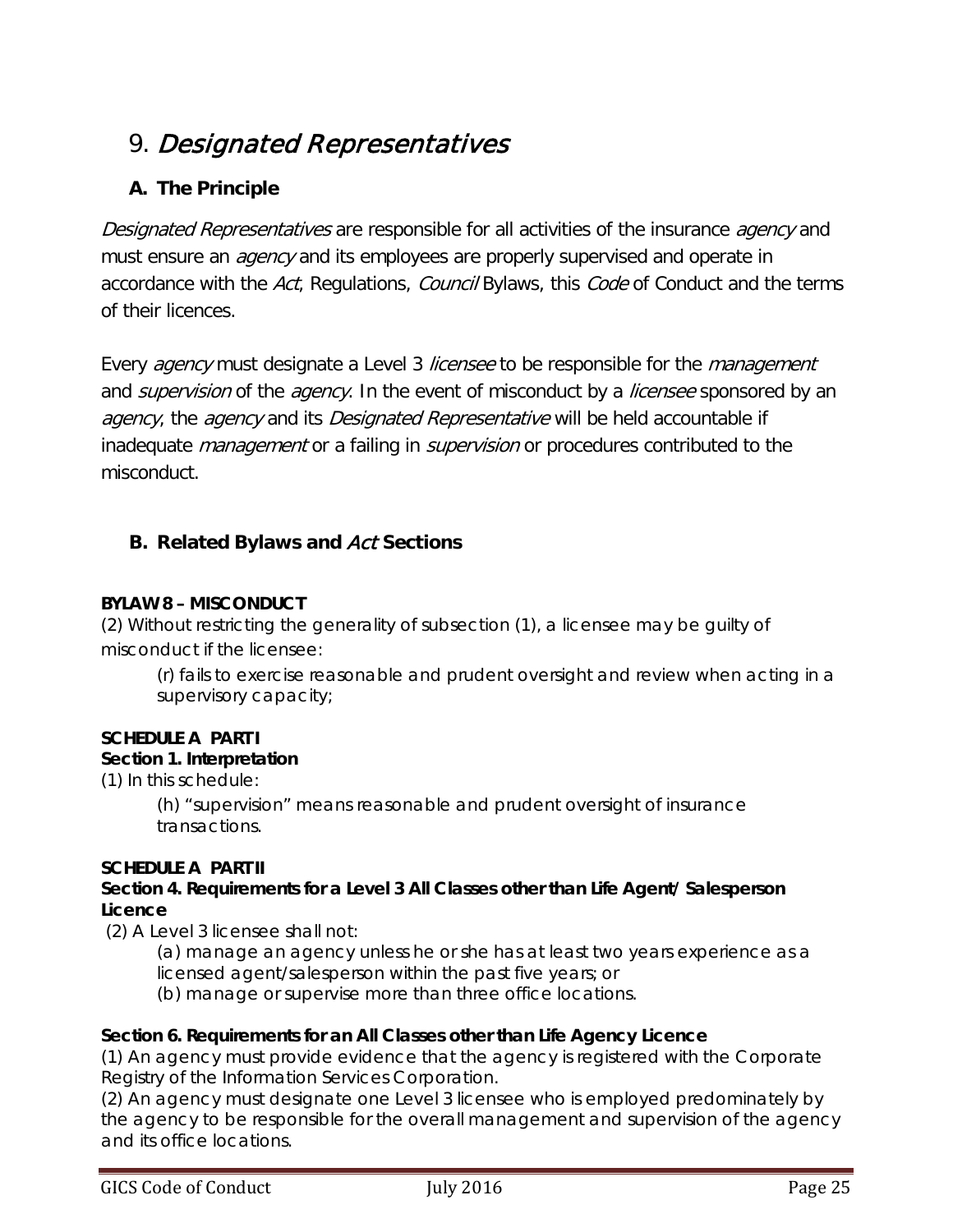(3) Failure to designate a Level 3 licensee who is responsible for the overall management and supervision of the agency or its office locations may result in the suspension of the agency's licence.

#### **Saskatchewan Insurance Act**

#### **Duty of insurer where licensee ceases to be agent**

**432**(1) When an agent ceases to be an agent of the insurer or general agent named in the agent's licence, the insurer or general agent shall immediately provide to the superintendent a written notice of the cessation setting out the reasons for the cessation.

(1.1) The licence of an agent who has ceased to be an agent of the insurer or general agent named in the agent's licence is suspended from the day on which the superintendent receives the notice mentioned in subsection  $(1)$ .

#### **Penalty**

(2) An insurer or general agent who fails to give such notice within five days after the cessation is guilty of an offence.

#### **Restrictions respecting salesmen**

**434**(1) A person may act as a salesman only for the agent whose name is set forth in his licence and only within the limits of the agent's licence.

#### **C. Requirements: A** Designated Representative **must:**

- 1 have adequate knowledge and experience to fulfill *management* and *supervision* duties competently.
- 2 ensure that *agency* staff are properly licensed, competent and adequately trained to fulfill their duties and serve *clients*.
- 3 ensure that a Level 1 *licensee* is adequately supervised by a competent Level 2 or 3 licensee for the classes of insurance which require *supervision*.
- 4 put into place adequate staffing, policies and procedures to establish and maintain proper service to *clients* on all *transactions* and follow this *Code*.
- 5 ensure that all *Council* requirements are met, including but not limited to Errors and Omissions Insurance, Consumer Protection Bonds, Corporate Registration, renewal of Individual Sales*person* licenses, sponsorship of licenses, Continuing Education, Ethics Training, payment of fees and responses to inquiries, investigations and complaints from Council.
- 6 advise Council within 5 business days when sponsorship of a licensee is withdrawn or employment of a *licensee* is terminated, including the reason for withdrawal of sponsorship.
- 7 consider how adequate *supervision* will be maintained in determining when service is offered to the public, operation of branch offices, and other business models.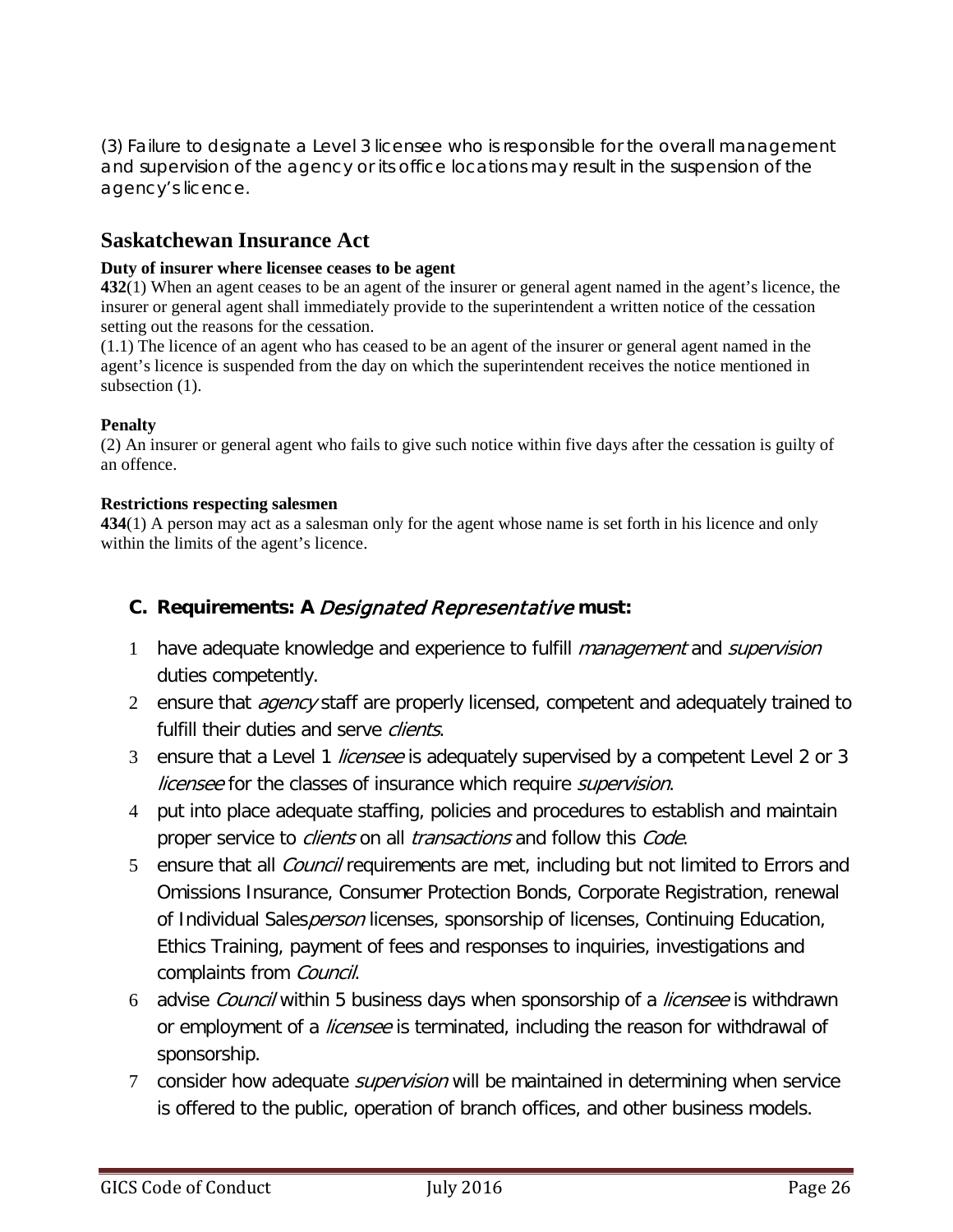8 ensure that provisions are made for adequate *supervision* when the *Designated* Representative is not physically present in the office.

## **D. Contraventions: A** Designated Representative **must not:**

1 manage or supervise more than three office locations.

## **E. Examples of Misconduct**

- 1 A Designated Representative permitted a Level 1 licensee to conduct farm/commercial insurance business without proper *supervision* of a Level 2 or 3 licensee.
- 2 An *agency* employed someone for 5 months in a licensed capacity without ensuring the person was properly licensed.
- 3 A Designated Representative failed to exercise reasonable and prudent oversight in allowing a person to engage in activities which required an insurance license, in contravention of the Act, after having been advised by Council that the person's suitability to hold a license was unresolved.
- 4 A *Designated Representative* failed to ensure, while acting in a supervisory capacity, that the product recommended was appropriate to the *client's* needs and that the *client's* needs had been placed before those of the *licensee* or *agency*.

## <span id="page-26-0"></span>**F. Situational Guidance**

## 1 Absence of the Designated Representative:

<span id="page-26-1"></span>Adequate *supervision* of *transactions* requires close involvement and oversight. It is understood that *Designated Representatives* sometimes will be absent from the agency, either to supervise other branches or to take vacation or sick leave. Council will not define acceptable time frames or remote access to a *Designated Representative*. 'Adequate supervision' depends on the training, experience, licensing level and competence of the staff being supervised, the complexity of the business being written, the availability of other resources or staff (including *insurer* staff and product experts), and whether the Designated Representative can perform necessary *supervision* by telephone, email, or other communications.

## 2 Sale of an Agency:

<span id="page-26-2"></span>A Level 3 Designated Representative is required for an agency to operate, so all parties involved in the sale of an *agency* must consider the availability of a *licensee* with adequate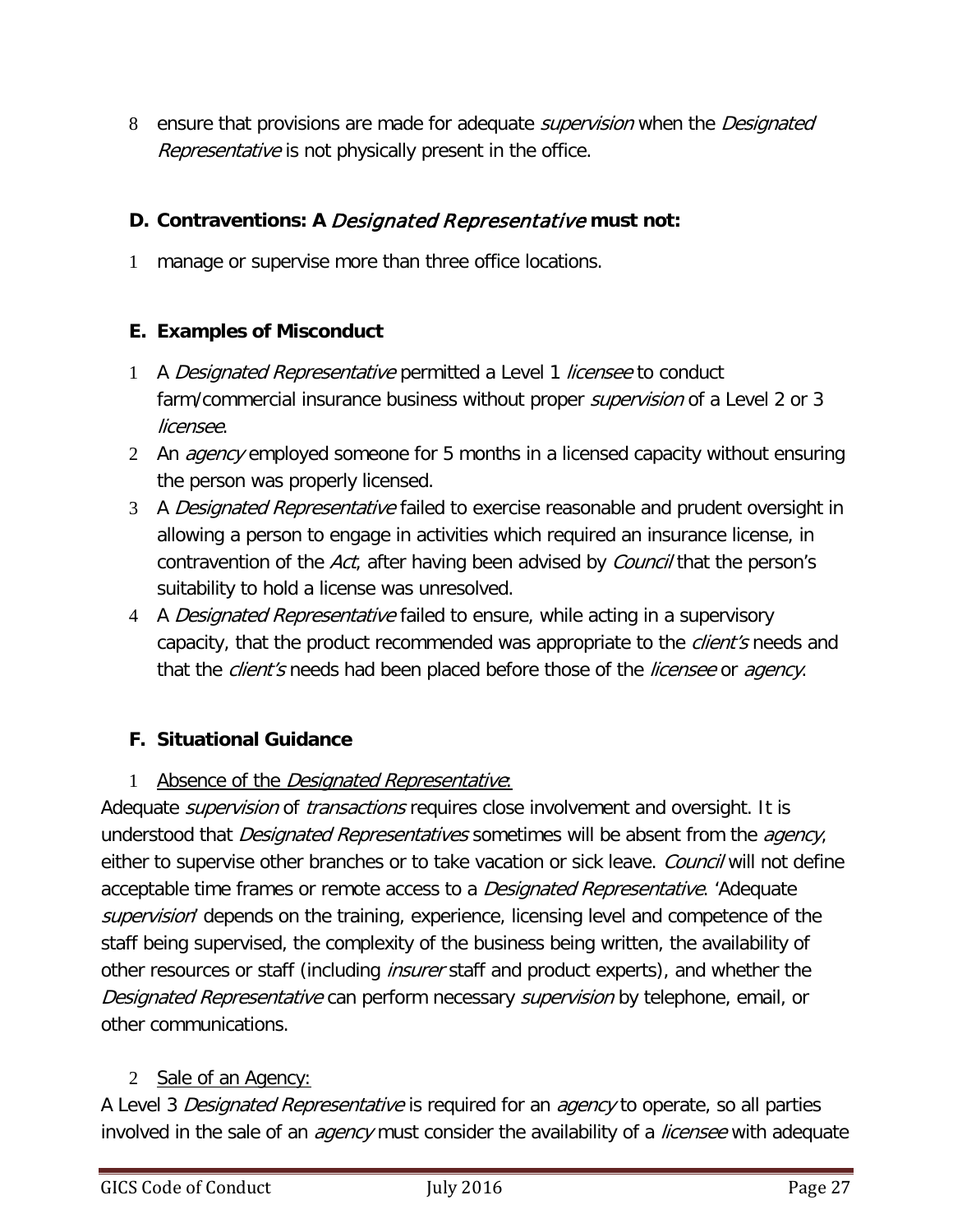experience and qualifications, including two years licensed experience. Council may consider granting a Conditional Level 3 licence for *licensees* wishing to purchase an *agency* if the *licensee* meets the following criteria:

- a. The applicant must successfully complete two CAIB courses and the bylaw exam; and
- b. Have one year of licensed experience in the insurance industry; and
- c. No other Level 3 licensee is sponsored by the *agency*.

## 3 Suspected misconduct by staff:

<span id="page-27-0"></span>When *agency management* becomes aware of a situation where it is known or appears likely that misconduct has been committed by an employee, the Designated Representative must above all consider the protection of consumers. The seriousness of the misconduct and the likelihood of future misconduct should guide the *Designated* Representative's actions. If the misconduct is of such a minor nature that the Designated Representative feels the employee can continue in his or her role with that agency, and decides to continue the employee's employment, the *Designated Representative* thereby undertakes additional responsibility for any subsequent misconduct. If the alleged misconduct results in the termination of the employee's position in the *agency*, the Designated Representative must report the situation to Council for investigation. To do otherwise allows a *licensee* who may be unsuitable to obtain or maintain an insurance licence, either in Saskatchewan or another province, and is harmful to the protection of consumers.

## <span id="page-27-1"></span>4 Reasons for withdrawal of sponsorship:

In most cases, the reasons for termination of sponsorship do not raise questions of misconduct or unsuitability. *Council* does not require specific details if termination of sponsorship arises because of poor sales production, tardiness, workplace conflicts or noninsurance matters. However, where the reasons reflect a lack of suitability or potential misconduct, *Designated Representatives* must provide full details to *Council*. See Section 18 of this *Code* on Dealing with *Council* for further information.

## <span id="page-27-2"></span>5 Criminal Record Checks:

It is recommended that police record checks or criminal record checks be obtained for any person working in a licensee office, as staff will often have access to confidential consumer information such as financial details and identification.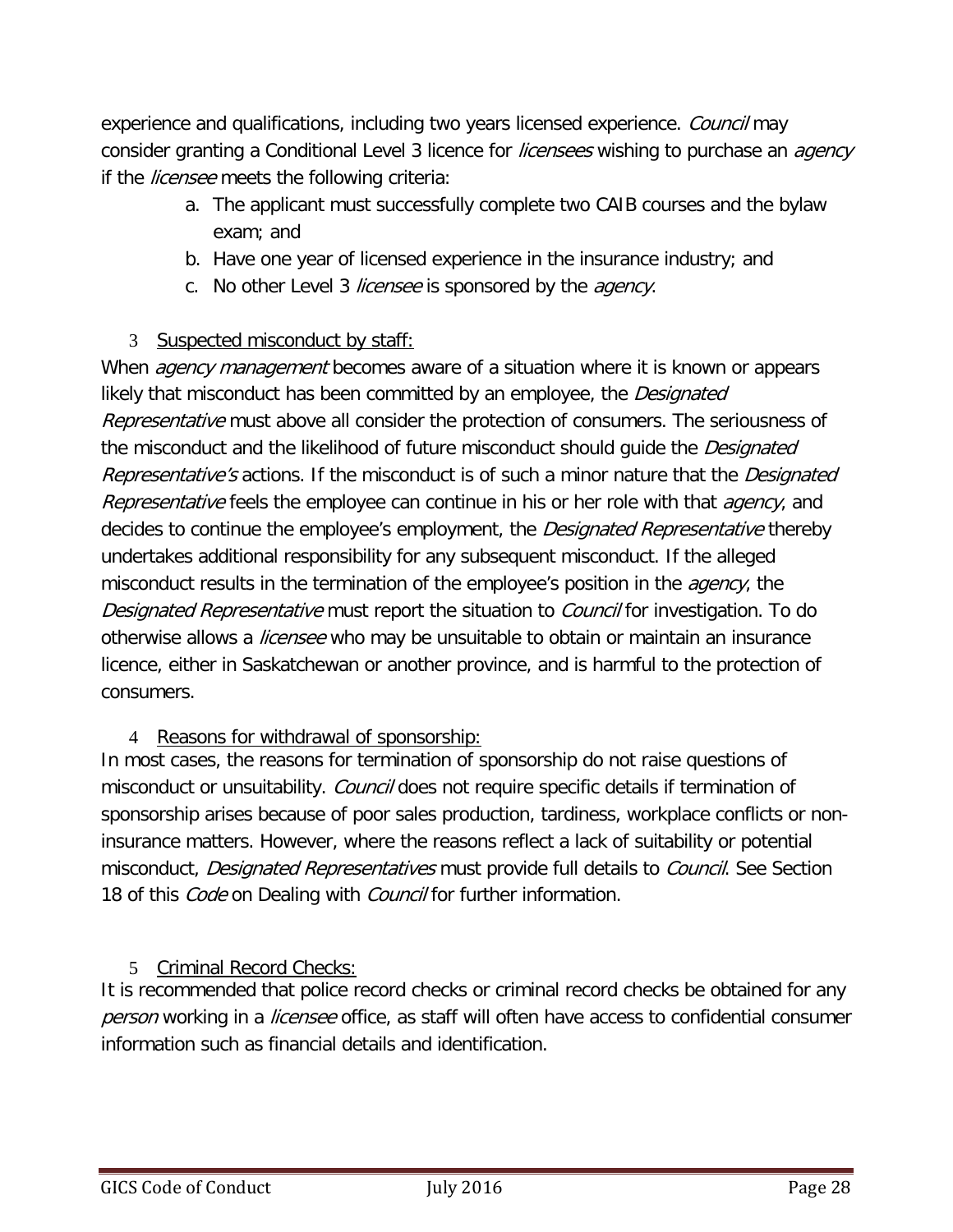# <span id="page-28-0"></span>10. **Financial Integrity and Management**

## **A. The Principle**

Financial integrity requires honesty and competence in dealing with the financial aspects of the insurance business. *Licensee*s must have adequate record keeping and business knowledge to ensure that *clients* and *insurers* are protected from financial mismanagement. Licensees must safequard the funds and property of clients and insurers, including premiums collected, account for them properly, and pay or deliver them to the rightful owner when due. *Licensee*s must not apply inappropriate financial pressure on clients or charge fees other than those allowed by the Act and Bylaws.

## **B. Related Bylaws**

#### **BYLAW 8 – MISCONDUCT**

(2) Without restricting the generality of subsection (1), a licensee may be guilty of misconduct if the licensee:

(e) rebates or offers to rebate all or any portion of an insurance premium;

(f) gives or offers to give anything of value for the purposes of inducing a consumer to make an insurance decision;

(g) violates any provision of the Act, the regulations or the bylaws;

(k) fails to reasonably carry out a consumer's lawful instructions;

(n) fails to disclose to a consumer in writing any fees charged, the amount of the fees, and the reasons for the fees over and above the premium set in the policy by an insurer;

(q) fails to follow sound business practices;

## **C. Requirements:** Licensee**s must:**

- 1 pay to the *insurer* all funds collected or received less any deductions authorized by the *insurer*, such as commission.
- 2 pay or offer to pay to *clients* all funds due to them, promptly and in full. This includes the refund of premiums for policy endorsements or cancellation. Delaying refunds to issue cheques monthly or at other infrequent intervals is contrary to the consumer's interest. If a *client* specifically permits money due to her or him be kept on account and applied to a future billing, that may be done instead of issuing refunds, provided the credit is clearly shown on the future billing or invoice.
- 3 use any funds held in trust for *insurers* only as allowed in a written agreement with the insurer.
- 4 prior to the completion of an insurance *transaction*, disclose in writing the amount and reason for any *fees* proposed to be charged to the *client*, over and above the policy premium. Excessive fees, even if disclosed, may be considered as 'failing to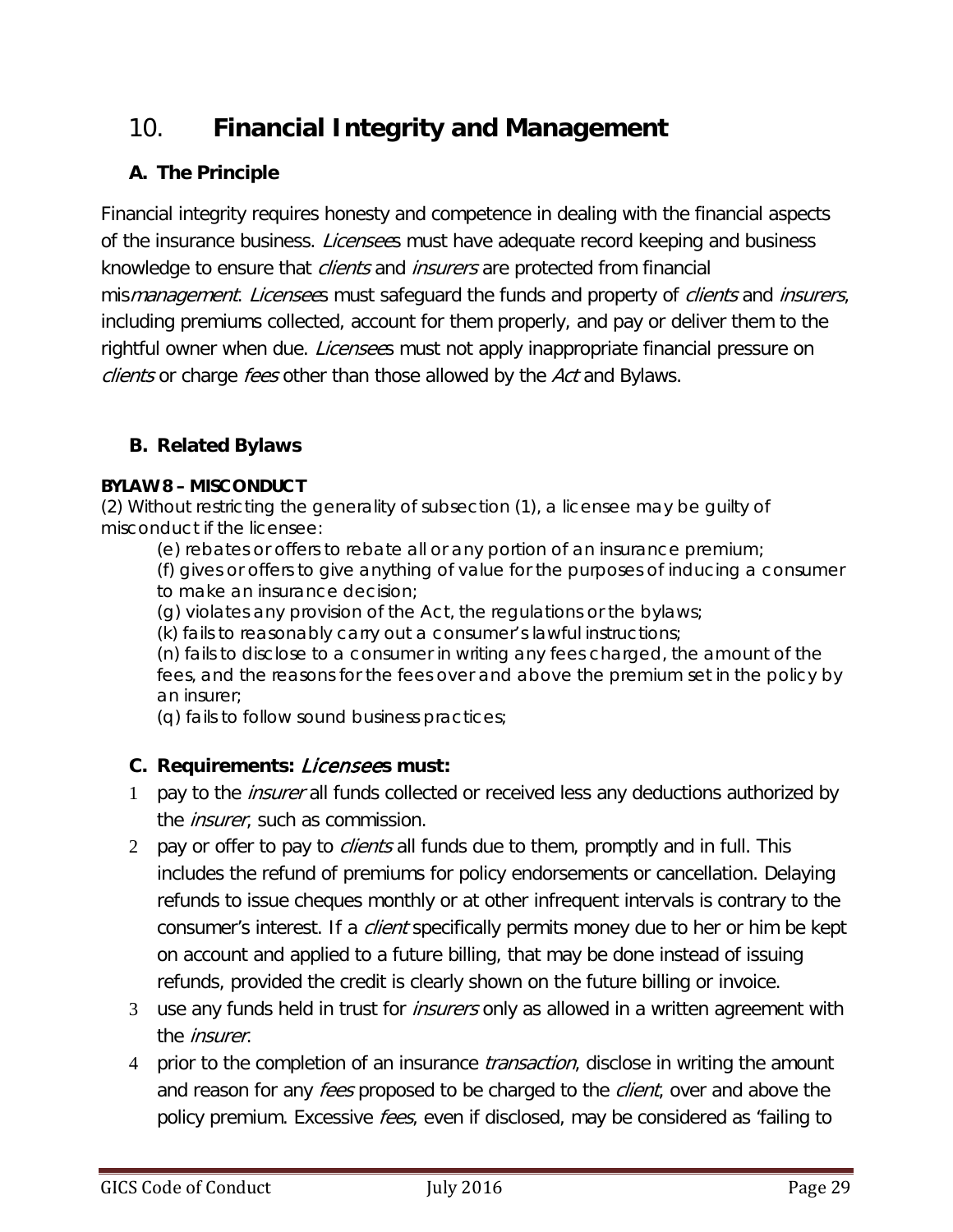place the interests of the consumer before those of the *licensee* and thus constitute misconduct.

- 5 when collecting money from *clients* by cheque or automatic bank withdrawal, disclose any *fees* which will be charged for 'Not Sufficient Funds' or other items refused by the *clients'* bank.
- 6 maintain records of all payments received and monies due to *clients* and *insurers*.
- 7 establish reasonable and consistent procedures for the collection of money from clients and communicate these procedures to clients.
- 8 handle their personal and business finances appropriately to avoid outstanding judgments, defaults, legal proceedings or bankruptcy.

## **D. Contraventions:** Licensee**s must not:**

- 1 encumber money held in trust for *insurers* or *clients*, or use them as security or collateral for a loan, without the prior written consent of the *insurer*.
- 2 use any payment or gift, or offer any payment, gift, or thing of value, to induce, bribe or pressure a prospective *client* to make an insurance decision.
- 3 give or rebate to the *client* any part of the premium payment, change the payment from the premium specified by the *insurer*, or offer to do so.
- 4 request that a policy be cancelled for non-payment of premium unless that specific policy is unpaid and reasonable efforts to collect the premium have been made.
- 5 apply a credit or return premium from cancellation or endorsement of one policy against another policy without the consent of the insured to whom the credit is due.
- 6 charge a fee for changes to a policy or for certificates or confirmation of insurance, or services such as adding additional insureds or loss payees, unless the fee is disclosed to the *client* prior to the policy purchase in accordance with the Bylaws.

## **E. Examples of Misconduct**

- 1 A licensee added fees to premiums due from 18 clients without disclosing the amount and reason for the fee.
- 2 A licensee failed to properly manage the business and finances of an *agency*, including failure to remit premiums to *insurers*.
- 3 A licensee collected premiums from clients and kept the funds, failing to place the policies or forward the premium to the insurer.
- 4 A *licensee* had large personal debts and engaged in questionable financial activity soliciting clients to become investors in risky offshore investments.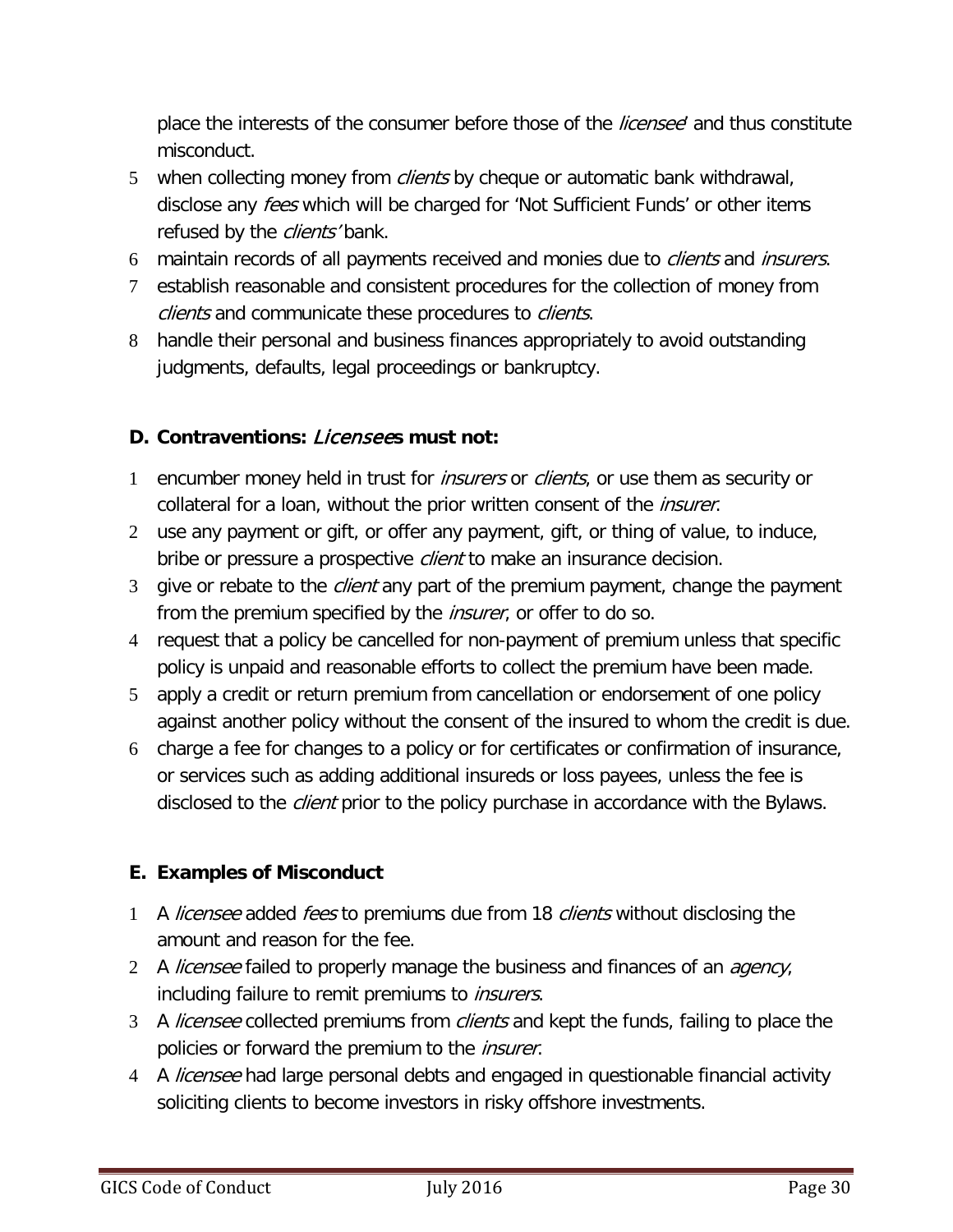- 5 A licensee requested cancellation of a policy for non-payment even though the premium had been paid, in order to apply the unearned premium to a debt owed by the *client* for another policy.
- 6 A licensee failed to refund all the money due to a client on a policy cancellation.

### <span id="page-30-0"></span>**F. Situational Guidance**

### 1 Small balances owing or refunds due:

<span id="page-30-1"></span>Refunds of any amount are due to the *client*. On *client* request, they may be applied to a future invoice for that policy or another policy in the same name. When the client owes a small balance due to an error or difference in the premium quoted or an endorsement, if the balance is negligible by comparison to the premium, a *licensee* may waive or write off the balance without it being considered rebating. In this context a 'small balance' will normally be the lessor of \$10 or 1% of the premium.

Any situation where there is a promise at the time of purchase to refund or not charge any portion of the premium, regardless of the amount, is rebating and is not allowed. Similarly, any consistent or intentional practice of under-quoting will be considered rebating.

#### <span id="page-30-2"></span>2 Inducements:

It is common practice for *licensees* to give small promotional items to *clients*, or in a community to provide prizes for community events, fundraisers and sports teams. To determine which cases are acceptable 'common practice' and which are an inappropriate inducement it is necessary to look at the value of the item, the value or cost of the policy, the timing of the 'gift' and whether the 'gift' influenced or was intended to influence the client's purchase of a policy. Calendars, pens, and other items which are freely available to anyone who enters an *agency* are not inducements.

Other situations must be considered on their own merits. An average reasonable *person* would not consider a \$20 ball cap as an inducement which would affect whether to buy a \$3,000 farm policy. However, the same ball cap may be an inducement to someone buying a \$80 auto policy. A gift given after the purchase of a policy, as long as it was not promised during the solicitation or negotiation of the policy, is less likely to be an inducement than one given before a decision is made by the *client* or at the time the policy is being negotiated.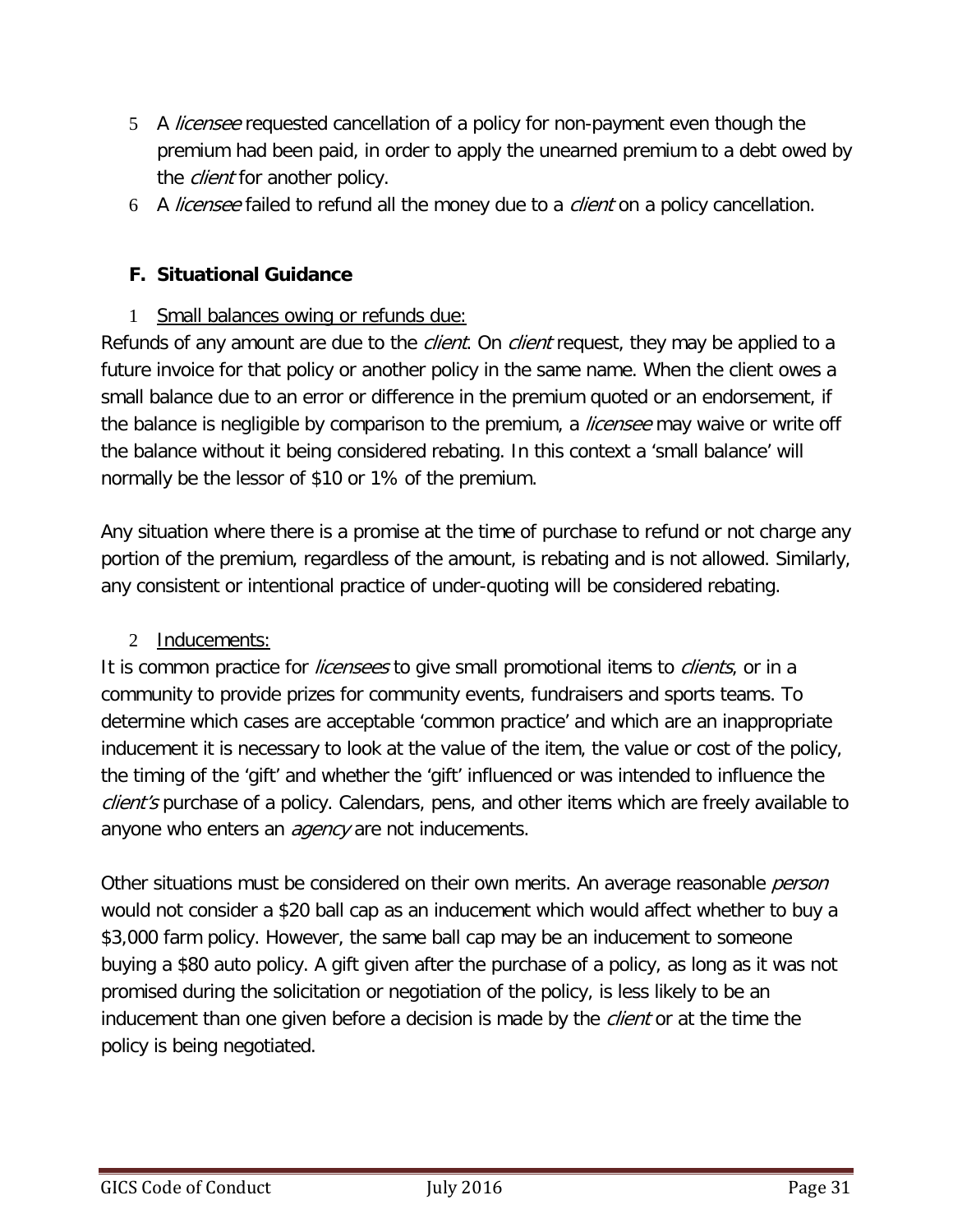# <span id="page-31-0"></span>11. **Conflicts of Interest**

## **A. The Principle**

A conflict of interest occurs when the best thing for one party is not the best for the other. In insurance, conflicts commonly arise when what is best, easiest, or most profitable for the *licensee* is not what is best for the *client*.

Licensees must place clients first, and consider what is best for themselves only as a secondary factor. Similarly, *licensees* must fairly protect the interests of *insurers* even when those conflict with their own interests. A conflict of interest may also exist when a Licensees' duty to one client or to a third party conflicts with the duty to another client.

A conflict may be real, potential, or apparent. A real conflict is present when the best interest of each party actually differs. A potential conflict exists when it is foreseeable that the best interest of each party may differ in the future, depending on circumstances or changes. An apparent conflict is when a reasonable *person* is likely to believe that the situation presents or will present a conflict, even if the *licensee's* actions and responsibilities to the *client* have not been negatively influenced by the situation.

Should there be a real, potential or apparent conflict of interest, *licensees* must disclose all relevant information to *clients* or *insurers* so *clients* or *insurers* can make informed decisions about whether they wish to have the *licensees* act on their behalf. If full disclosure is not possible because of confidentiality or privacy issues for some other *client*, the *licensee* must decline to handle the *transaction*.

Following full disclosure, a *client* may be asked if he or she consents to the conflict and wishes to deal with the *licensee*. Such consent must include details of the conflict of interest, be in writing and be signed by the *client*. Only if the *licensee* fully believes she or he can represent the *client* without the conflict having a negative effect on the *client's* interests should the *licensee* act in the *transaction*.

Full disclosure and consent, in itself, does not remove a conflict of interest. If the conflict is real and will significantly affect a *client's* access to proper coverage or advice, *licensees* must eliminate the conflict, suggest that the *client s*eek independent advice, or decline to serve the *client*.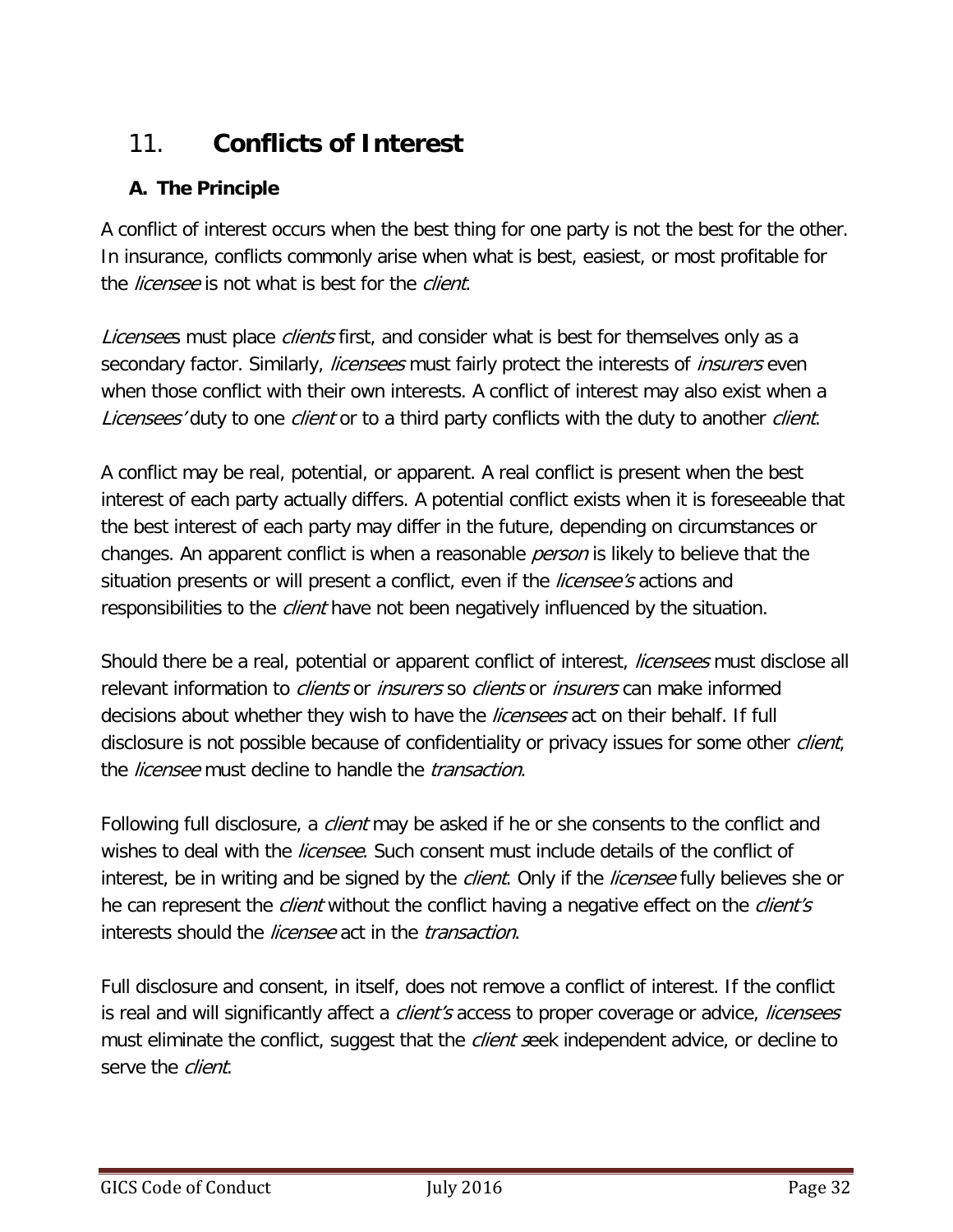## **B. Related Bylaws**

#### **BYLAW 8 – MISCONDUCT**

(1) For the purpose of the Act, regulations and bylaws, misconduct is a question of fact but includes any matter, conduct or thing, whether or not disgraceful or dishonorable, that is:

(a) contrary to the best interests of the consumer or licensees or insurance companies; or

(b) may harm the standing of licensees in the insurance industry.

(2) Without restricting the generality of subsection (1), a licensee may be guilty of misconduct if the licensee:

(a) engages in any practice that is coercive or has the intended effect of inducing a consumer to making a decision that is not in the best interests of the consumer; (f) gives or offers to give anything of value for the purposes of inducing a consumer to make an insurance decision;

(h) fails to place the interests of the consumer before those of the licensee or others;

(l) fails to disclose to a consumer or insurer any conflict of interest that may exist; (o) fails to deal with consumer complaints or disputes or refer the consumer to the appropriate person or authority or process in a timely and forthright manner;

### **C. Requirements:** Licensee**s must:**

- 1 examine the potential for a conflict of interest when entering into a relationship with a *client* or *insurer* and re-examine that potential as circumstances change or new information becomes known.
- 2 avoid involvement in other businesses or professions if through that involvement frequent conflicts of interest may arise.
- 3 inform *Council* about any other occupation or business, providing full details.
- 4 be aware of the potential for any conflict of interest and actively bring the issue to the other party's attention, not waiting until the other party expresses concern.
- 5 provide a full explanation of why there may be a conflict of interest to *clients* and insurers whenever there is an actual or potential conflict associated with a transaction or a recommendation.
- 6 ensure the client fully understands the situation and how a conflict of interest may arise before he or she makes a decision about the insurance.
- 7 ignore differences in commission, compensation, bonuses, contests, prizes or other personal or business benefits in deciding which *insurer* and which coverage is recommended to *clients*.
- 8 deal with any formal or informal allegations of a conflict of interest in good faith, quickly and honestly.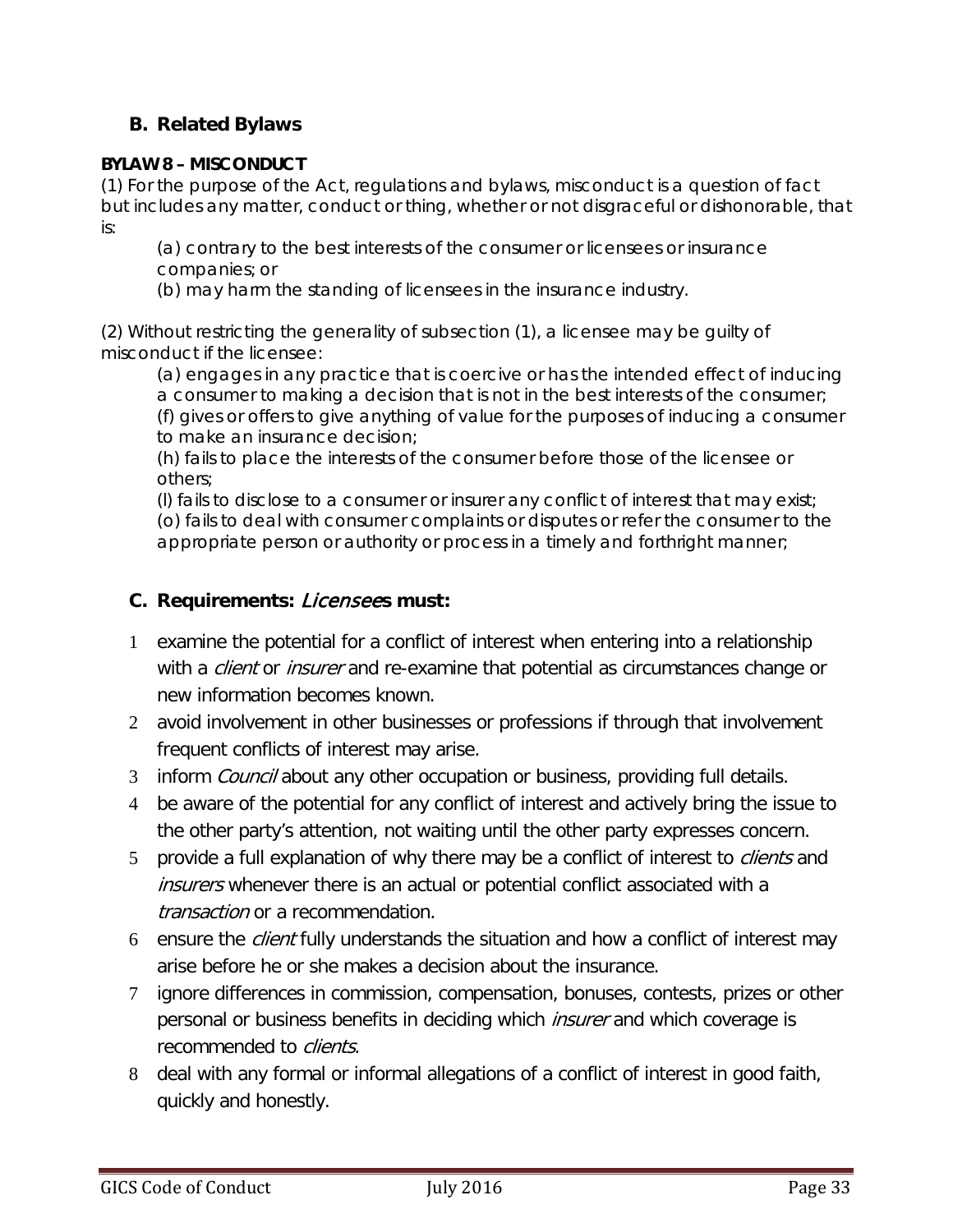- 9 refer *clients* with whom there is a conflict to *licensees* or *insurers* who can serve them without a conflict of interest.
- 10 unless not a direct-writing *licensee* acting exclusively for one *insurer*, inform *clients* when *licensees* have a relationship with an *insurer* beyond the usual *insurer*-agent contractual relationship or when *licensees* receive any incentive or bonus for placing business with the particular *insurer* whose product is recommended to the *clients* beyond what is received for business placed with other *insurers*.
- 11 if a direct-writing *licensee* acting exclusively for one *insurer*, inform *clients* when *licensees* receive any incentive or bonus for selling a recommended product beyond what is received for other products.
- 12 inform *clients* of any fee or compensation paid to a third party for a referral prior to arranging insurance with a *client* who has been referred by said third party.

## **D. Contraventions:** Licensee**s must not:**

- 1 engage in any other occupation or business which will make conflicts of interest likely or common or undermine the *licensees'* independence, integrity, or ability to properly serve *clients*.
- 2 assume that *clients* are aware of business situations which may lead to a conflict and therefore not provide proper disclosure.
- 3 misrepresent the ownership structure and shareholders of their *agency* to *insurers* or clients.
- 4 misrepresent any substantial financial involvement by others in the *agency* or by the *agency* in other businesses, which may influence the recommendations, service or information given to *clients, insurers* or *other parties.*
- 5 borrow money from *clients*, loan money to *clients*, suggest that *clients* invest in any business or property of the *licensee*, or invest in any business or property of a client.
- 6 sacrifice the interests of one *client* to another, regardless of the amount of business with each *client* or other considerations.
- 7 take advantage of a *client's* inexperience, lack of sophistication, lack of education, language barrier or ill health.

## **E. Examples of Misconduct:**

1 A licensee failed to fully assess a client's needs and neglected to advise the client of details of the insurance plan because the *licensee* was busy and had other commitments.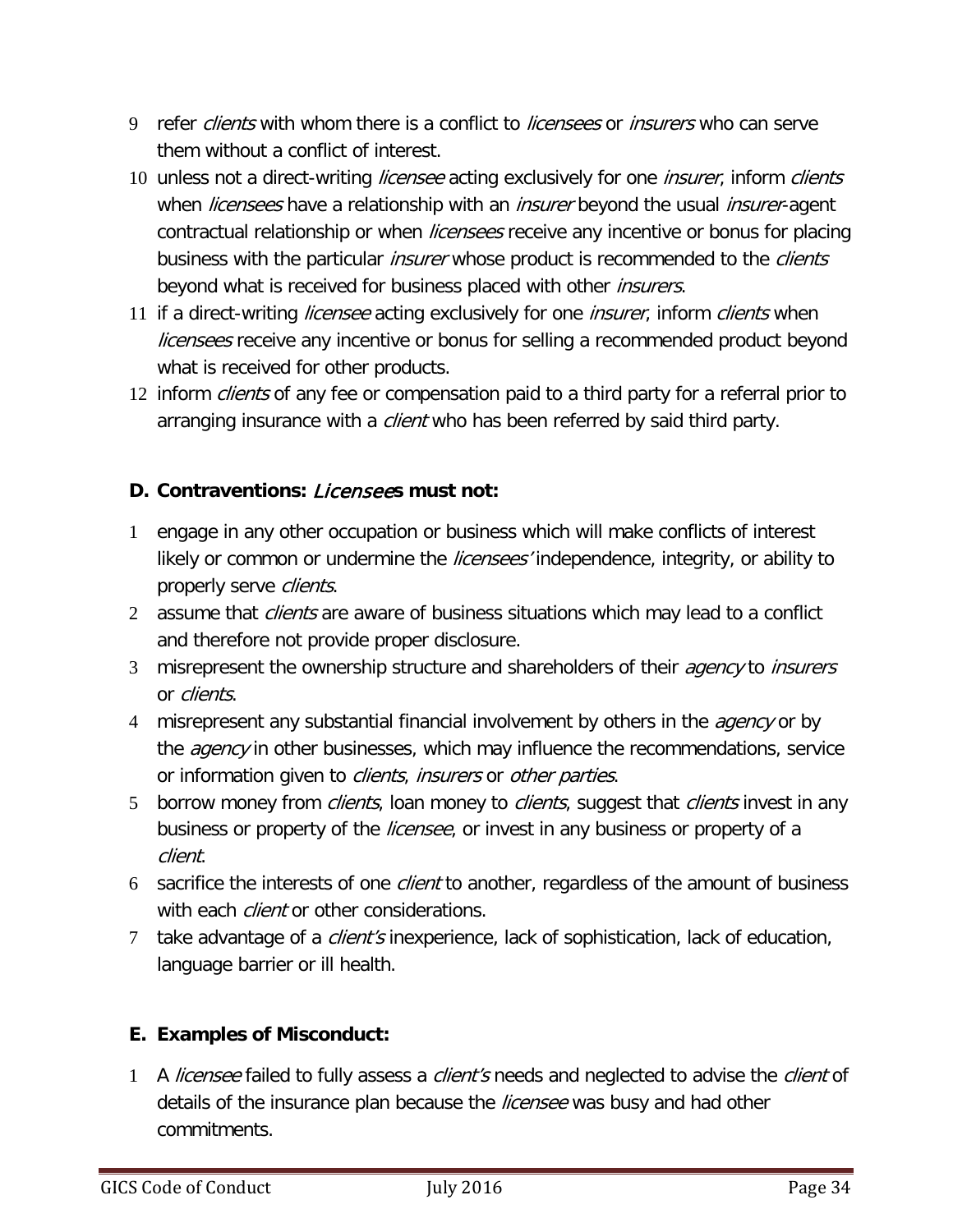- 2 A licensee recommended that a client accept a total loss settlement on her vehicle rather than have the vehicle repaired because the *licensee's* brother was looking for a similar vehicle to buy and restore.
- 3 While under pressure to meet a volume commitment from an *insurer* or potentially lose that *insurer* as a market, a *licensee* remarketed a number of policies to that *insurer*, to the detriment of some *clients* due to coverage shortfalls and higher premiums.
- 4 A *licensee* insured a homeowner and a large contractor who were engaged in a dispute which could have led to a liability loss for the contractor. When consulted by the homeowner for advice, the *licensee* discouraged the homeowner from further action and did not disclose the conflict of interest between the two *clients*. The *licensee* did not suggest that the homeowner seek legal advice.
- 5 Licensees recommended a specific insurer to new automobile clients and failed to quote other *insurers* because that *insurer* allowed an entry into a contest to win an electronic device with every new auto policy written.
- 6 An *insurer* had a substantial financial interest in an *agency*. The *agency* frequently recommended that *insurer* to *clients* to the detriment of other *insurers* and in some cases when that *insurer* was not the best option for the *client*, without disclosing the *insurer's* financial interest and the resulting conflict of interest.

## <span id="page-34-0"></span>**F. Situational Guidance**

## <span id="page-34-1"></span>1 Disclosure:

Disclosure of a potential conflict of interest should be in writing or confirmed in writing after a verbal disclosure.

## <span id="page-34-2"></span>2 Agency ownership:

Clients are entitled to know who owns an *agency*. Ownership changes may create a conflict of interest or perception of a conflict of interest in the *client's* mind.

## <span id="page-34-3"></span>3 Markets:

Adequate disclosure of information about markets represented helps manage and reduce potential conflicts of interest. Information which should be disclosed to *clients* includes:

- a. *Insurers* represented and the name of any *insurer*(s) with which a significant volume of business is placed;
- b. Extent of the search by the *licensee* for a competitive price and suitable product within the markets available to that *licensee*;
- c. Methods of compensation (salary, commission and other arrangements such as contingent profit commission or bonus);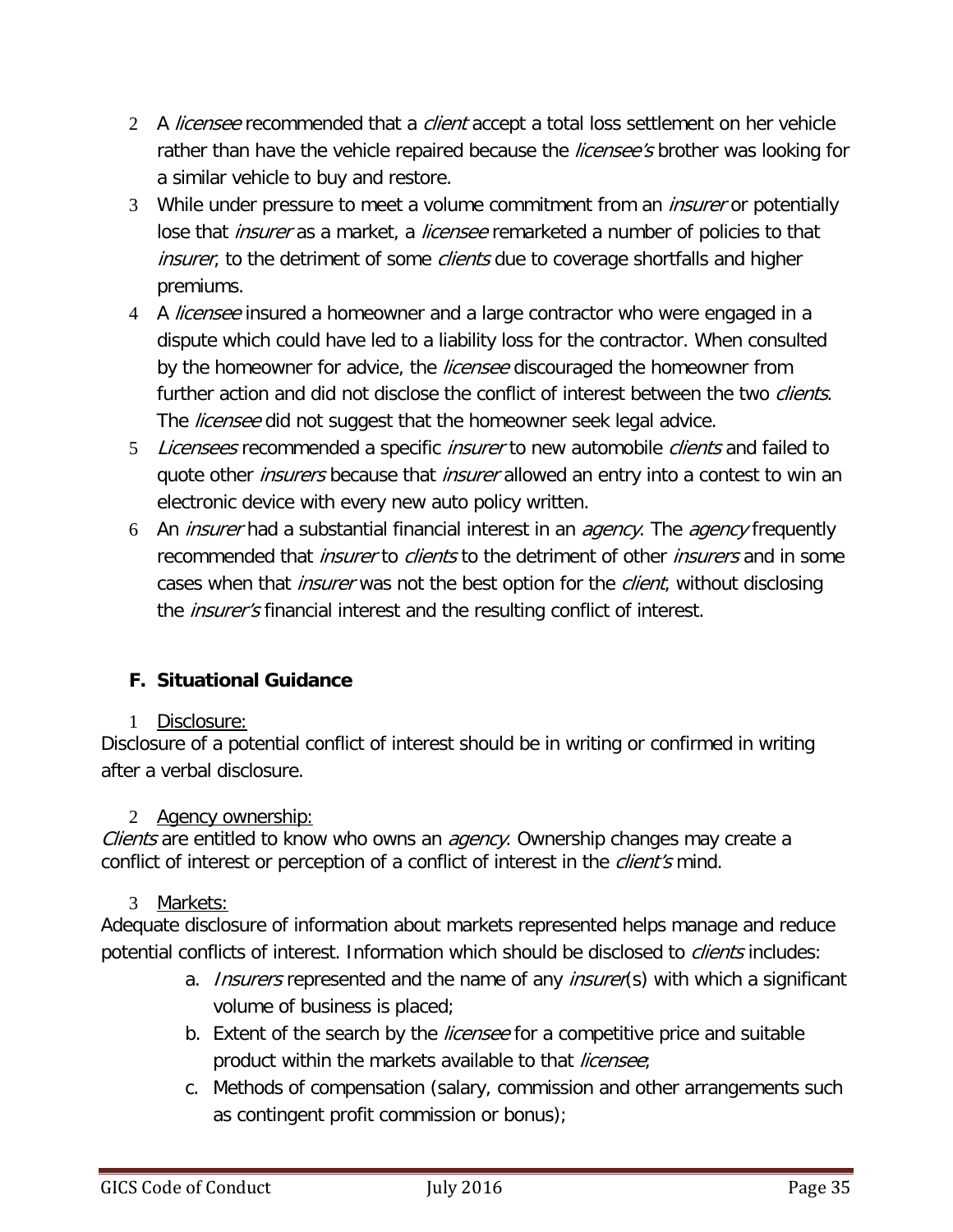- d. Relationships with *insurers* including ownership, loans and other financial links and non-monetary benefits; and
- e. Situations where the product has been created or is promoted by a *licensee* who also acts as administrator or *insurer* representative of a program.

### <span id="page-35-0"></span>4 Cancellation of *Insurer* Contracts:

If the reason for changing a *client's* insurance from one *insurer* to another is that the licensee no longer represents the original insurer, the licensee must advise the client that this is the case.

## <span id="page-35-1"></span>5 Business Relationships:

Licensees who are engaged in a business outside their insurance *agency* encounter more frequent conflicts of interest. For example:

- a. a *licensee* who also owns part of an auto body shop will be in a conflict position when a *client* asks for advice about where to get a car fixed or whether their damaged auto should be repaired or written off.
- b. a *licensee* who also operates a travel *agency* will be in a conflict position when a *client s*eeks advice about cancelling a trip due to a sudden medical situation. The profitable action for the travel *agency* is to maintain a booking and later claim on Trip Cancellation coverage, whereas the *client* and *insurer* may be better served by immediate cancellation of the trip in question.
- c. a *licensee* who rents space in the *agency* building to another business and also insures that business will be in a conflict position if building damage occurs which may or may not be the fault of the other business.

## <span id="page-35-2"></span>6 Other occupations:

Clients may feel pressured to buy insurance from a *licensee* if the *licensee* also has another occupation in which he or she may have influence over the *client* or where the client may need help, services, favours, or consideration from that *licensee*. Examples of professions falling into this category are teachers, priests, pastors, and other religious professionals, police officers, immigration consultants or officers, elevator agents and grain buyers, doctors or health care workers, and politicians at the federal, provincial, or municipal level. Any occupation other than insurance must be disclosed to *Council* whenever it is undertaken, or ideally before it is undertaken. Where a second occupation creates a risk that *clients* may be subject to undue pressure or coercion, the *licensee* may have to choose between that occupation and being an insurance licensee.

## <span id="page-35-3"></span>7 Personal and Family Relationships:

Clients are often friends or relatives of licensees. Personal or family conflicts can lead to situations where the *licensee's* ability to serve the *client* is impaired, or the *client* may have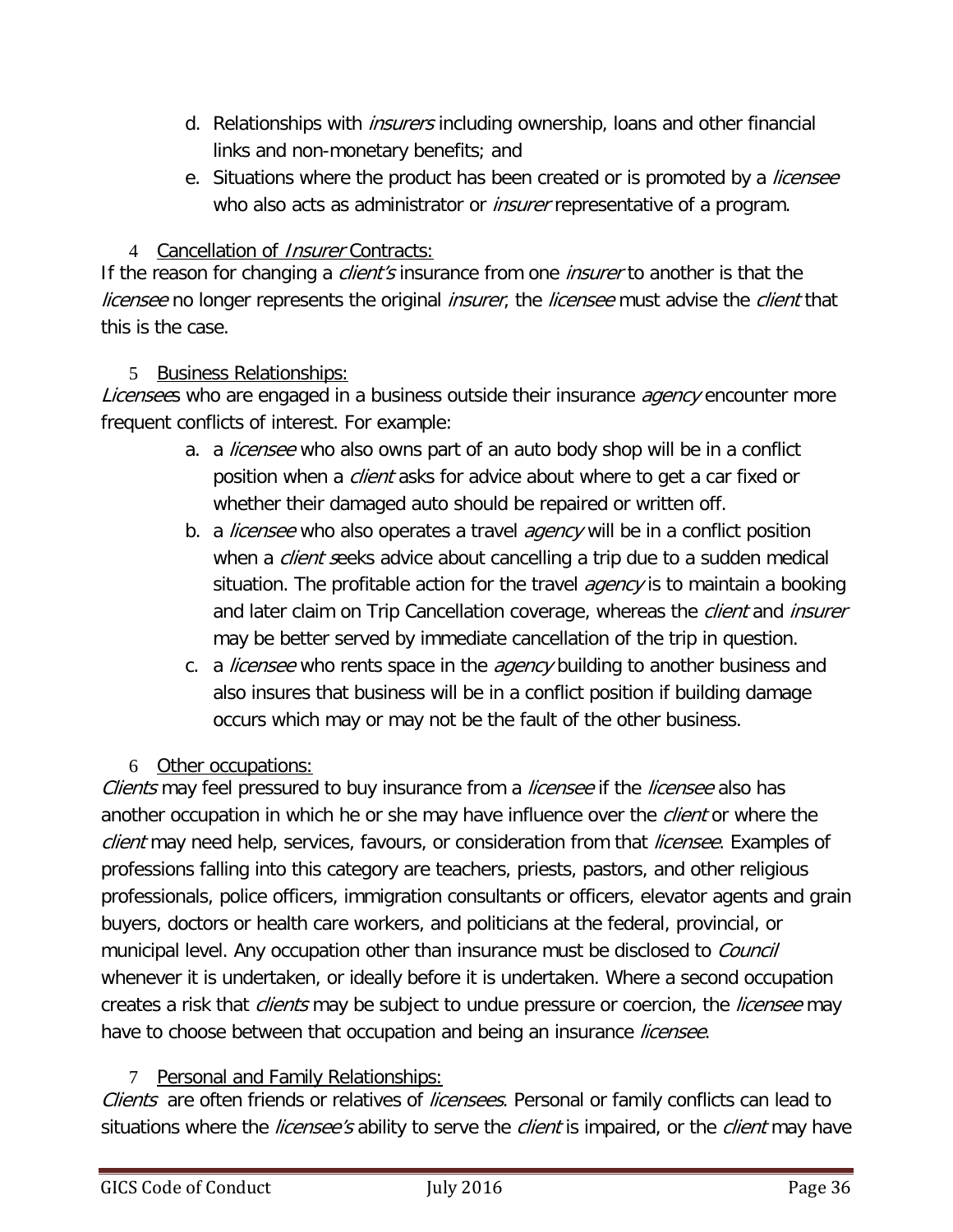a perception that the *licensee* may be biased or unfair. Even if there is no financial conflict, an emotional conflict may be a serious matter which *licensees* must deal with professionally and honestly. As with all conflict of interest situations, the first step is open and forthright disclosure and discussion of the situation. Clients should be offered the option of dealing with another *licensee* within the *agency* or if that is not satisfactory, with another *agency*. In most cases, the *licensee* can facilitate the transfer of the *client's* insurance to another *licensee* or *agency* without undermining the *client's* protection or causing any extra cost or difficulty for the *client*.

### <span id="page-36-0"></span>8 Conflicts between Clients:

In any situation where *clients* are in opposition to each other, such as liability claims, *licensees* may find themselves in a conflict of interest simply because they handle insurance for both parties. Examples are auto accidents where fault may be disputed, claims involving a condominium corporation and individual unit owners, disputes between a retailer and their suppliers or a contractor and the building owner or the simple arranging of insurance between a tenant and landlord.

If either party seeks advice from the *licensee* in the matter in conflict, the *licensee* must inform the *client* that they are in a conflict of interest and offer to refer the *client* to another *licensee*, an *insurer* representative such as an adjuster, or suggest the *client* obtain legal advice. In these cases, each *client's* privacy rights must be upheld even though the *licensee* has an obligation to disclose a potential conflict of interest. Personal information, including the simple existence of a coverage or policy, must not be disclosed. Refer to Privacy, Section 6 of this *Code* for more information.

## <span id="page-36-1"></span>9 A Practical Guideline:

In most cases, **if** licensees **wonder whether a situation should be disclosed as a potential conflict, it should be.** In practice, licensees should ask themselves "If the other person found out later about this, is there **a chance they might be upset or wonder** if I was being fair to them and giving them my very best advice and service?" If the answer is yes, there is a potential conflict which must be disclosed.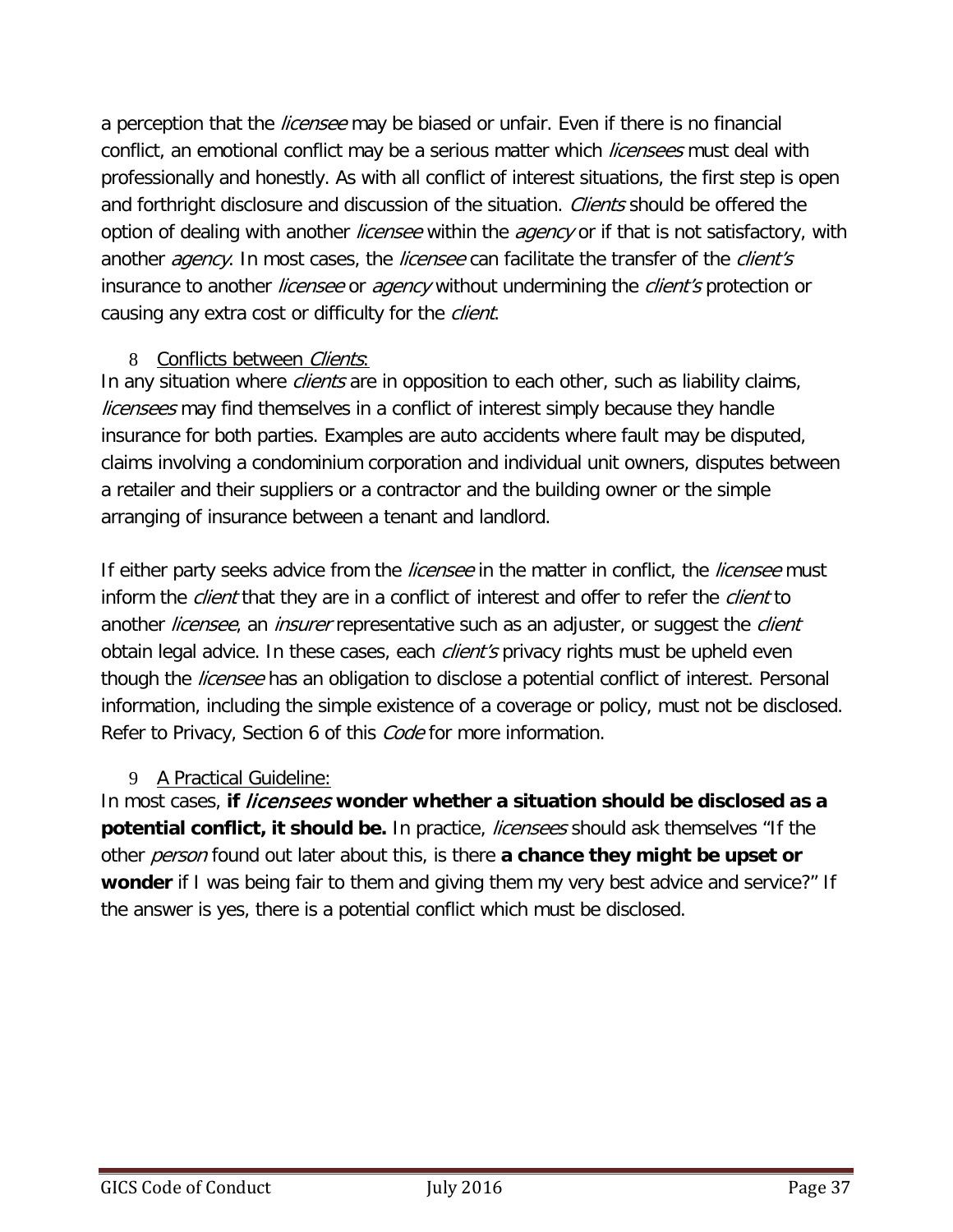# <span id="page-37-0"></span>12. **Advertising and Respect of the Public**

## **A. The Principle**

It is the duty of every *licensee* to enhance the respect of the public for the insurance industry. *Licensee*s must conduct themselves professionally, with courtesy and fairness to consumers, to clients, to insurers, to other licensees and to Council.

Licensees must represent themselves, their services and their products accurately and honestly at all times. *Clients* are entitled to know with whom they are dealing. Advertising claims must be supported by evidence. Advertising and service delivery methods must always be consistent with integrity, professionalism, and good advice to *clients*.

## **B. Related Bylaws**

#### **BYLAW 8 – MISCONDUCT**

(1) For the purpose of the Act, regulations and bylaws, misconduct is a question of fact but includes any matter, conduct or thing, whether or not disgraceful or dishonorable, that is:

(a) contrary to the best interests of the consumer or licensees or insurance companies; or

(b) may harm the standing of licensees in the insurance industry. (2) Without restricting the generality of subsection (1), a licensee may be guilty of misconduct if the licensee:

(c) in the course of promoting, selling or servicing insurance business, provides in any advertising or other communications information that is false or misleading; (o) fails to deal with consumer complaints or disputes or refer the consumer to the appropriate person or authority or process in a timely and forthright manner;

#### **C. Requirements:** Licensee**s must:**

- 1 represent themselves or hold themselves out in the name shown on their licence.
- 2 ensure sales materials and advertising are clear and honest.
- 3 encourage public respect for and confidence in the profession of insurance and try to improve the practice of that profession.
- 4 report to *Council* any instance of misconduct under the Act or Bylaws in good faith and without malice or ulterior motive.
- 5 attempt to persuade consumers to report potential situations of misconduct to Council.
- 6 inform themselves as to the insurance dispute resolution options available toconsumers, including appraisal, arbitration, ombudservices, *Council*, and the Superintendent of Insurance. Licensees must advise clients and other members of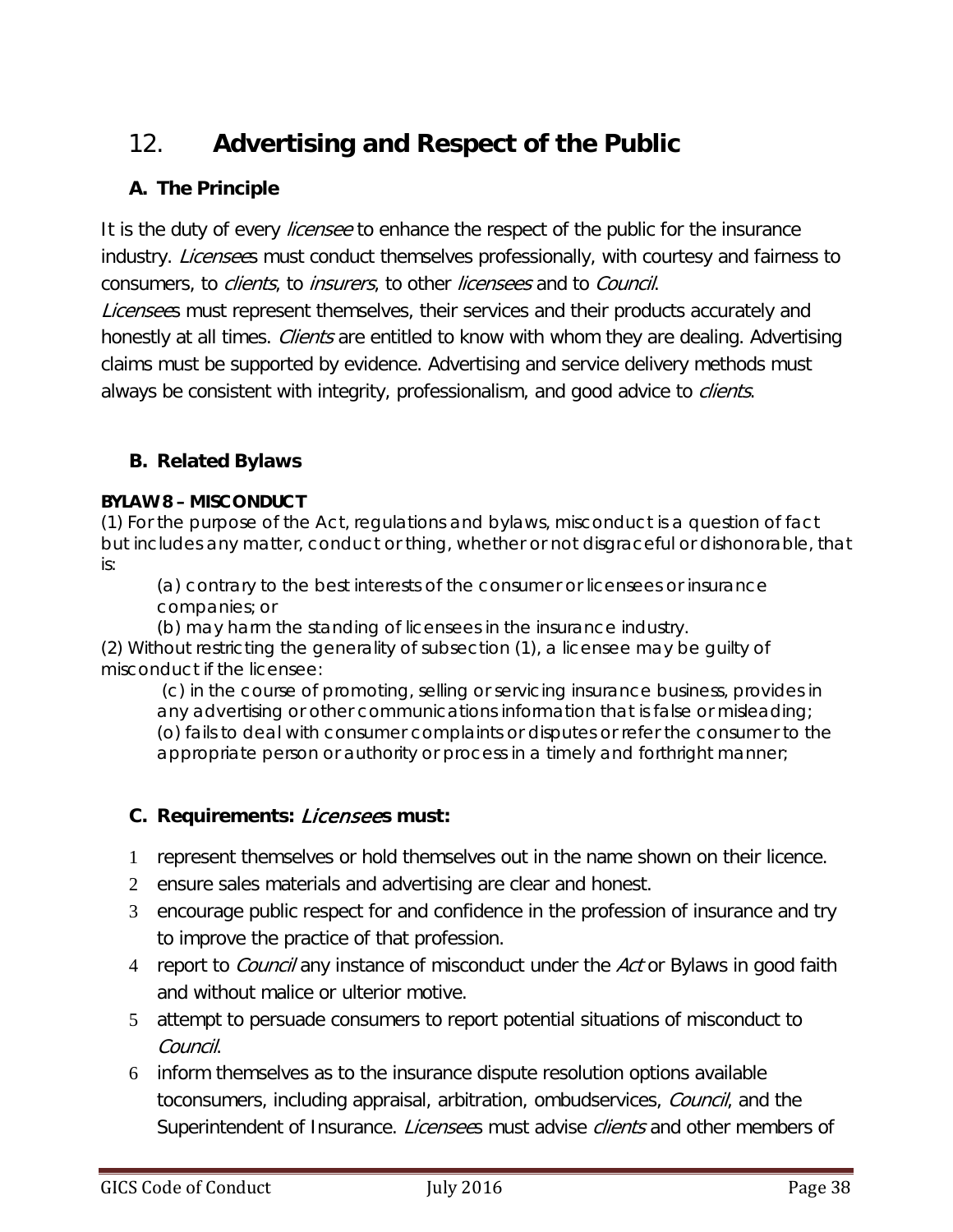the public of these options when this advice may assist to resolve a consumer complaint or dispute.

## **D. Contraventions:** Licensee**s must not:**

- 1 represent themselves or their *agency* as having expertise in a given area or having certain qualifications unless such statements are fully supported by fact.
- 2 advertise products, services, or prices which cannot be provided or are subject to any qualifications which are not clearly disclosed in the advertising.
- 3 misrepresent the size of their firm, access to markets, ability to 'shop the markets', or the insurers available to them.
- 4 defame or discredit the industry, *insurers* or other *licensees*.
- 5 make false or misleading statements in the solicitation or negotiation of insurance.
- 6 communicate in an abusive, offensive, or unprofessional way in the course of business.
- 7 engage in harassment or unlawful discriminatory practices.
- 8 engage in any other activity, occupation or business which may bring the insurance industry into disrepute or undermine the faith of *clients, insurers* or *other parties.*

## **E. Examples of Misconduct**

- 1 A licensee advertised that he or she had a branch in a city where there was no actual branch.
- 2 A *licensee* published printed material which, taken at face value, was liable to damage the reputation of *persons* engaged in the insurance business, alleging that insurance companies practiced sneaky price increases and robbed *clients* with high premiums.
- 3 Conviction for a criminal offense, unrelated to work in the insurance business, brought into question professional integrity and suitability to act as a *licensee*.
- 4 A licensee used an incomplete and misleading comparison of a potential client's policy with a policy from another *insurer* in order to induce a *client* to cancel a policy.

## <span id="page-38-0"></span>**F. Situational Guidance**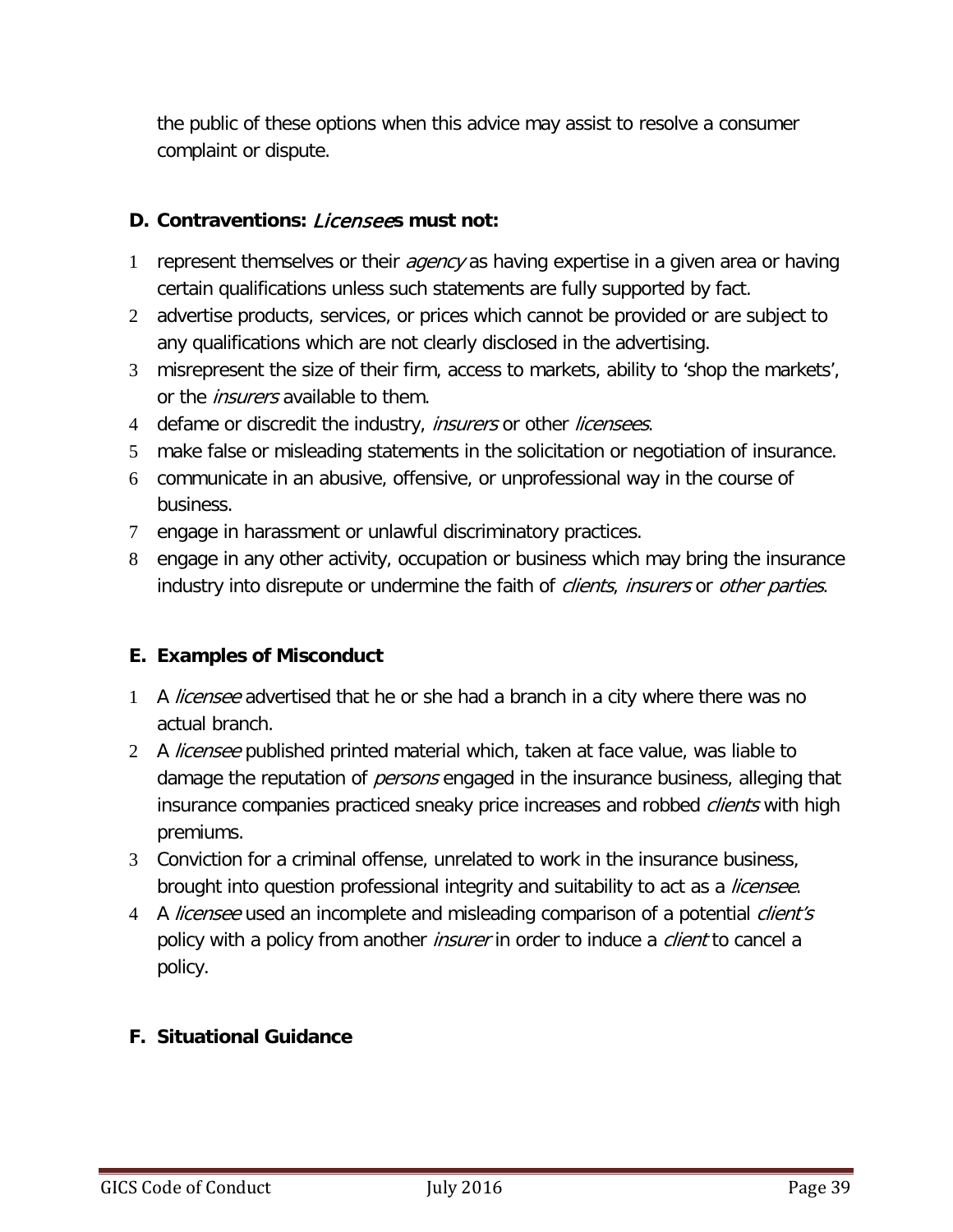- <span id="page-39-0"></span>1 Contests, Raffles, Incentives and Gifts: Contests or raffles are allowed provided that they do not contravene the prohibition against an 'inducement'. Entry must be allowed to any adult member of the public who comes to the office or website and wishes to enter. Entry cannot be contingent on purchase of a policy or on negotiation or obtaining a quote for an insurance policy. For further guidelines on incentives and gifts, see Financial Integrity and Management in this Code.
- <span id="page-39-1"></span>2 Business Names and Operating Names: Licensees must operate in the name shown on their licence and the name shown must not be misleading to consumers. For example, if a *licensee* uses the name 'Jane Smith and Associates', consumers can reasonably expect that Jane Smith has associates working with her. Similarly, if a client sees a sign or advertising from a licensee, that client should be able to identify the *licensee* under the same name in a *Licensee* Search on *Council's* website. Corporate names, partnerships, subsidiaries or other operating names, such as those used on websites or for branch offices, must be properly registered to the legal entity and must be reflected in the business' insurance licence. There should be no doubt in the *client's* mind about the nature or identity of an entity involved in the *transaction*.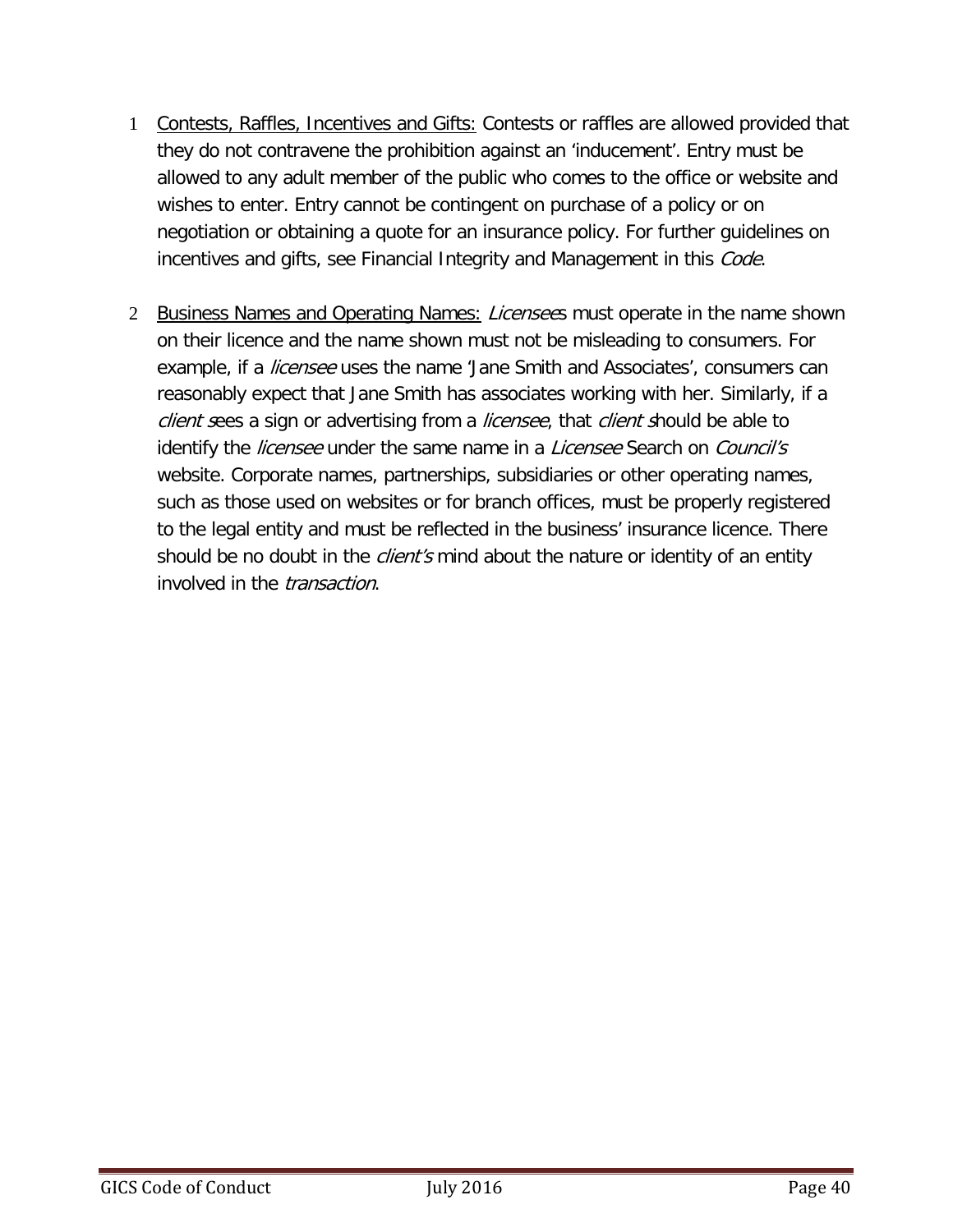# <span id="page-40-0"></span>13. **Handling Claims**

## **A. The Principle**

Just as a *licensee* must always act in the best interest of the *client* in selling insurance, a licensee must also act in the *client's* best interest in claims situations.

At the same time, *licensees* must fully disclose all relevant information to *insurers* in reporting claims. It is in the best interest of consumers and the insurance industry to ensure that fraudulent and inflated claims are not paid, and *licensees* are obligated to cooperate in reducing claims fraud.

## **B. Related Bylaws**

### **BYLAW 8 – MISCONDUCT**

(2) Without restricting the generality of subsection (1), a licensee may be guilty of misconduct if the licensee:

(h) fails to place the interests of the consumer before those of the licensee or others;

(j) fails to ensure that a consumer or insurer is fully informed of all relevant information that will allow the consumer or the insurer to make an informed decision;

(k) fails to reasonably carry out a consumer's lawful instructions;

(l) fails to disclose to a consumer or insurer any conflict of interest that may exist; (o) fails to deal with consumer complaints or disputes or refer the consumer to the appropriate person or authority or process in a timely and forthright manner;

## **C. Requirements:** Licensee**s must:**

- 1 report claims promptly.
- 2 provide all relevant information to the *insurer* when reporting a claim.
- 3 when a claim is made, give *clients* advice on the immediate protection of *persons* and property, on the claims process and, if relevant, on the impact the claim may have on future premiums.
- 4 follow the instructions of the *client* in reporting a claim, even when the opinion of the licensee is that a claim may not be covered or may adversely affect the client's insurability or premium.
- 5 when a *client* requests information about his or her claims history, promptly and accurately provide the information which is available to the *licensee*, even if the client needs the information to place his or her insurance elsewhere.
- 6 be aware of and deal appropriately with any conflicts of interest in providing claims service, giving advice on repair, replacement or valuation, or in situations where two *clients* may be involved in a claim.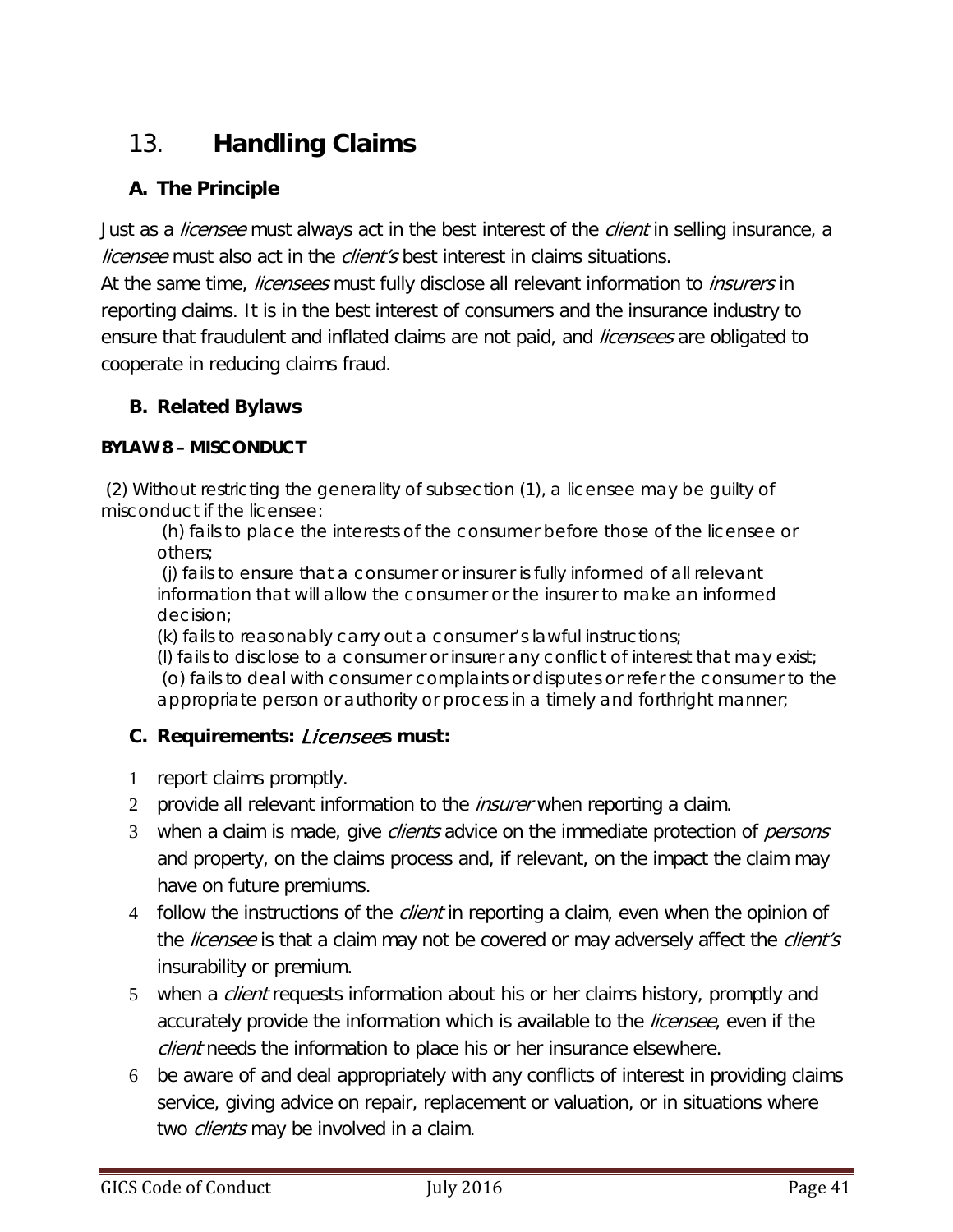7 provide reasonable assistance to *clients* to facilitate fair settlement of claims, including referring *clients* to all appropriate dispute resolution options.

## **D. Contraventions:** Licensee**s must not:**

- 1 use any practice or conduct that results in delays or problems with the fair adjustment of claims.
- 2 counsel a *client* to misrepresent any aspect of a claim report or proof of loss.
- 3 withhold information relevant to a claim from the *insurer* or *insurer's* representative.
- 4 provide legal advice or discourage *clients* from seeking legal advice when a claim is in dispute.
- 5 undermine or malign the reputation of adjusters or *insurers*.

## **E. Examples of Misconduct**

- 1 Licensee advised a client to fraudulently falsify a date of loss to bring a claim into the coverage period on a new auto insurance policy.
- 2 A licensee discouraged clients from making legitimate insurance claims, or delayed them from being reported, to preserve a contingent profit commission offered by the *insurer*, thereby prejudicing the *client's* interests.
- 3 A licensee failed to report a claim within the statutory limit, prejudicing the client.

## <span id="page-41-0"></span>**F. Situational Guidance**

## 1 Assisting with Claims:

<span id="page-41-1"></span>Although *agencies* and salespeople may not act as adjusters and are not expected to take on adjusting duties, information available to the *licensee*, their files and their knowledge of the *client's* situation, coverage and policy may be essential for fair resolution of a claim. It is appropriate and expected that *licensees* will

- advocate for *clients* to ensure that the coverage purchased by a *client* is fulfilled at the time of a loss
- assist adjusters by providing file information as permitted by the client and/or privacy constraints.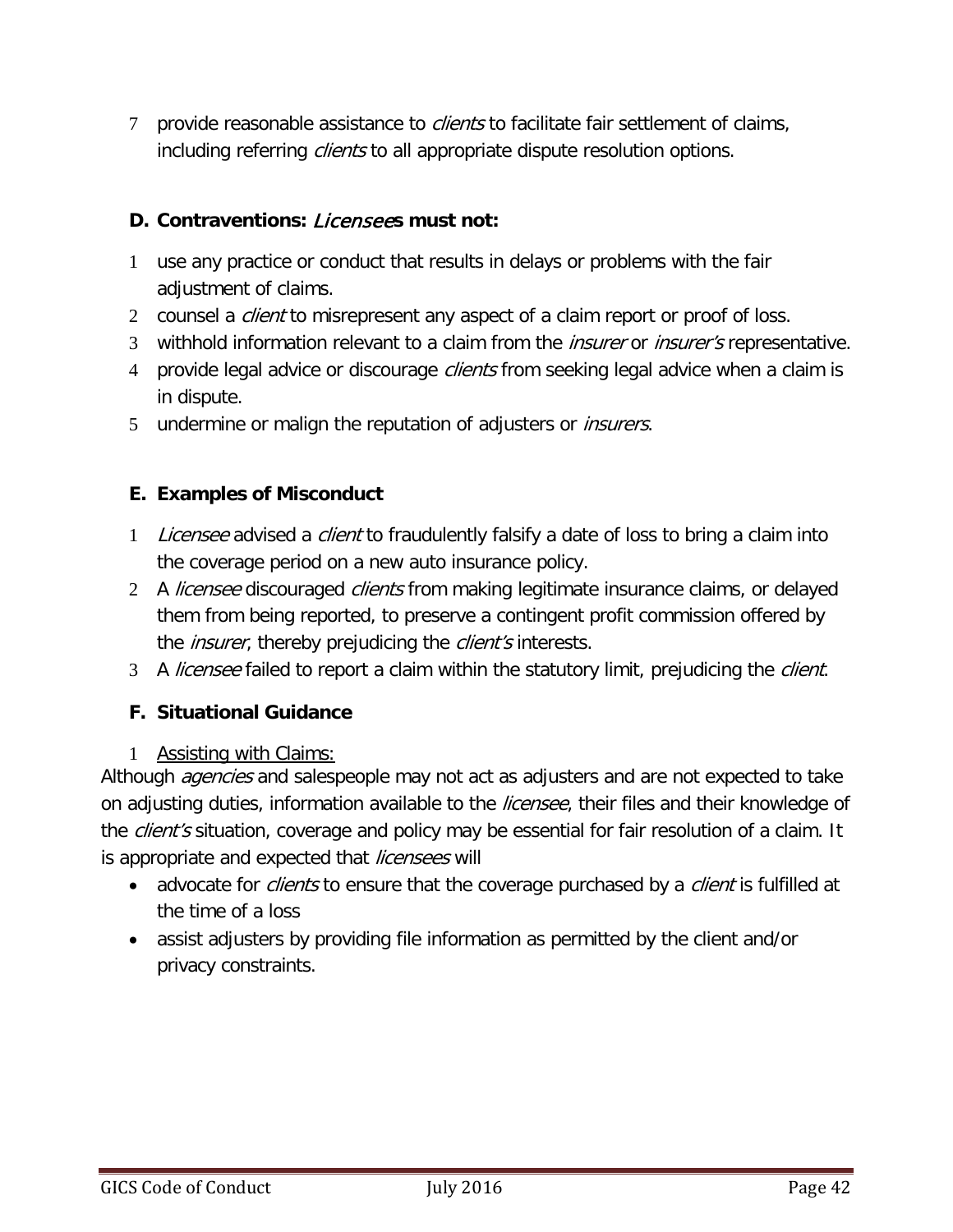## <span id="page-42-0"></span>14. **Dealing with** Clients **(including Prospects) and Quality of Service**

## **A. The Principle**

Licensees must make sufficient inquiry into clients' insurance needs to provide appropriate advice and recommend suitable products. Licensees must give clients fair, accurate and complete information about the insurance products available to them in order for the clients to make informed decisions about their insurance.

Licensees must document needs assessment, sales process, and subsequent service. Service should be provided promptly and efficiently and in a manner which assures integrity and effectiveness. The interests of the *client* must be paramount at all times.

## **B. Related Bylaws**

#### **BYLAW 8 – MISCONDUCT**

(2) Without restricting the generality of subsection (1), a licensee may be guilty of misconduct if the licensee:

(a) engages in any practice that is coercive or has the intended effect of inducing a consumer to making a decision that is not in the best interests of the consumer; (h) fails to place the interests of the consumer before those of the licensee or others;

(i) fails to reasonably ascertain through prudent fact gathering a consumer's insurance needs;

(j) fails to ensure that a consumer or insurer is fully informed of all relevant information that will allow the consumer or the insurer to make an informed decision;

(k) fails to reasonably carry out a consumer's lawful instructions;

(p) fails to maintain proper records;

(q) fails to follow sound business practices;

## **C. Requirements:** Licensee**s must:**

- 1 conduct fact finding appropriate to the circumstances and adequate for an assessment of the *client's* insurance needs.
- 2 recommend suitable product options which fulfill the *client's* needs.
- 3 advise *clients* of all quotes obtained which would reasonably meet their needs.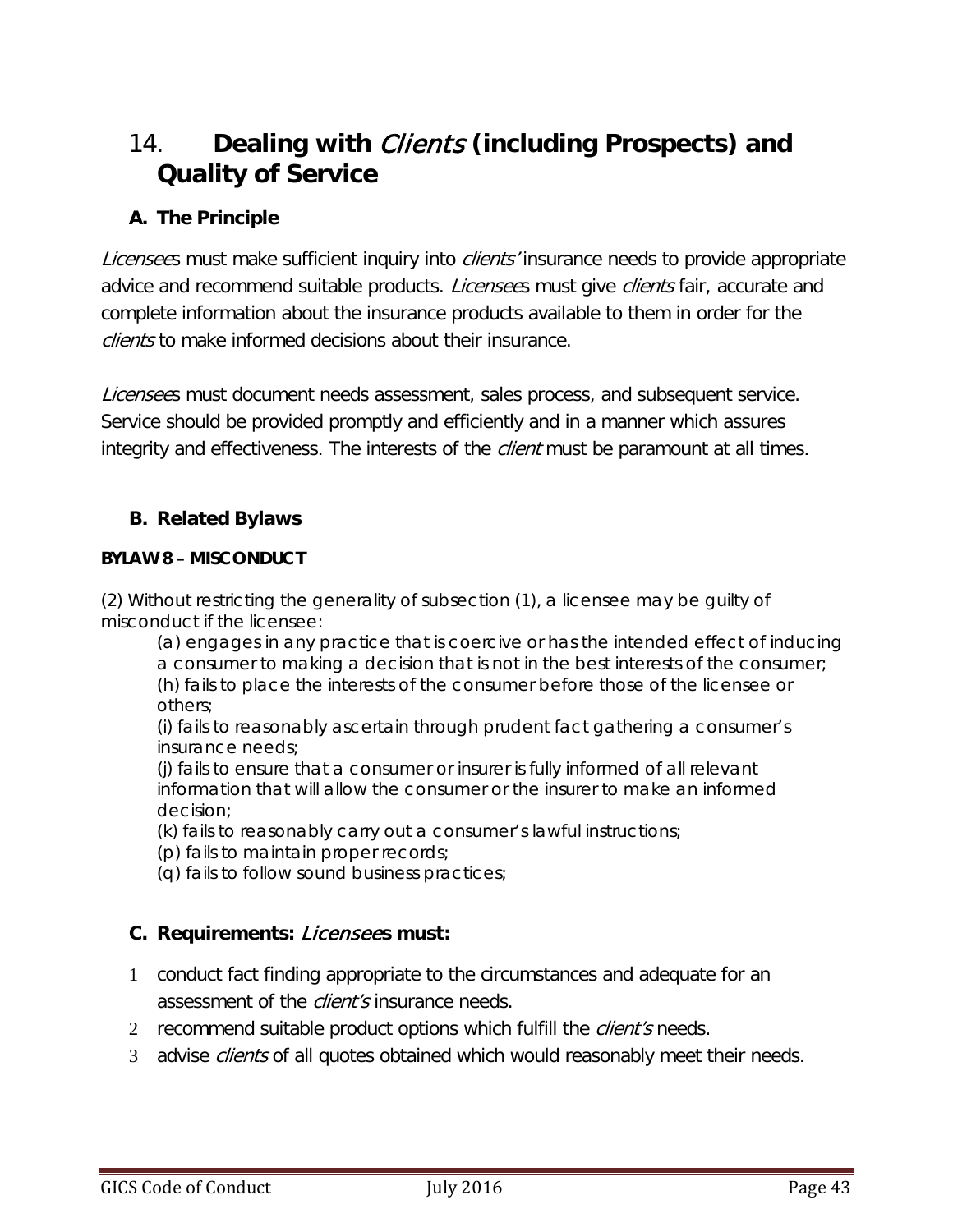- 4 explain to the *client* and document the reasons for recommending a particular product, including the facts and assumptions upon which the recommendation is based.
- 5 explain the coverage, exclusions, limitations and conditions of the product recommended and, where a comparison is made with other products, explain differences in coverage, exclusions, limitations and conditions between products.
- 6 maintain adequate records of relevant information about the *client*, the *client's* needs, and the sales process, including (but not limited to) documentation of all conversations and telephone calls with the *client* and with *insurers*, documentation of all quotations requested or received, all emails and correspondence, and all application forms and policy documents.
- 7 check all policies for accuracy and consistency with the application.
- 8 inform *clients* of any situation where the policy differs from the application or quote and of changes in a policy which occur during a policy term or upon renewal.
- 9 deliver insurance policies or evidence of insurance coverage within a reasonable time and in accordance with any requirements of the *licensee's* agreements with insurers.
- 10 respond to *client* inquiries or messages promptly and inform the *client* if an undue delay or impediment in providing prompt service is foreseen.
- 11 provide evidence of insurance upon *clients'* requests.
- 12 conduct a reasonable review on renewal to identify and act upon any changes in the *clients'* needs.
- 13 inform *clients* immediately if the *licensee* is unable to renew the *client's* insurance on the same or very similar terms and conditions. This notification must allow the client adequate time to investigate other coverage or quotes and should be at least 30 days prior to the policy expiry date.
- 14 inform *clients* if a policy renewal will be late.
- 15 inform *clients* prior to renewal of any change in *insurer* upon renewal and the reason for such change, including specifically if the *licensee's* contract with the insurer is cancelled.
- 16 give *clients* details of which *insurers* have been approached and which *insurers* quoted and, if only one *insurer's* product is offered, inform *clients* that this is the case.
- 17 inform *clients* of any other *licensee*, intermediary, or third party involved in the placement of the *clients'* insurance and the nature of their involvement.
- 18 maintain *client* records and files so information is complete, accessible and organized.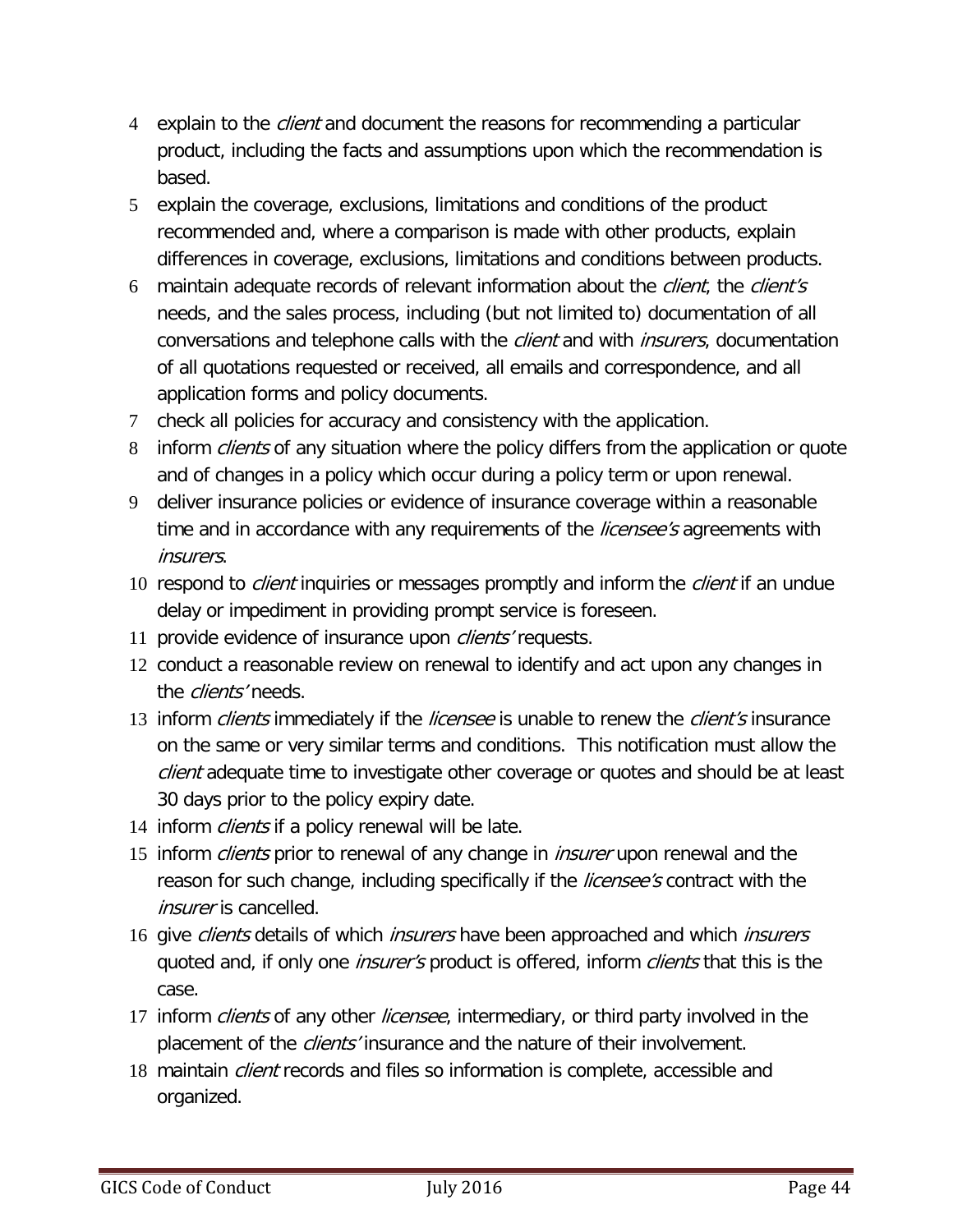## **D. Contraventions:** Licensee**s must not:**

- 1 promise results or services which the *licensee* cannot fulfill.
- 2 assume that the coverage on *clients'* prior policies is adequate or suitable to the clients' needs. Evidence of prior coverage does not constitute adequate fact finding to ascertain the clients' needs.
- 3 coerce a *client* to make an insurance decision by any means, including 'tied selling' (where the insurance product is contingent on another purchase or action or another product or benefit is contingent on the insurance purchase) or coercion through any professional or business relationship.
- 4 ask *clients* to sign applications for insurance which are not completely filled out. If information is not available, those sections of the application form must be noted as 'To Be Advised' or 'information to follow' prior to the *client signing the application*.

## **E. Examples of Misconduct**

- 1 A *licensee* used the term 'guaranteed' without qualification when there was no evidence to support the statement.
- 2 A licensee failed to meet deadlines to the prejudice of a client, failing to effect insurance on time and to communicate recommendations from inspection reports.
- 3 A licensee handling a builder's risk policy failed to inform new home purchasers of the details of coverage or that they could reject the policy in favor of coverage from another source.
- 4 A licensee failed to inform clients that a policy warranty was a condition of coverage.
- 5 A licensee and the business where the licensee was employed offered inducements to a *client* which caused the *client* to make decisions not in his best interest and to invest in a business owned by the *licensees*.

## <span id="page-44-0"></span>**F. Situational Guidance**

#### 1 Withdrawing services:

<span id="page-44-1"></span>Licensees are entitled to decide whether they will look after a client's insurance requirements provided there is no unlawful discrimination involved. If a *licensee* chooses to terminate a business relationship with a *client*, the *licensee* must do so in a manner that does not prejudice the interests of the *client* and allows for an orderly transfer of the client's insurance elsewhere.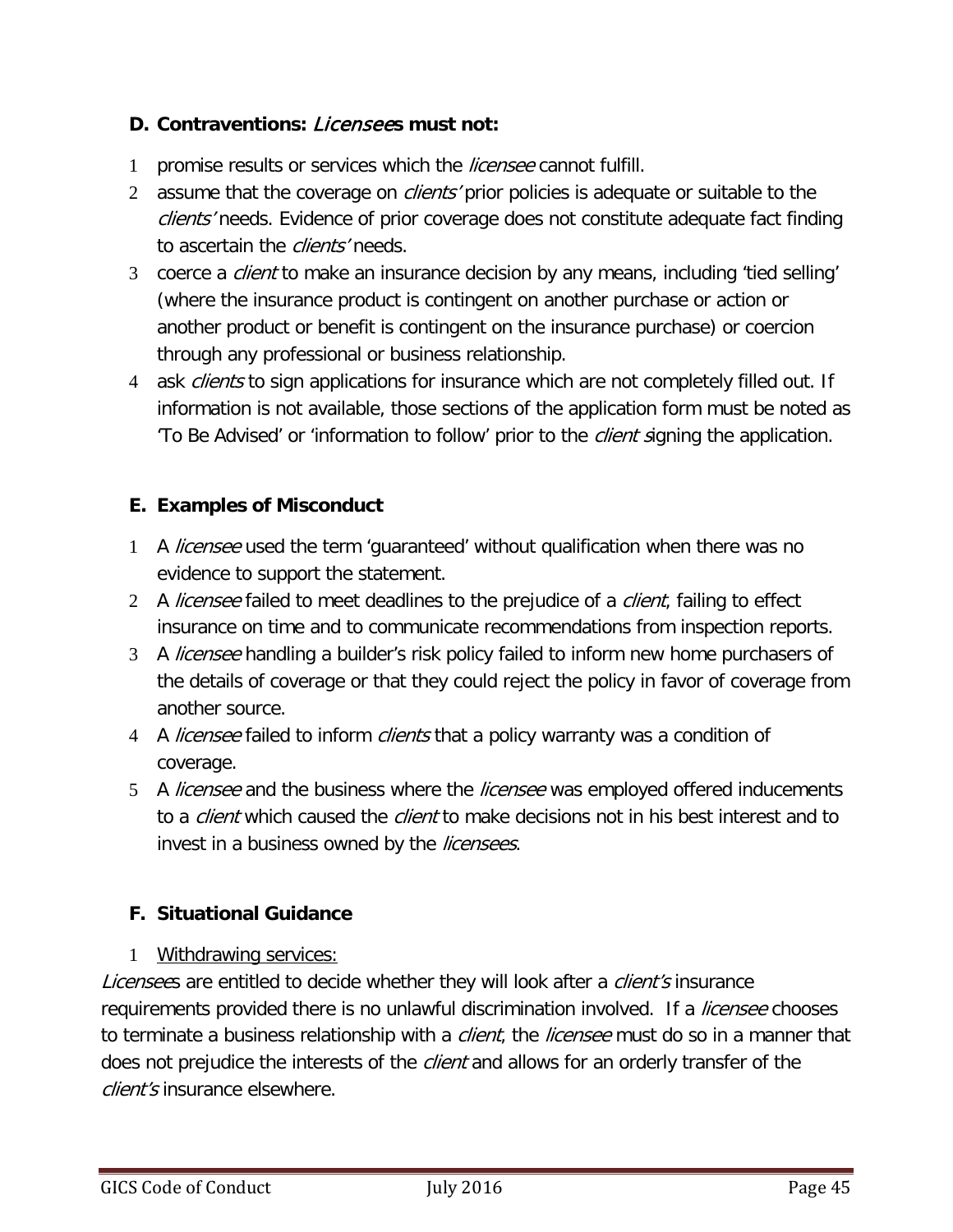Licensees must notify the *insurer* or *insurers* that renewal through the *licensees' agency* is not required before renewals are processed or issued by the *insurer*. In most cases it is not appropriate to give reasons for withdrawal of services.

Licensees must give clients adequate notice of the intention to withdraw services and provide to the *client* his or her personal information as requested, including claims histories, policy copies, or schedules of vehicles, equipment or other property. *Council* recommends 60 days notice be given and that the notice be by Registered Mail.

### <span id="page-45-0"></span>2 Portfolio transfers:

When many policies are being transferred from one *insurer* to another, licensees must ensure that each *client's* needs are considered individually. As noted above, *clients* must be informed in advance of a change of *insurer* on renewal. *Council* recognizes that in some cases changing a portfolio of business prevents any gap in coverage and provides *clients* with better prices or coverage than might otherwise be available. However, differences in coverage, exclusions, limitations or conditions between the two *insurers* must be explained to each *client. Council* recommends that consent be obtained from each *client* and each client's needs considered prior to changing *insurers* on renewal. Where *clients* pay by bank withdrawal, changes must be made well in advance to avoid payment duplication or problems.

#### 3 Cancellations:

<span id="page-45-1"></span>The Statutory Conditions for general insurance policies as laid out in the Act specify that policies, once issued, can be cancelled by the insured with a written request or by the insurer with notice *person*ally delivered or by registered mail. If a policy renewal has been issued, that document is normally a binding policy and follows the same rules. *Licensees* should note that there is no option for an agent to cancel a policy, even if the policy document is returned to the *insurer*.

In many cases, *insurers* will agree to issue a registered letter cancellation notice upon the request of a *licensee* if the policy has not been paid, and to backdate the premium credit granted to the *agency*. This type of cancellation, regardless of the timing of the request, is a cancellation by the *insurer* and must follow the Statutory Conditions for such a cancellation, which usually means a registered letter with 15 days notice. The return of policy documents to the *insurer* does not change the Statutory Condition requirements. While *licensees* are not responsible for situations where *insurers* do not comply with the Statutory Conditions, *licensees* must be sure their own conduct complies with the Act.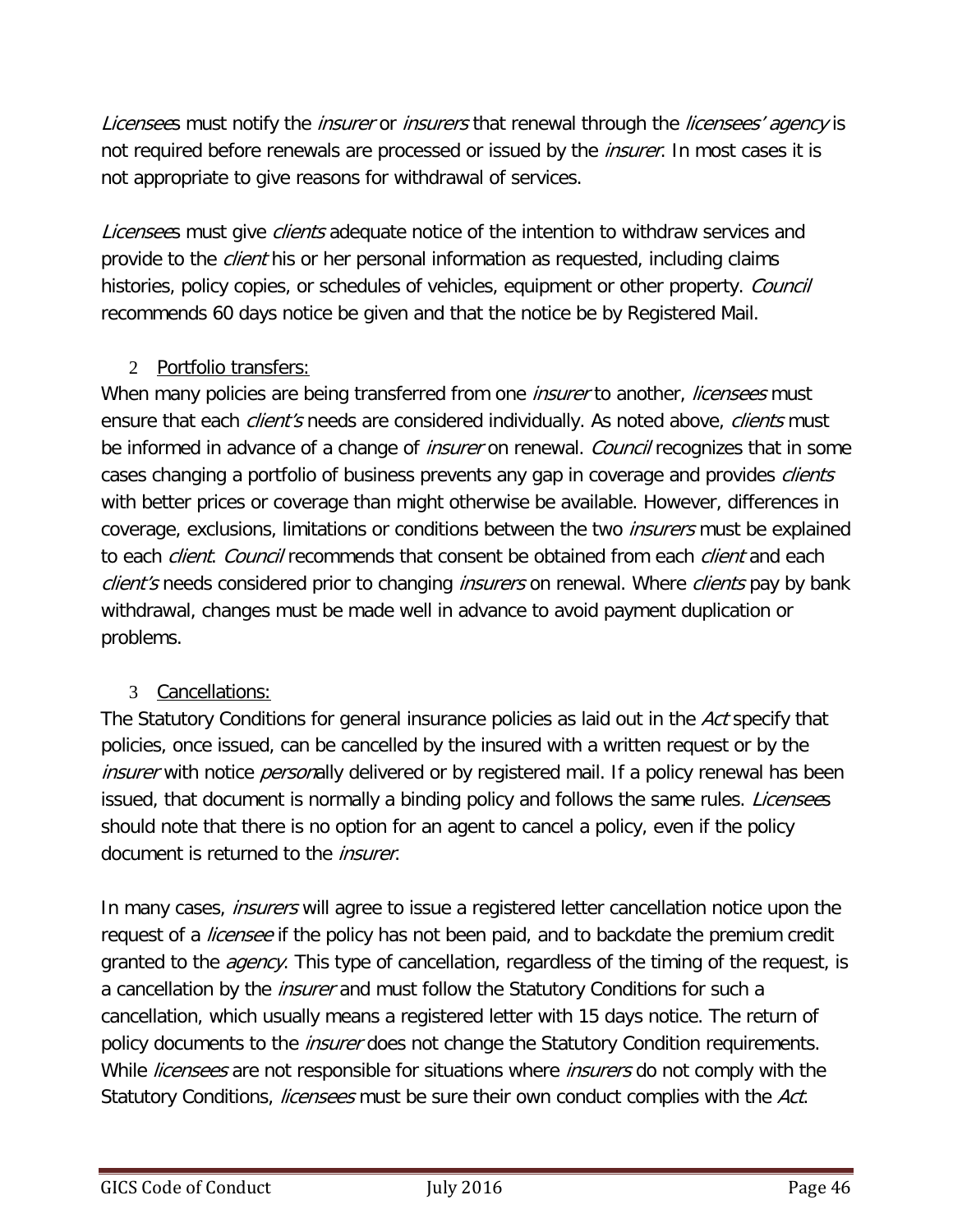Where cancellation is requested by the insured, Council highly recommends for the protection of *licensees* that signatures of all insureds and loss payees are obtained in compliance with the Act. If this is not possible, a request for a registered letter cancellation notice to any parties who have not signed a cancellation request should be made to the *insurer*.

## 4 File retention:

<span id="page-46-0"></span>The time period for which inactive and cancelled files should be kept depends on the situation, whether files are paper or electronic. The basic principle is that **files must be kept as long as the file may be needed to resolve a consumer's problem**.

The following additional information may be helpful for licensees:

- The Act allows prosecution or disciplinary action for up to 3 years from the date the facts of a misconduct situation came to the knowledge of the Superintendent or Council.
- The Act specifies that the time allowed under the *Limitations Act* for an action against an *insurer* starts once the final determination of a liability claim has occurred.
- All insurance policies must comply with the *Limitations Act* of the Province of Saskatchewan.
- Under the *Limitations Act*, most actions must be commenced within 2 years from when the claimant knew or ought to have known about the occurrence, the causes of the occurrence, and who might be held responsible.
- Because the claimant may not know enough to file a lawsuit for many years, the Limitations Act provides an ultimate limitation of 15 years from the date of the act or omission.
- For minors, persons incompetent to manage their affairs, and in the case of domestic assault or sexual assault, the limitation period does not apply, so effectively a lawsuit may begin decades after an occurrence.

As an ordinary example of the legislative provisions summarized above, let's assume that George's steps are unsafe and while visiting Melanie is injured. Melanie has 2 years from the date of an accident to sue George. If after a year's investigation, George's *insurer* denies coverage for misrepresentation on the application for home insurance, George has 2 years from the date of denial to sue the *insurer* and, depending on the situation, perhaps the agent or broker. In this case, it could  $2+1+2=5$  years from the accident before the agent/broker knew a lawsuit was being filed. If Melanie was 6 years old at the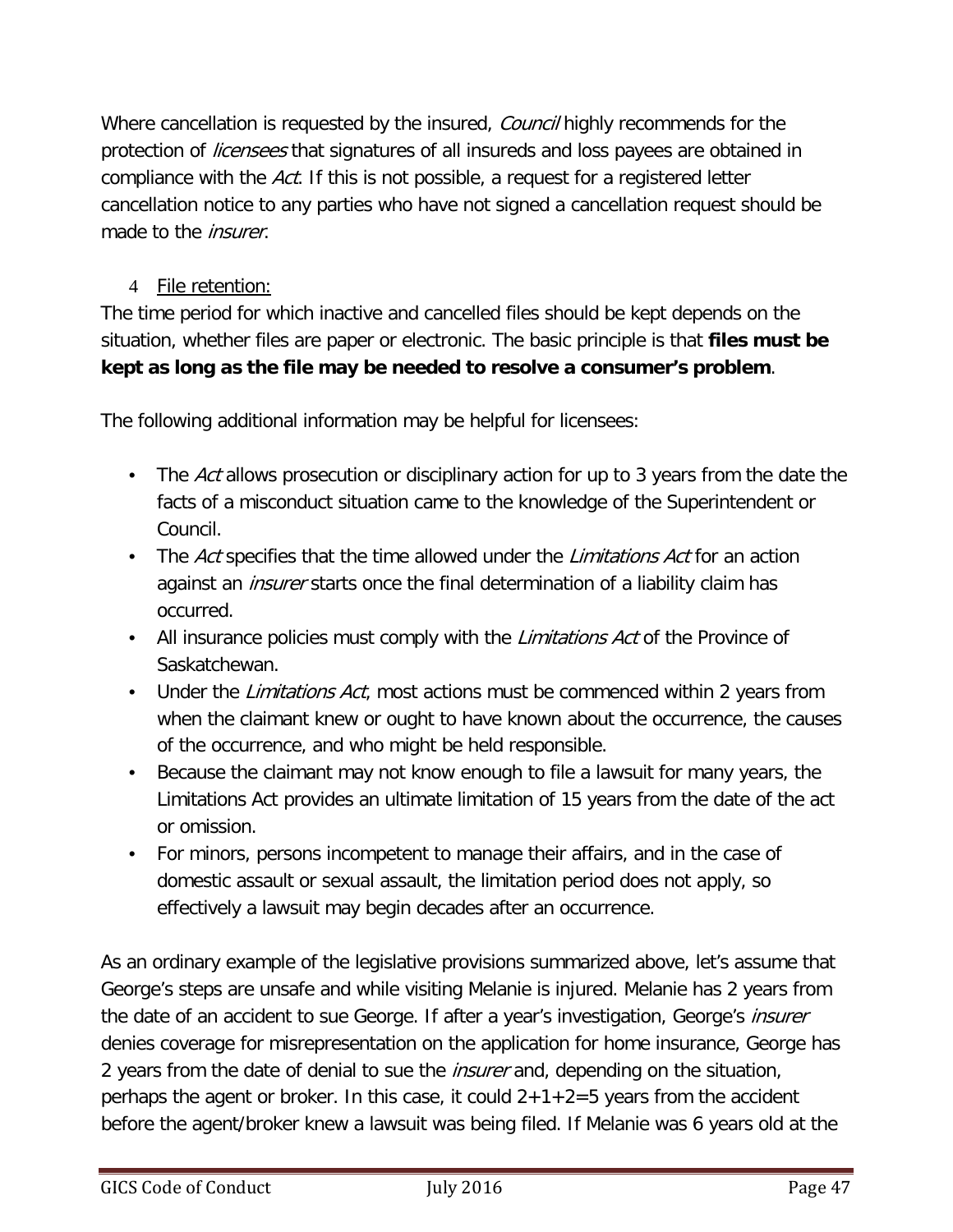time of the accident, she will be a minor until the age of 18, the time delay could be 12+2+1+2=17 years. Council suggests that the prudent course for licensees is to scan paper documents and maintain electronic files for as long as possible.

Licensees may wish to obtain legal advice for their particular situation or for any complex files. *Licensee*s must follow all requirements for privacy and protection of personal information both in keeping and in discarding client files.

Where a file is involved in a disciplinary investigation, no material from that file can be destroyed, discarded or removed without the approval of *Council*.

### <span id="page-47-0"></span>2 Binding Coverage:

In addition the usual documentation of all conversations with clients and insurers, written confirmation of any situation in which coverage has been bound should be sent promptly to the client and the insurer, including the coverage details and any conditions under which the binder has been agreed.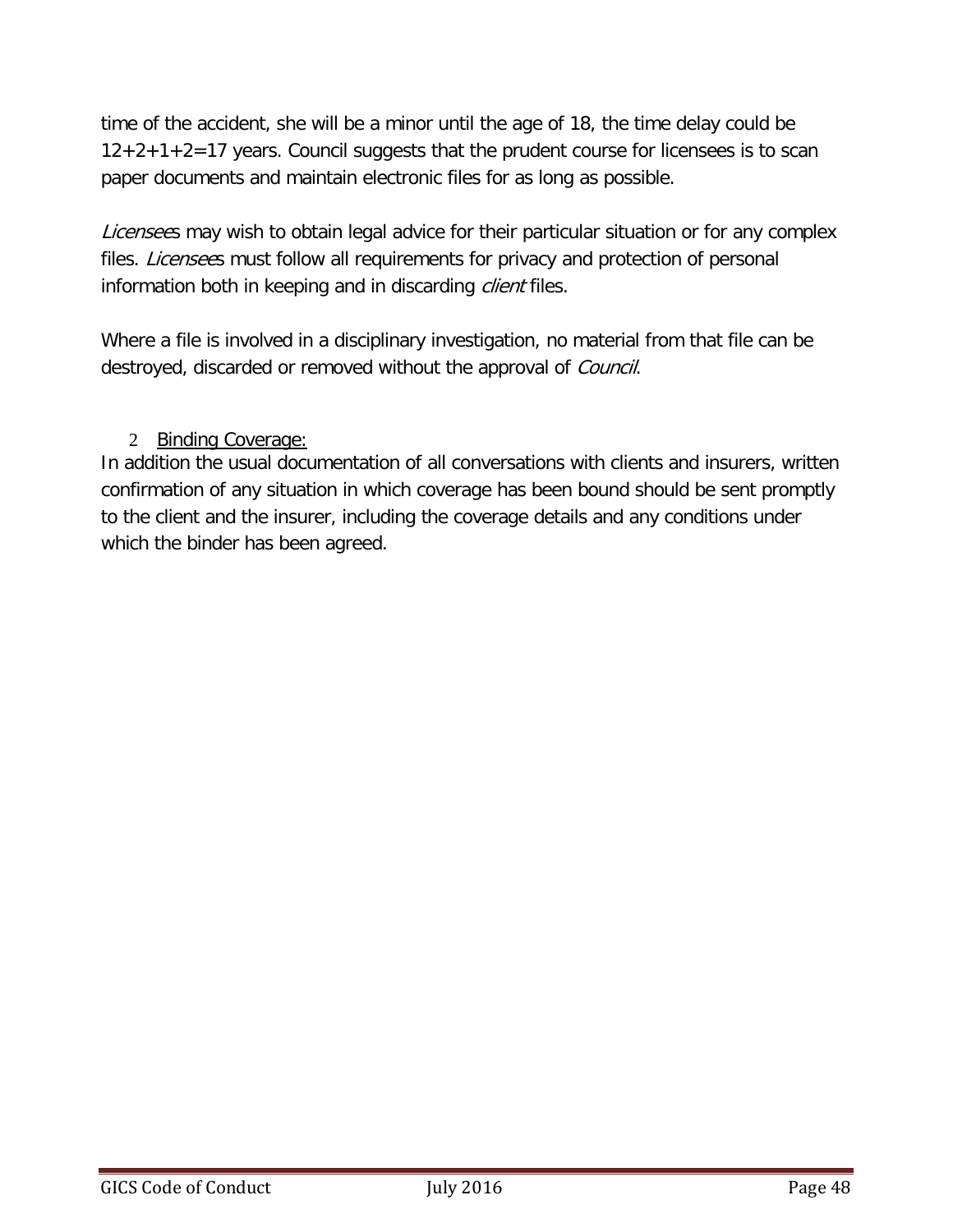## <span id="page-48-0"></span>15. **Dealing with** Insurers

## **A. The Principle**

Licensees must fully and accurately disclose all material information to *insurers*, represent the *insurers'* products fairly, follow the *insurers'* procedures and any authority granted to them by *insurers*, and promptly pay premiums, deliver documents and report claims.

## **B. Related Bylaws**

#### **BYLAW 8 – MISCONDUCT**

(1) For the purpose of the Act, regulations and bylaws, misconduct is a question of fact but includes any matter, conduct or thing, whether or not disgraceful or dishonorable, that is:

(a) contrary to the best interests of the consumer or licensees or insurance companies;

(b) may harm the standing of licensees in the insurance industry.

(2) Without restricting the generality of subsection (1), a licensee may be guilty of misconduct if the licensee:

(j) fails to ensure that a consumer or insurer is fully informed of all relevant information that will allow the consumer or the insurer to make an informed decision;

(l) fails to disclose to a consumer or insurer any conflict of interest that may exist;

## **C. Requirements:** Licensee**s must:**

- 1 make reasonable enquiries into a risk to provide adequate information to *insurers* for underwriting decision-making.
- 2 fully and accurately disclose all material information to *insurers*.
- 3 fully and accurately complete forms and applications required by *insurers*.
- 4 if an irreconcilable conflict of interest develops between a *licensee's* duty to an insurer and the *licensee's* other duties, the *licensee* should decline to act in the transaction.
- 5 provide consistent information to all *insurers* asked to quotes on a specific risk.
- 6 observe the underwriting rules and requirements of the insurer.
- 7 inform *insurers* about sub-brokering arrangements as outlined in Section 17 of this Code.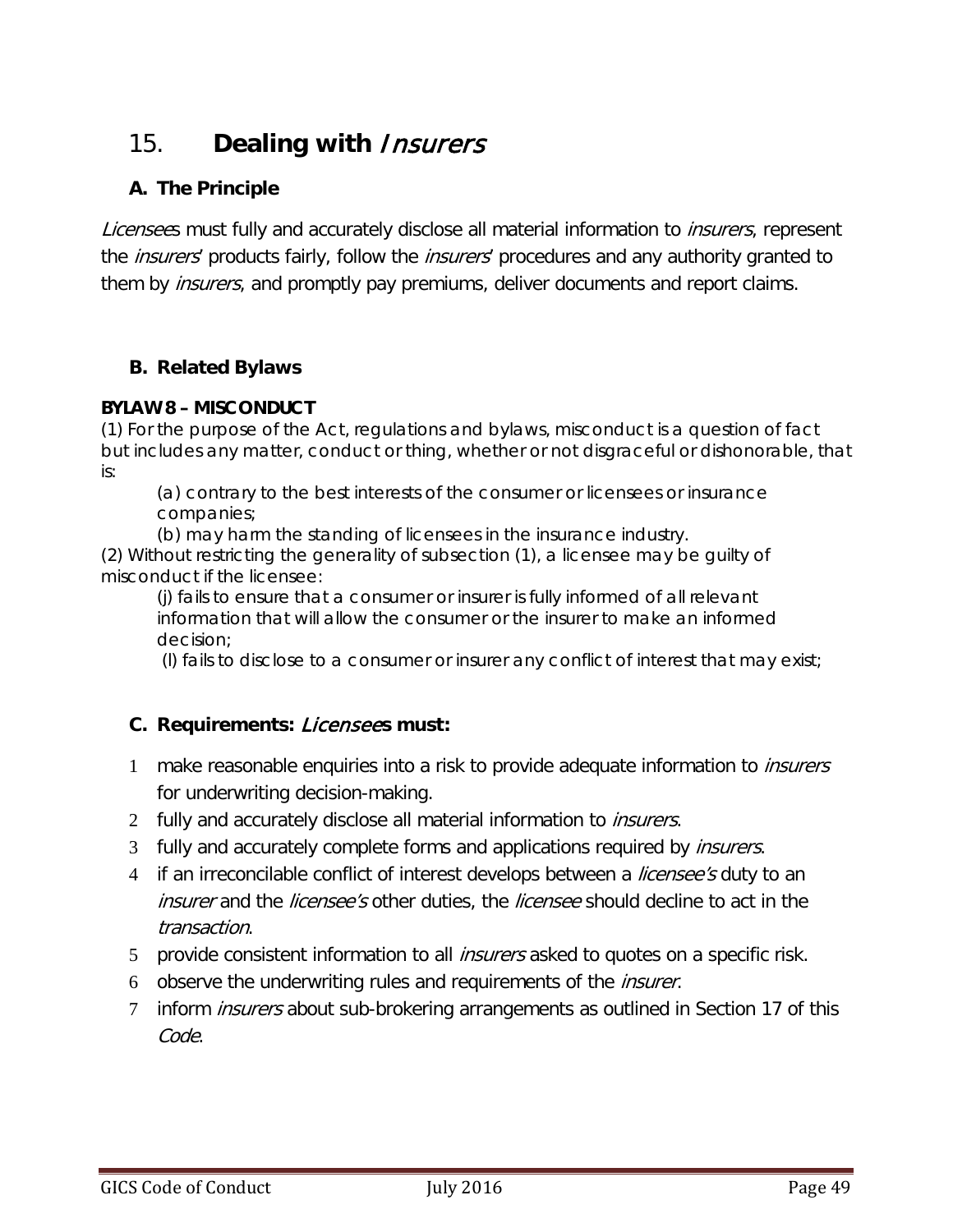## **D. Contraventions:** Licensee**s must not:**

- 1 withhold material information from the *insurer*, even if the *insurer's* application form does not specifically request that information.
- 2 defame or discredit *insurers. Licensee*s may provide accurate and supported information to *clients* to enable *clients* to make informed decisions about their insurance, but where such information includes disadvantages of an *insurer* or their products, the information must be supported by facts and provided in a fair and professional manner.
- 3 interfere with or undermine the *insurer's* lawful authority to select risks, set rates, and settle claims.
- 4 exceed binding authority or bind risks with *insurers* who have not specifically granted binding authority to the *licensee*.
- 5 bind risks without promptly submitting full information to *insurers*.

### **E. Examples of Misconduct**

- 1 A licensee failed to remit to the insurer all premiums collected or received in accordance with the terms of the *agency's* agreement with the *insurer*.
- 2 A licensee offered and bound terms which were not authorized by the insurer.
- 3 A *licensee* altered inspection dates on livestock mortality applications.
- 4 A *licensee* backdated an insurance application.
- 5 A *licensee* failed to inform the *insurer* when the occupancy of a home changed.

#### <span id="page-49-0"></span>**F. Situational Guidance**

#### 1 Trust Accounts:

<span id="page-49-1"></span>Although trust accounts are not required under the Saskatchewan Insurance Act, Council recommends that premiums collected be kept in a bank account separate from the Licensee's operating account. Commissions due to the Licensee should then be transferred monthly to the operating account after insurer statements are reconciled and paid. This provides assurance to the Licensee and to Council that premiums collected remain the property of the insurer.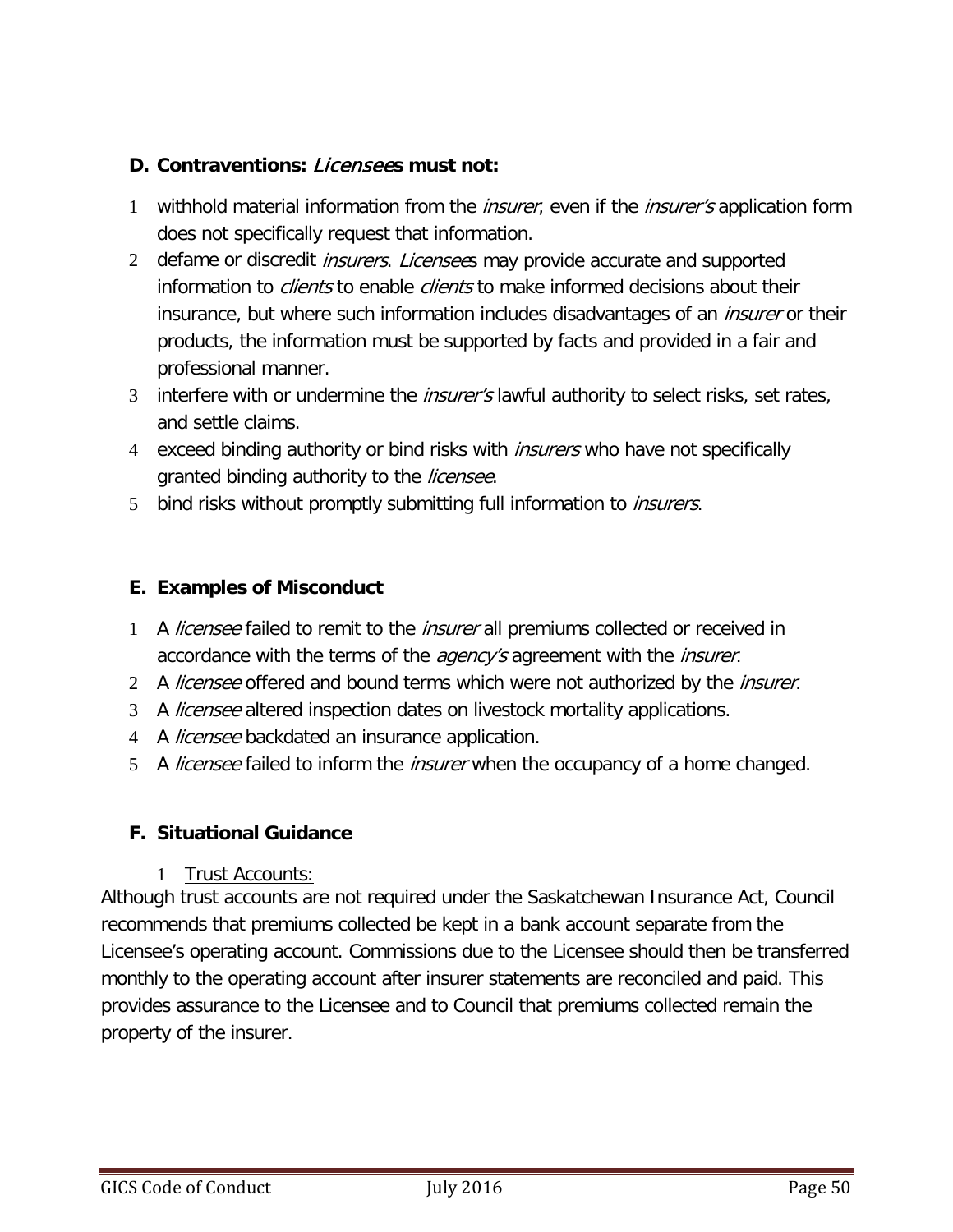# <span id="page-50-0"></span>16. **Dealing with Interested Third Parties**

## **A. The Principle**

Clients must authorize any situation where an *interested third party* receives information or is given any benefit or involvement in the insurance policy. Interested third parties are due the same duty of honesty and competence as *clients*. When the interests of a third party are in conflict with the interests of a *client*, the *client's* interest is paramount. In those situations, *licensees* must inform the *client* about the conflict and explain the *client's* interests and options and take direction from the *client*.

## **B. Related Bylaws**

## **BYLAW 8 – MISCONDUCT**

(2) Without restricting the generality of subsection (1), a licensee may be guilty of misconduct if the licensee:

(c) in the course of promoting, selling or servicing insurance business, provides in any advertising or other communications information that is false or misleading; (h) fails to place the interests of the consumer before those of the licensee (j) fails to ensure that a consumer or insurer is fully informed of all relevant information that will allow the consumer or the insurer to make an informed decision;

(k) fails to reasonably carry out a consumer's lawful instructions;

(l) fails to disclose to a consumer or insurer any conflict of interest that may exist; (m) fails to protect a consumer's personal information or divulges personal information about a consumer unless authorized to do so by the consumer or as required by law;

## **C. Requirements:** Licensee**s must:**

- 1 ensure that any request for information on a *client's* policy or addition of an interested third party to a policy is authorized by the client.
- 2 honestly and promptly respond to authorized requests for confirmation of insurance, addition of loss payees or other service required by *clients*.
- 3 forward copies of policy documents provided by the *insurer* to *interested third* parties.
- 4 promptly advise any *interested third party* who is shown on the policy, whether in the capacity of a loss payee or an additional insured, when a policy is being cancelled, and where appropriate, seek signatures from the *interested third party*.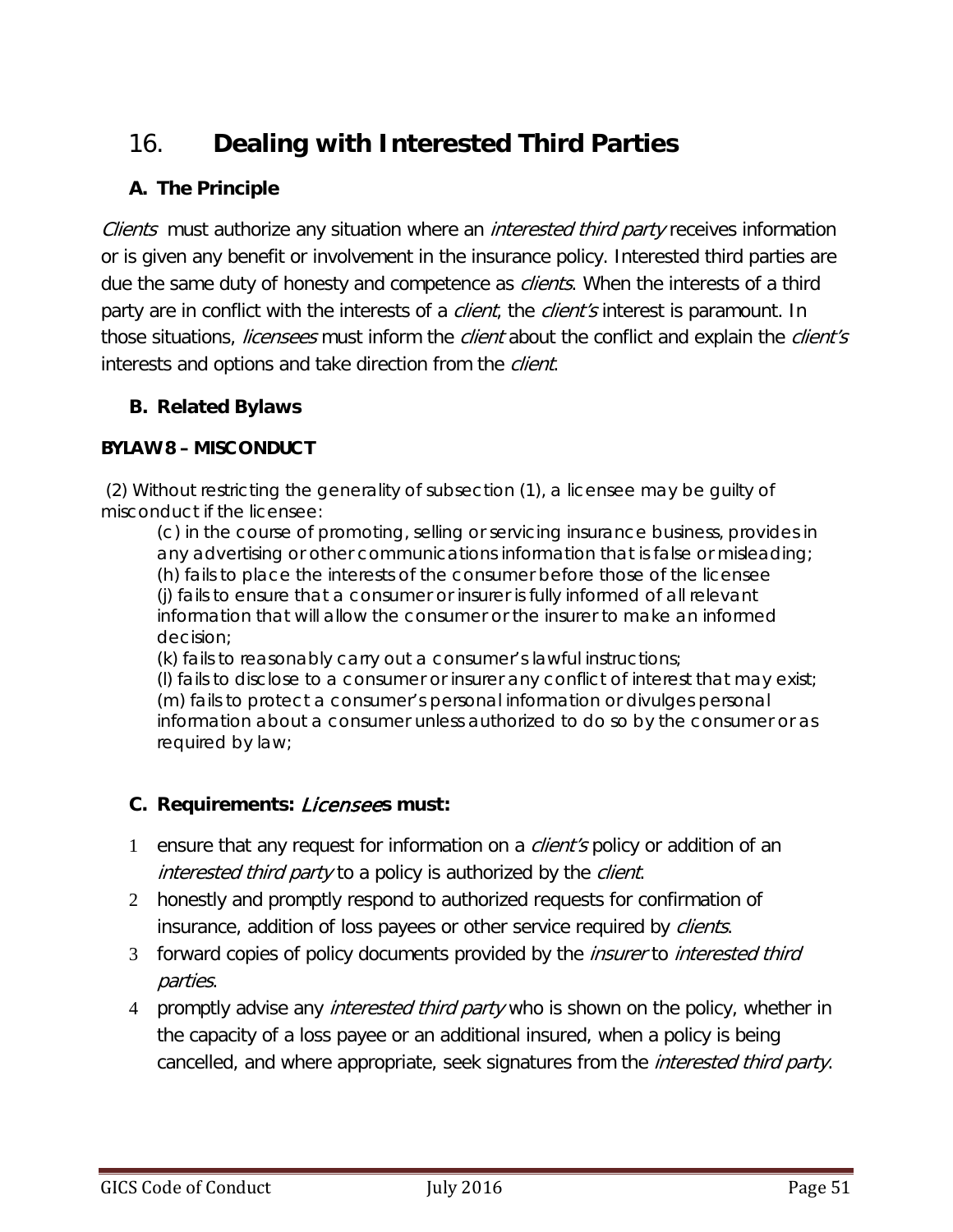- 5 in situations where the *interested third party's* request is not in the best interest of the *client*, provide an explanation of the situation to the *client* and seek specific instructions from the *client* prior to acting.
- 6 confirm the continuing involvement of interested third parties in a policy on renewal.

### **D. Contraventions:** Licensee**s must not:**

- 1 reveal any personal or confidential information to an *interested third party* beyond what is authorized by the *client*. In most cases the only information *interested third* parties are entitled to receive is a copy of the policy or summary of the relevant coverage on the policy.
- 2 discuss with an *interested third party* any problems with the policy including payment delays.
- 3 amend policy coverage at the request of an *interested third party* without a full discussion and express consent of the *client*.

### **E. Examples of Misconduct**

1 A Licensee added farm equipment to a farm policy at the request of the equipment dealer without specific consent or instruction from the client. The coverage added was sufficient to cover the financed amount but left the client seriously underinsured and with co-insurance penalties.

#### <span id="page-51-0"></span>**F. Situational Guidance**

#### 1 Additional Insureds:

<span id="page-51-1"></span>Interested third parties may request rights or provisions under a *client's* policy which are not in the best interest of the *client*. For example, a landlord may ask to be added as an additional insured to a tenant's policy with the provision that the tenant's insurance will be primary and cover the landlord even if the tenant is not negligent, or a contractor may request a waiver of subrogation from a building owner. In these cases the *client's* limit of coverage may be exhausted to protect the third party, leaving the *client* without liability protection. *Licensees* must inform the *client* when an *interested third party's* request is contrary to the *client's* interest, and where appropriate suggest that the *client s*eek legal advice to negotiate a more equitable contract or take other steps to protect his or her interest such as increasing coverage limits.

#### <span id="page-51-2"></span>2 Lenders, Lessors and Mortgage Companies:

In all cases the client's interest must be the primary concern of Licensees and instructions directly from the client are essential in order to change, add, or delete coverage.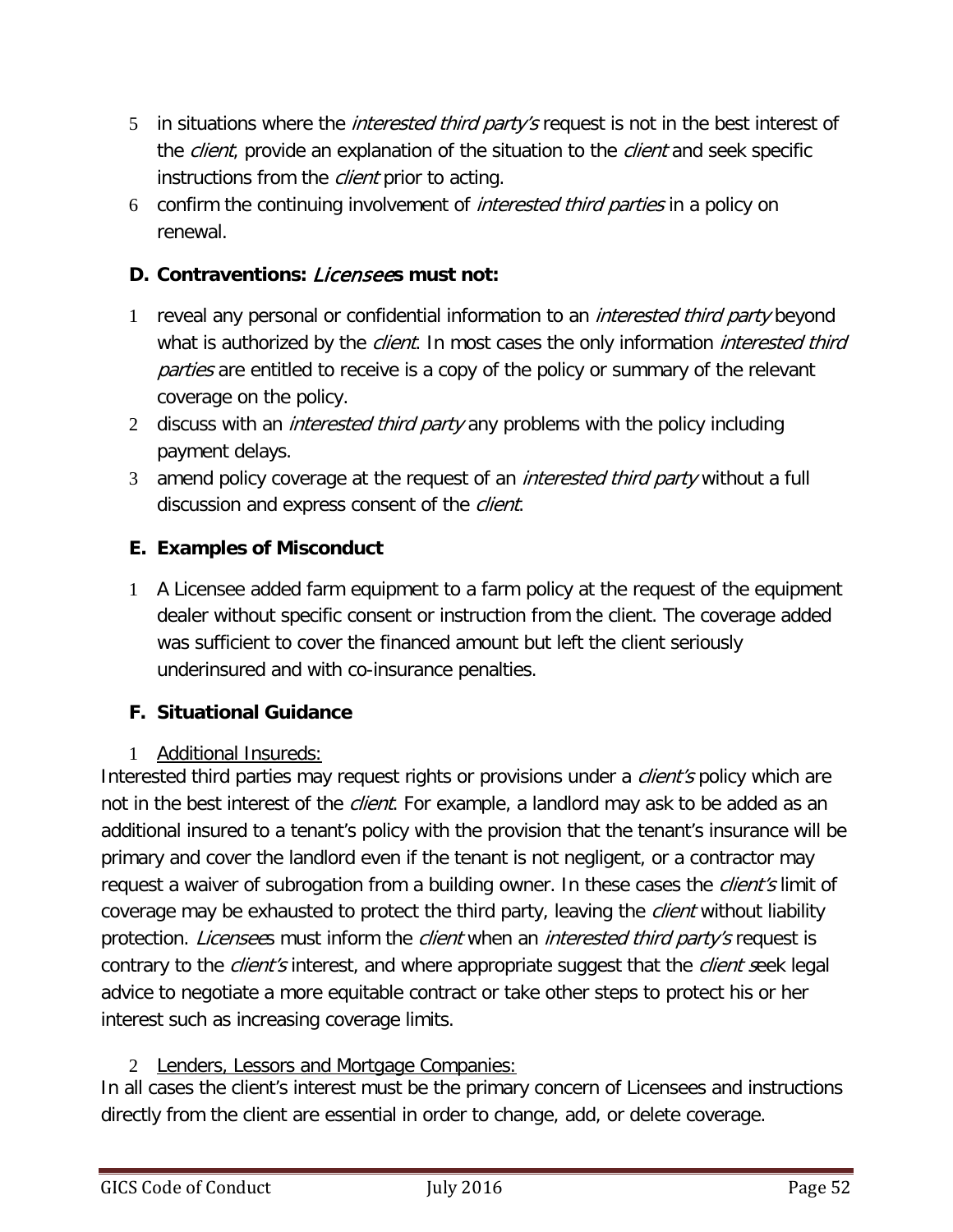# <span id="page-52-0"></span>17. **Dealing with Other** Licensee**s**

## **A. The Principle**

Licensees as a group represent the insurance industry to consumers. Licensees must treat fellow *licensees* with honesty, courtesy, and respect, promoting the integrity of and public respect for the insurance profession. If a *licensee* is aware of misconduct by a fellow *licensee*, in the interest of consumer protection the *licensee* has a duty to report the misconduct to Council.

## **B. Related Bylaws**

### **BYLAW 8 – MISCONDUCT**

(1) For the purpose of the Act, regulations and bylaws, misconduct is a question of fact but includes any matter, conduct or thing, whether or not disgraceful or dishonorable, that is:

(a) contrary to the best interests of the consumer or licensees or insurance companies; or (b) may harm the standing of licensees in the insurance industry.

### **C. Requirements:** Licensee**s must:**

- 1 use professionalism and respect in all communications with other *licensees*, including competitors.
- 2 maintain as the primary concern what is best for *clients* in all dealings with other licensees.
- 3 disclose to *clients* and *insurers* any arrangements to involve a *licensee* from another agency in an insurance *transaction*.
- 4 ensure that any other *licensee* involved in an insurance *transaction* is properly licensed and competent to handle the *transaction*. If the other *licensee* is not licensed in Saskatchewan, a *licensee* must verify whether the other *licensee* requires Saskatchewan licensing given the location of the risk and the *client* involved.
- 5 maintain the integrity of the insurance profession in treatment of other *licensees*.

## **D. Contraventions:** Licensee**s must not:**

- 1 defame or discredit other *licensees*. Fair and accurate information offered solely for the purpose of assisting a *client* to make an informed decision about his or her insurance is not necessarily considered defamatory or discrediting.
- 2 use disciplinary information from Council to discredit a *licensee.*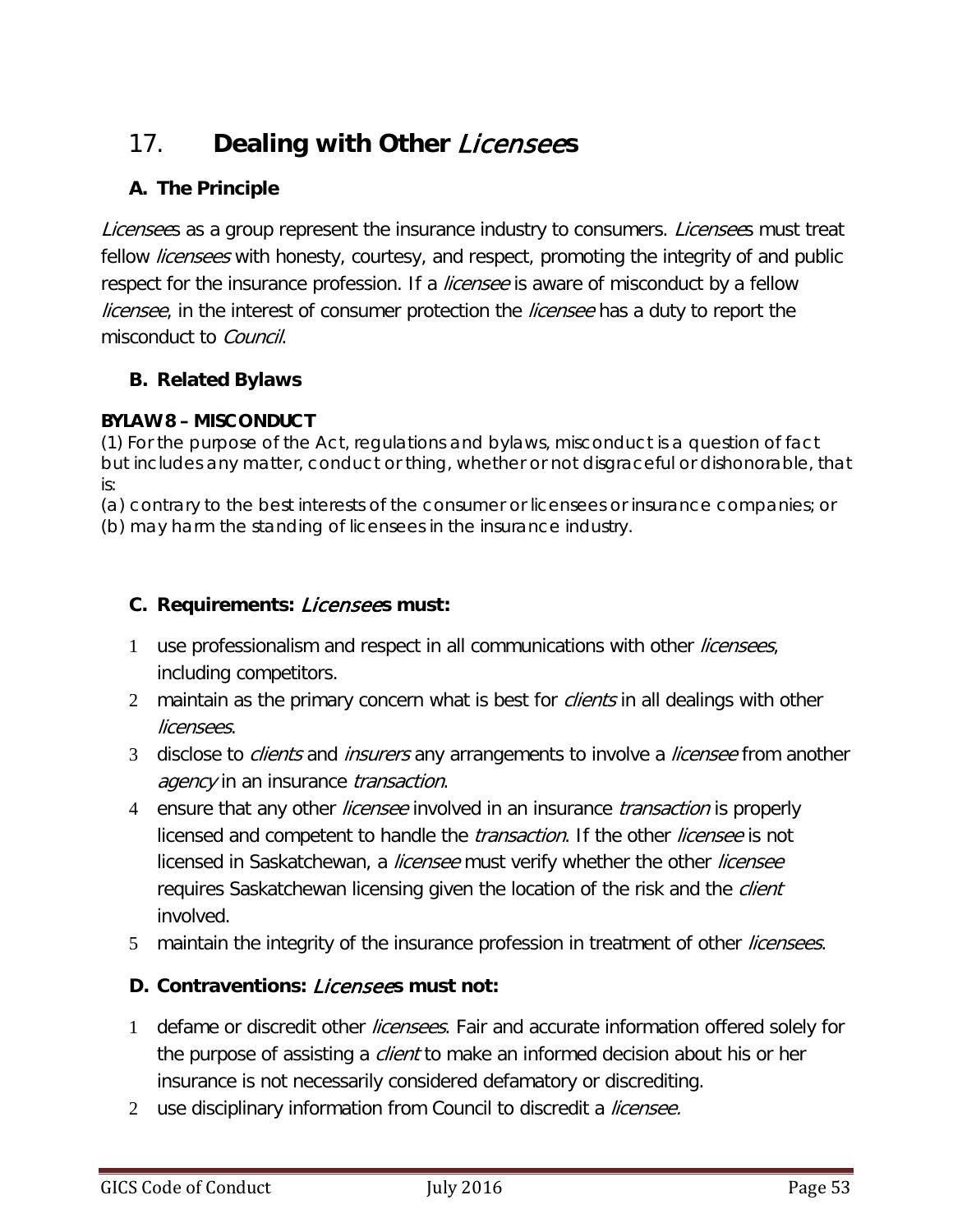3 reserve or block markets without the *client's* consent or unfairly and with no reasonable intent to obtain or use a quotation from that market, to prevent other licensees from obtaining quotations on behalf of a client.

## **E. Examples of Misconduct**

- 1 A *licensee* used Discipline information in a *Council* Bulletin to discredit another licensee.
- 2 A licensee failed to inform an insurer that a transaction was being handled through a sub-brokering arrangement.

## <span id="page-53-0"></span>**F. Situational Guidance**

1 Replacement on Renewal:

<span id="page-53-1"></span>When a *client* decides to change insurance coverage on renewal from one *insurer* or agency to another, the licensee handling the new policy must take reasonable steps to ensure that the previous policy is cancelled and the *client* is not subject to ongoing premium charges on the previous policy. This should include informing the *licensee* who previously handled the policy that the *client* is changing *licensees*, with either a signed cancellation release, the renewal policy signed for cancellation, or confirmation that one of those two documents has been sent to the previous *insurer*. Failure to do so is contrary to the *client's* best interests and discourteous to the previous *insurer* or *licensee*.

## <span id="page-53-2"></span>2 Broker Appointment Letters:

Brokerage Appointment Letters or Broker of Record Letters are used to inform existing insurers or insurers who have quoted a risk through one licensee (called the original *licensee*) that the *client* wishes the *insurer* to quote or place the policy with another licensee (called the new licensee). The letter authorizes an *insurer* to deal only with the new *licensee* on behalf of that *client* and risk or type of policy. Broker Appointment Letters must be clear, must reference the specific *insurer* and risk or policies involved, and must specifically state that the original *licensee* will no longer be allowed to negotiate or act on behalf of the client. Licensees must accurately represent and explain to the client the nature and implications of a Broker Appointment Letter.

## <span id="page-53-3"></span>3 Sub-brokering:

In a sub-brokered *transaction*, both *licensees* have responsibilities to the *client* and the insurer and both must ensure all aspects of the insurance *transaction* are conducted properly. While both *licensees* share this responsibility, each has primary responsibilities. Both *agencies* must be licensed and satisfy themselves that the other is properly licensed.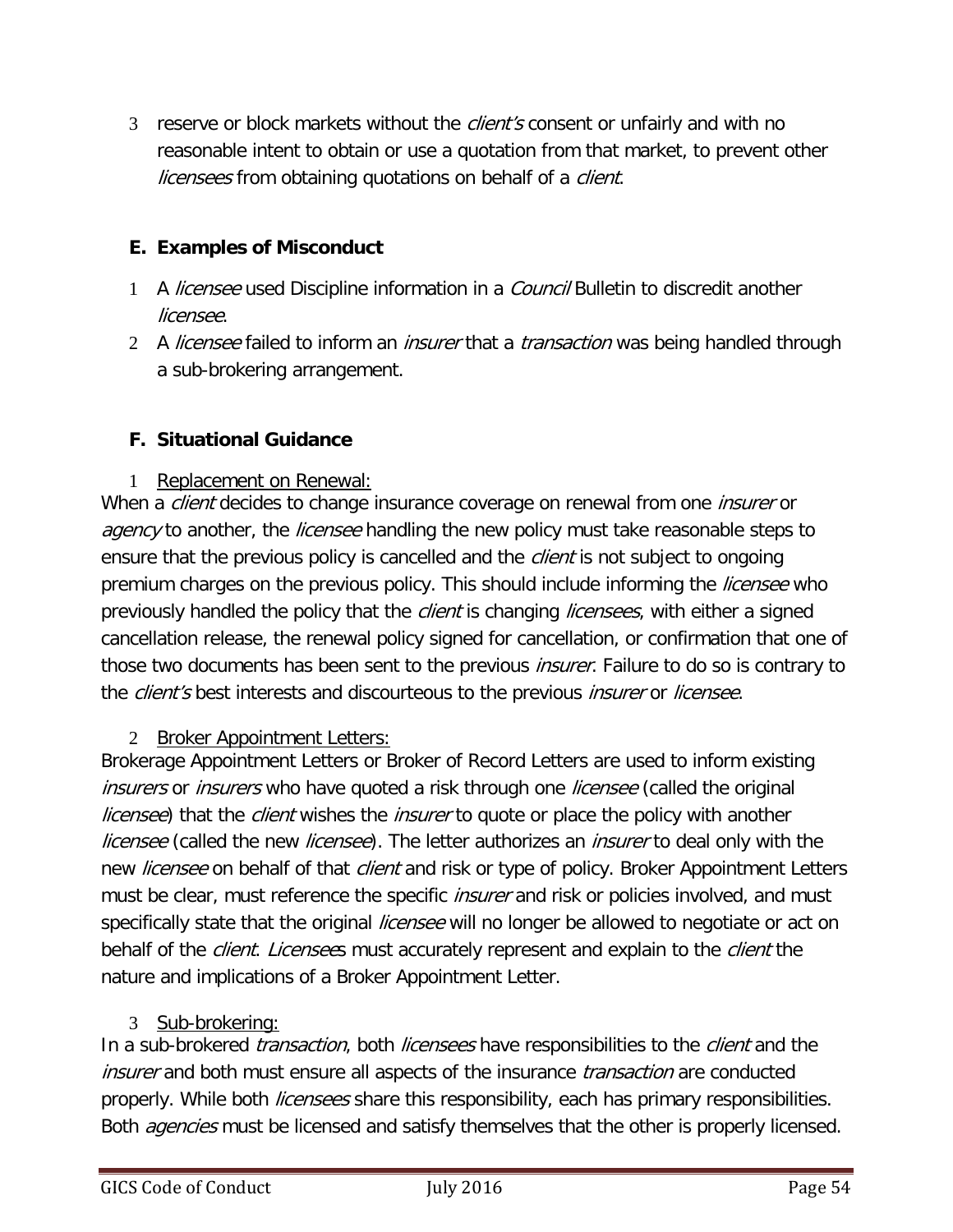All *licensees* must satisfy themselves that the other *licensee* is capable of fulfilling his or her obligations. Should one party fail in its obligations, the other is obligated to step in and do what is necessary for the protection of the *client*.

Producing licensees deal with clients and are primarily responsible to:

- conduct fact-finding appropriate to the circumstances
- assess *clients'* needs and provide advice and recommendations
- complete all application forms
- provide all material information to contracting *licensees*
- check and deliver insurance documents to *clients*
- collect premiums and forward them to contracting *licensees*
- return unearned premiums on endorsement or cancellation to *clients*
- sign a declaration of sub-brokering and provide a copy to *clients*
- provide service and advice on a claim

Contracting *licensees* deal with *insurers* and are primarily responsible to:

- satisfy themselves that the risk information is accurate and complete
- provide all risk information to *insurers*
- bind coverage with *insurers*
- issue covernotes, certificates of insurance or coverage confirmation as needed
- check and deliver policy documents to producing *licensees*
- collect premiums from producing *licensees* and pay to *insurers*
- prepare and sign declarations of sub-brokering, provide copies to producing licensees, and forward signed copies to insurers
- cooperate in providing claims service and where necessary advocate with the insurer on behalf of the client

Declarations of Sub-brokering must include the following information:

- date, insured name and address, description of the risk and type of coverage;
- name, address, telephone and other contact information of producing and contracting licensees, and insurer(s), signatures of producing and contracting licensees and dates signed
- confirmation that the *insurer* and insured are aware of the sub-brokering arrangement and will receive a copy of the declaration.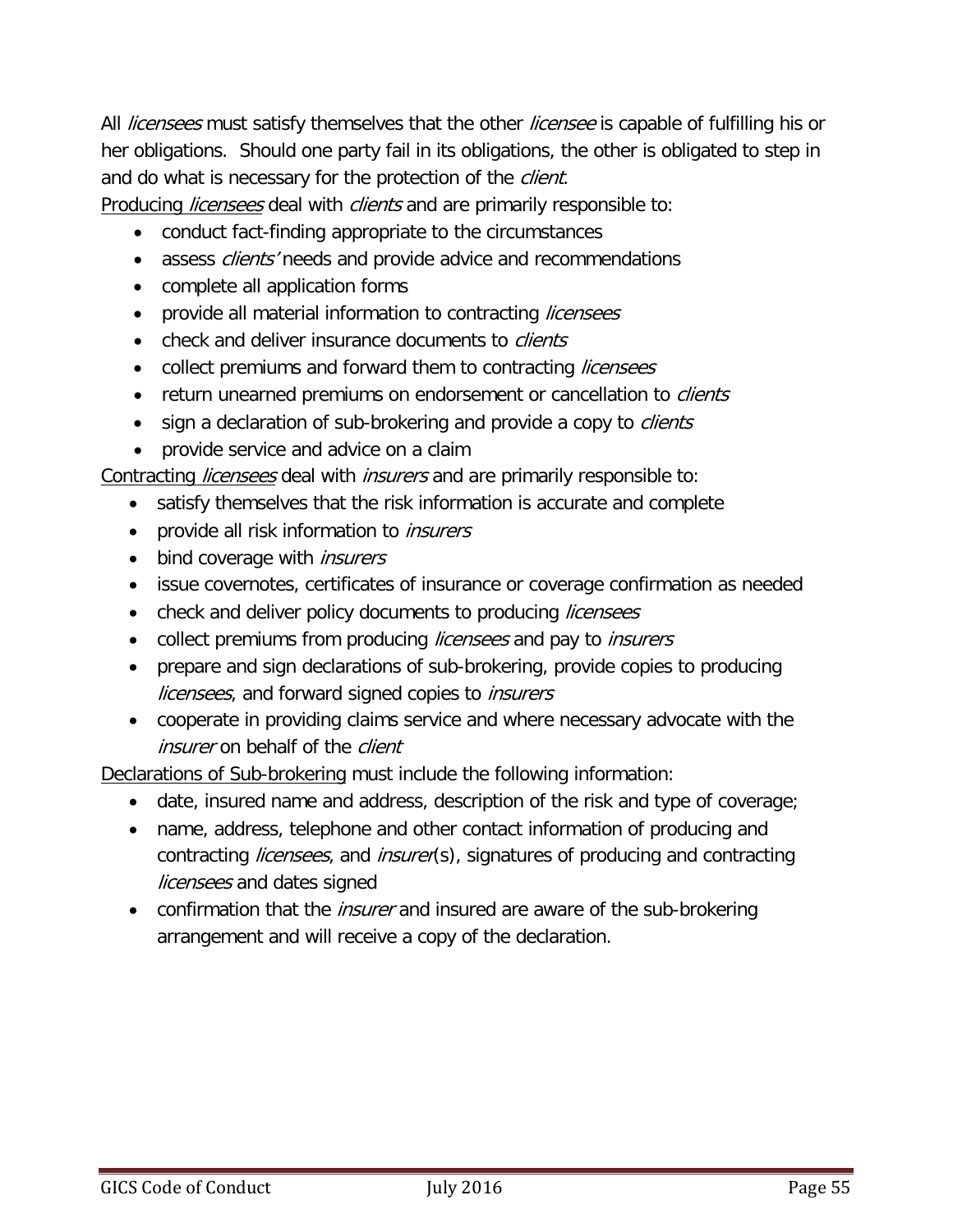# <span id="page-55-0"></span>18. **Dealing with** Council

## **A. The Principle**

The Government of Saskatchewan has entrusted *Council* to set and enforce standards of professional conduct in the insurance industry for the protection of consumers. *Licensees* benefit from a degree of self-regulation under the Act and Bylaws. Successful protection of consumers requires the co-operation and support of all *licensees*.

Licensees and former licensees must respond promptly, fully, and honestly to inquiries from *Council. Licensee*s must comply fully and in good faith with licensing regulations.

Information about licensing is open to the public.

## **B. Related Bylaws**

#### **BYLAW 8 – MISCONDUCT**

(1) For the purpose of the Act, regulations and bylaws, misconduct is a question of fact but includes any matter, conduct or thing, whether or not disgraceful or dishonorable, that is:

(a) contrary to the best interests of the consumer or licensees or insurance companies; or

(b) may harm the standing of licensees in the insurance industry.

(2) Without restricting the generality of subsection (1), a licensee may be guilty of misconduct if the licensee:

(d) makes a material misstatement in an application for licence or report to continue a licence;

(s) fails to reasonably respond to inquiries from council.

## **C. Requirements:** Licensee**s must:**

- 1 respond promptly and honestly to inquiries from *Council*.
- 2 complete all licensing applications and other forms fully and accurately.
- 3 maintain Errors and Omissions insurance in accordance with the Bylaws and provide evidence of insurance to *Council* immediately upon request.
- 4 advise *Council* of any delay or difficulty in meeting E & O insurance requirements.
- 5 advise *Council* of any change in personal situation or the status of a question on a licensing application, including address, initiation or settlement of bankruptcy procedures, commencement of civil actions against the *licensee*, criminal charges, other licensing investigations or discipline, or entering a business or employment outside the insurance industry.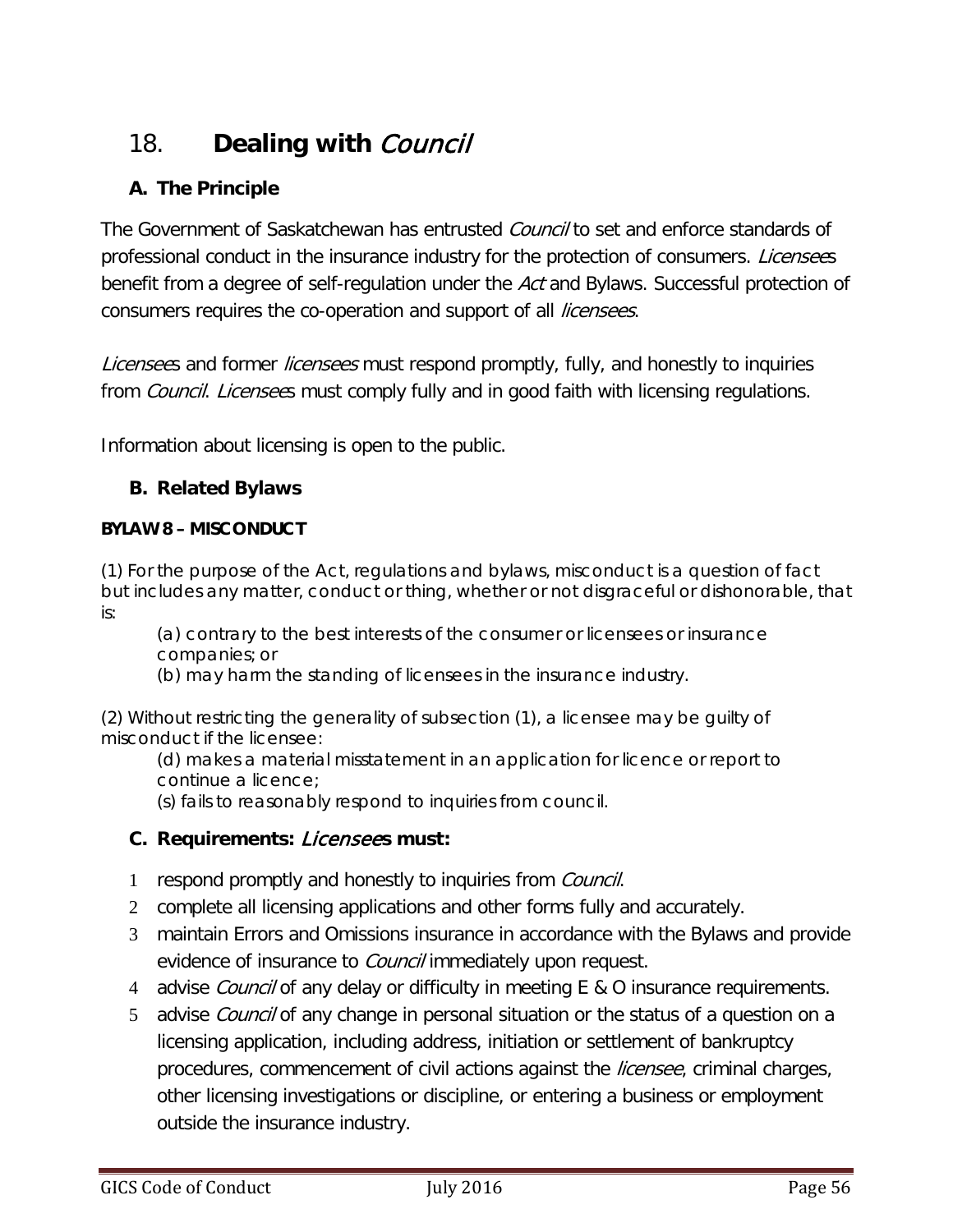- 6 maintain certificates and records of Continuing Education and provide these on request.
- 7 comply with any conditions or requirements placed on their licence.
- 8 assist in providing information during the course of an investigation into misconduct by another *licensee* if requested by *Council*.
- 9 if asked to serve on an Investigation Committee, Complaint Review Committee, or Discipline Hearing Committee, disclose any conflict of interest, prejudice or prior involvement with the parties which might influence the proceedings or findings of the Committee.

## **D. Contraventions:** Licensee**s must not:**

- 1 mislead or attempt to mislead Council.
- 2 make material misstatements in any licence application or other licensing form or in response to any request for information from Council.
- 3 delay an investigation through deliberate, unwarranted or excessive delays in responding to inquiries or providing access to files.
- 4 divulge any information to any party other than *Council* during the course of a Council investigation up to and including a Complaint Review.
- 5 discourage any consumer from complaining to *Council* about a *licensee*.

## **E. Examples of Misconduct**

- 1 A *licensee* failed to maintain errors and omissions insurance.
- 2 A *licensee* falsely reported completion of courses to meet Continuing Education requirements.
- 3 A licensee failed to notify Council when a civil action relating to breach of contract in insurance employment was commenced against him or her.
- 4 A *licensee* failed to notify *Council* when the insurance regulator in another province commenced proceedings against him or her.

## <span id="page-56-0"></span>**F. Situational Guidance**

## 1 Client Privacy Concerns:

<span id="page-56-1"></span>In order to investigate potential misconduct and consumer complaints, Council has the right to examine *client* files, a *licensee's* accounting records, and all other information gathered, produced or used by *licensees* in the course of their insurance operations. Requests from *Council* constitute a lawful request for information and personal information of clients, licensees or employees must be provided to Council. Council will inform clients if necessary about the use of their personal information for regulatory purposes and protect client information from unauthorized use.